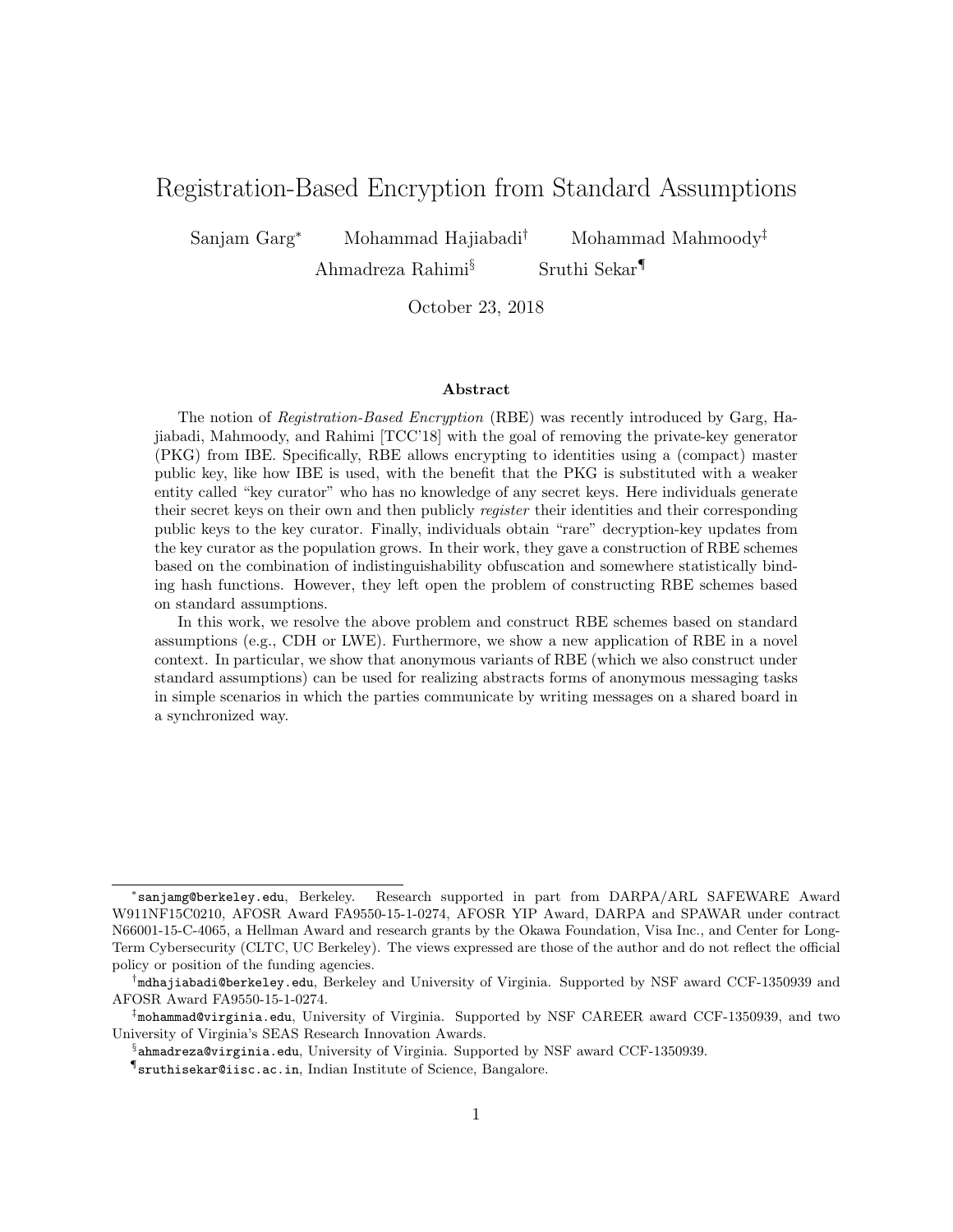# Contents

| $\mathbf{1}$     | Introduction                                   |                                                                                                 |    |
|------------------|------------------------------------------------|-------------------------------------------------------------------------------------------------|----|
|                  | 1.1                                            |                                                                                                 |    |
|                  | 1.2                                            |                                                                                                 |    |
| $\bf{2}$         | <b>Preliminary Definitions</b>                 |                                                                                                 | 9  |
|                  | 2.1                                            |                                                                                                 |    |
|                  | 2.2                                            |                                                                                                 |    |
|                  | 2.3                                            |                                                                                                 |    |
| 3                | <b>Blind Hash Garbling</b>                     |                                                                                                 | 14 |
|                  | 3.1                                            |                                                                                                 |    |
|                  | $3.2\,$                                        |                                                                                                 |    |
| $\blacktriangle$ | <b>Efficient Blind T-RBE</b>                   |                                                                                                 | 16 |
|                  | 4.1                                            |                                                                                                 |    |
|                  | 4.2                                            |                                                                                                 |    |
|                  | 4.3                                            | Proofs of Completeness, Compactness and Efficiency of the T-RBE Construction                    | 19 |
|                  | 4.4                                            |                                                                                                 |    |
|                  | 4.5                                            |                                                                                                 |    |
| $5^{\circ}$      | <b>Anonymous Registration-based Encryption</b> |                                                                                                 | 22 |
|                  | 5.1                                            | Construction of an Efficient Anonymous RBE scheme 22                                            |    |
|                  | 5.2                                            | Completeness, Compactness and Efficiency of the RBE Construction 25                             |    |
|                  | 5.3                                            | Proof of Anonymity and Security of the RBE construction $\ldots \ldots \ldots \ldots \ldots$ 25 |    |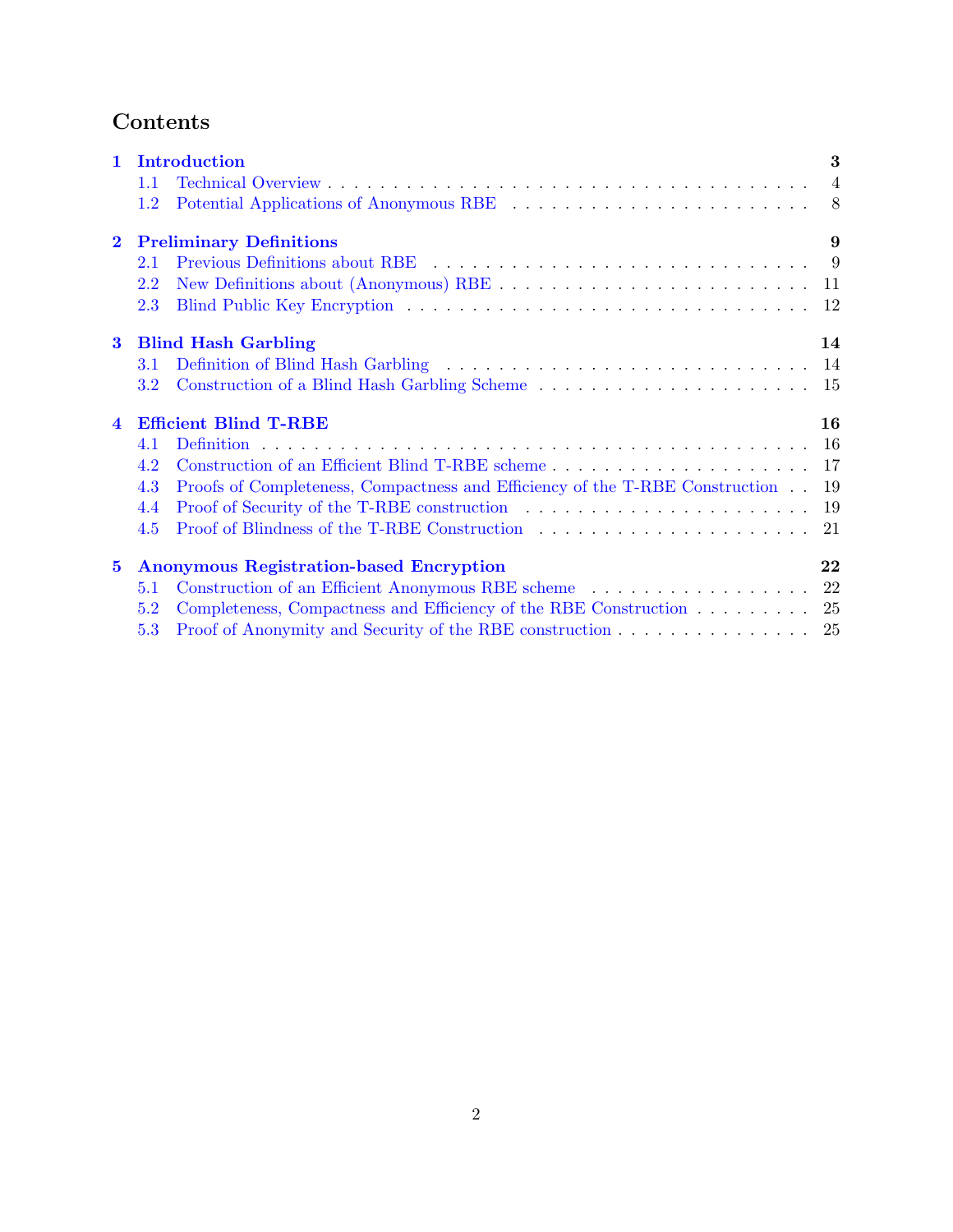## <span id="page-2-0"></span>1 Introduction

Identity based encryption, first introduced by Shamir [\[Sha84\]](#page-29-0), and then realized based on pairings by Boneh and Franklin [\[BF01\]](#page-27-0), allows a set of remote parties to communicate secretly by only knowing one single public key and the name of the recipient identity. Despite being a milestone in foundations of cryptography and a powerful tool for simplifying key-management, real-world uses of IBE schemes come with a major caveat: IBE schemes require a private-key generator (PKG) who holds the master key and uses it to generate decryption keys for the identities. Therefore, the PKG has the ability to decrypt all cipherexts. This issue, inherent to IBE by design, is known as the key escrow problem.

Many previous works tried to rectify the key escrow problem in IBE. These efforts include making the trust de-centralized using multiple PKGs [\[BF01\]](#page-27-0), making the PKG accountable for distributing the decryption keys to unauthorized users [\[Goy07,](#page-29-1) [GLSW08\]](#page-28-0), making it hard for PKG to find out the receiver identity in a large set of identities [\[CCV04,](#page-28-1) [Cho09,](#page-28-2) [WQT18\]](#page-29-2), or using Certificateless Public Key Cryptography [\[ARP03\]](#page-27-1) as a hybrid of IBE and public-key directories. However, none of these efforts resolve the key escrow problem completely.

Motivated by entirely removing PKGs from IBE schemes, recently Garg, Hajiabadi, Mahmoody, and Rahimi [\[GHMR18\]](#page-28-3) introduced the notion of registration-based encryption (RBE for short). In an RBE scheme, the PKG entity is substituted by a much weaker entity called the key curator (KC for short). The KC will not posses any secret keys, and all it does is to manage the set of public keys of the registered identities. More specifically, in an RBE scheme identities (or, rather the users corresponding to the identities) generate their own public and secret keys, and then they will register their public keys to the KC who maintains and updates a public parameter  $pp_n$  where n is the number of parties who have joined the system so far. This public parameter  $pp_n$  can be used (now and in the future) to encrypt messages to any of the  $n$  identities who have registered so far. The first key efficiency requirement of RBE schemes is that  $pp_n$  is  $compact;$  i.e.,  $poly(\kappa, \log n)$ in size where  $\kappa$  is the security parameter. Moreover, RBE requires that the process of "identity" registration" is also efficient; i.e., runs in time  $poly(\kappa, \log n)$ . In order to connect an updated public parameter  $pp_n$  to the previously registered identities, RBE allows the identities to obtain  $\mu$ *pdates* from the KC, which (together with their own secret keys) can be used as decryption keys. The second efficiency requirement of RBE is that such updates are only needed at most  $O(\log n)$  times over the lifetime of the system. In summary, RBE schemes are required to perform both "identity registration" and "update generation" in time sublinear in n. In particular, these two operations are required to run in time  $poly(\kappa, \log n)$  where  $\kappa$  is the security parameter.

The work of [\[GHMR18\]](#page-28-3) showed how to construct RBE schemes based on the combination of indistinguishability obfuscation (IO)  $[BGI^+01, GGH^+13]$  $[BGI^+01, GGH^+13]$  $[BGI^+01, GGH^+13]$  $[BGI^+01, GGH^+13]$  and somewhere statistically binding hash functions (SSBH) [\[HW15\]](#page-29-3). Towards the goal of basing RBE schemes on more standard as-sumptions, [\[GHMR18\]](#page-28-3) also showed how to construct weakly efficient RBE schemes with poly( $\kappa$ , n) identity registration time based on standard assumptions such as CDH and LWE. The work of [\[GHMR18\]](#page-28-3) left open the question of constructing RBE schemes (with the required registration time poly( $\kappa$ , log n)) from standard cryptographic assumptions. This gap leads us to the following question, which is the main question studied in this work:

Can we base registration-based encryption on standard cryptographic assumptions?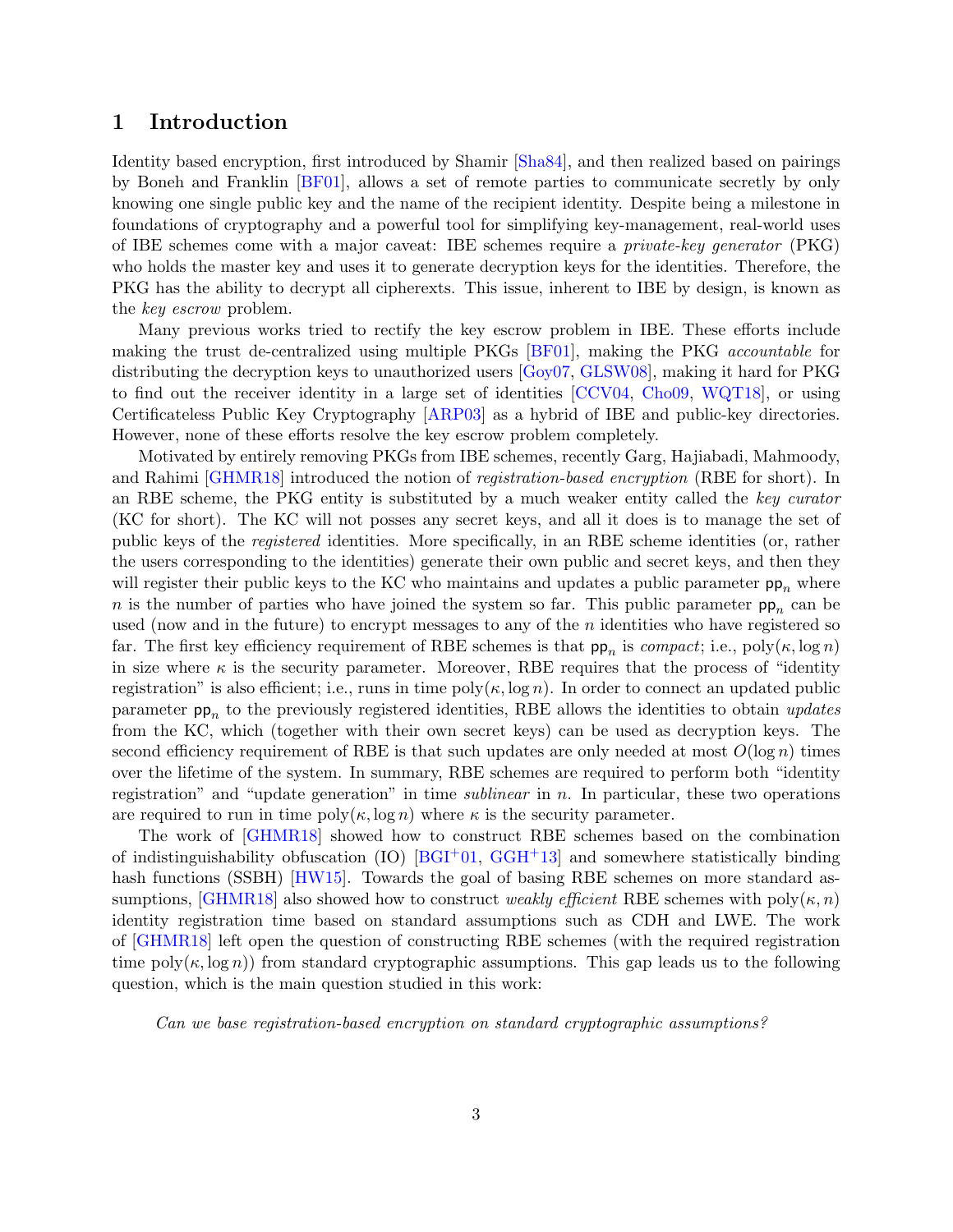Our results. In this work, we resolve the above question affirmatively. Namely, as the main result of this work, we construct RBE schemes with all the required compactness and efficiency requirements based on standard assumptions such as LWE, CDH, or Factoring. In particular, in our RBE scheme (based on CDH or LWE assumptions) the time it takes to register any new identity into the system is only  $poly(\kappa, \log n)$  where  $\kappa$  is the security parameter and n is the number of identities registered into the system so far.

In addition to resolving the question above, in this work we show the usefulness of RBE by demonstrating a connection between an anonymous variant of RBE (defined similarly to how anonymous IBE [\[BDCOP04\]](#page-27-3) is defined) to an abstract anonymous messaging primitive that we call anonymous board communication (ABC for short). At a high level, (anonymous) IBE fails to achieve ABC, exactly because of the key escrow problem, which does not exist in RBE.

#### <span id="page-3-0"></span>1.1 Technical Overview

In this subsection, we will first describe the high level ideas behind our RBE scheme based on standard assumptions. We will then describe how to add the extra property of anonymity to RBE, allowing it to be used for realizing ABC as described above.

Figure [1](#page-3-1) shows the high level structure and the roadmap of the primitives that we use (and construct along the way) for achieving RBE from standard assumptions. The features in parentheses (i.e., "blind" and "anonymous") can be added to or removed from the figure. When they are added, Figure [1](#page-3-1) demonstrates the way we obtain anonymous RBE.



<span id="page-3-1"></span>Figure 1: Roadmap

**The big picture.** We construct our RBE scheme based on the primitive hash garbling which was formally defined in [\[GHMR18\]](#page-28-3) but was used implicitly in some prior works [\[CDG](#page-28-5)+17, [DG17,](#page-28-6) [DG17,](#page-28-6) [DGHM18,](#page-28-7) BLSV18, and a new primitive "time-stamp" RBE (T-RBE for short) that we introduce in this work. T-RBE is a special case of RBE, where we use the time-stamp  $t_{\text{id}}$  of the registration time of each identity instead of their (arbitrary string identity) id. T-RBE also requires the same efficiency and compactness requirements of RBE. Since T-RBE is a special case of RBE, achieving T-RBE from standard assumptions is potentially easier, and indeed we leverage this fact in our approach.

In particular, as depicted in Figure [1,](#page-3-1) we first show how T-RBE can be constructed from public-key encryption and hash garbling schemes. Then, having T-RBE, hash garbling, and a redblack Merkle tree we show how to construct an RBE scheme. This resolves the open question of [\[GHMR18\]](#page-28-3) where they obtained weakly efficient RBE schemes. Finally, we show that by substituting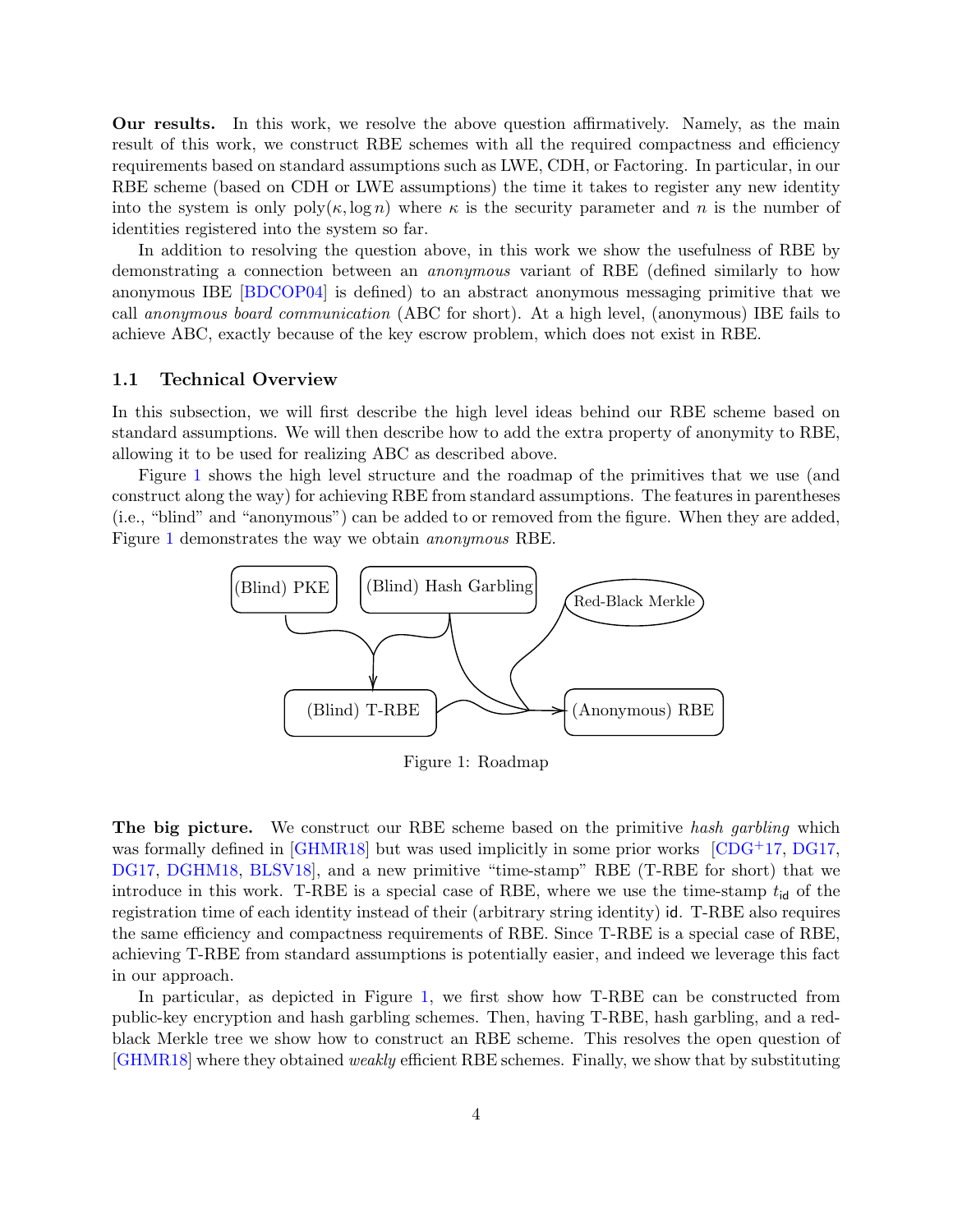each of the used primitives with a "blind" version of them as defined in [\[BLSV18\]](#page-27-4) we can bootstrap our new RBE construction to make it anonymous. Below, we describe each of these steps, their corresponding challenges, and how we resolve them.

The weakly efficient RBE of [\[GHMR18\]](#page-28-3). Before describing our RBE construction, we describe the main challenge in achieving the required registration efficiency, which made the con-struction of [\[GHMR18\]](#page-28-3) (based on standard assumptions) weakly efficient. For that, we need to quickly recall the high level structure of the (weakly-efficient) construction of [\[GHMR18\]](#page-28-3). At a high level, the registration algorithm in the construction of [\[GHMR18\]](#page-28-3) leads to an auxiliary information stored at the KC that consists of some Merkle trees  $Tree_1, \ldots, Tree_n$  where each of these trees in their leaves contains the ids of the already registered identities, along with their public keys pk. The encryption algorithm of this scheme requires to use the public key corresponding to the specific identity to encrypt the message. To do so, it requires to do a binary search on the tree containing the id (so as to access the corresponding public key), for which it is required that the leaves of the trees are sorted according to their labels (i.e., identities) from left to right. This binary search was captured by generation of a sequence of garbled circuits. Now, going back to the registration algorithm, if the execution of the registration algorithm ever leads to two trees with the same size, those two will be merged into one tree, which again needs to have the identities sorted. (Merging the trees is necessary to keep the public parameter compact, because the public parameter is basically the concatenation of the roots of theses trees, and so the number of trees shall remain bounded.) Hence, every time a tree merge operation is done in their registration process, the entire tree needs to be restructured based on the *newly sorted* list of the identities in the two trees. This very sorting made the construction of [\[GHMR18\]](#page-28-3) weakly efficient.

Step one: weakening the functionality for sake of efficiency. To overcome the challenge of achieving the required efficiency for RBE, in this work we first introduce a new primitive that we call T-RBE (short form of time-stamp RBE) that weakens RBE for the sake of achieving efficient registration. (Looking ahead, we will later bootstrap T-RBE to RBE.) This new primitive has the same functionality as RBE, except that in a T-RBE, the identities do not register with their actual ids, but rather with the corresponding time-stamps of their registration moments. This has the immediate obvious effect that the time-stamp strings already arrive in sorted order, hence removing the need of re-structuring the trees for sorting purposes. Note that since time-stamps are taking the role of the names of identities, all the algorithms (including the the encryption algorithm) shall use the time-stamp as the identity's label (instead of the id).

We now describe how T-RBE can indeed overcome the efficiency challenge left open about RBE. Notice that the time-stamps used for registrations are already sorted based on the arrival times. One useful consequence of this phenomenon is that, if we apply the same approach of [\[GHMR18\]](#page-28-3) for weakly-efficient RBE, the resulting T-RBE will have leaves of the trees automatically sorted at all times. Hence, when we want to merge two trees, we may simply hash their roots into a new root, with a guarantee that all the leaves in one sub-tree will be larger than all those in the other sub-tree. Hence, by restricting the problem to T-RBE, we would not require to restructure the trees when we merge them. Hence, the T-RBE registration overcomes the main reason for inefficiency in the RBE construction of [\[GHMR18\]](#page-28-3) and turns out to be efficient as required. The other algorithms of the T-RBE scheme are also similar to the corresponding algorithms of the RBE in [\[GHMR18\]](#page-28-3), with some natural changes.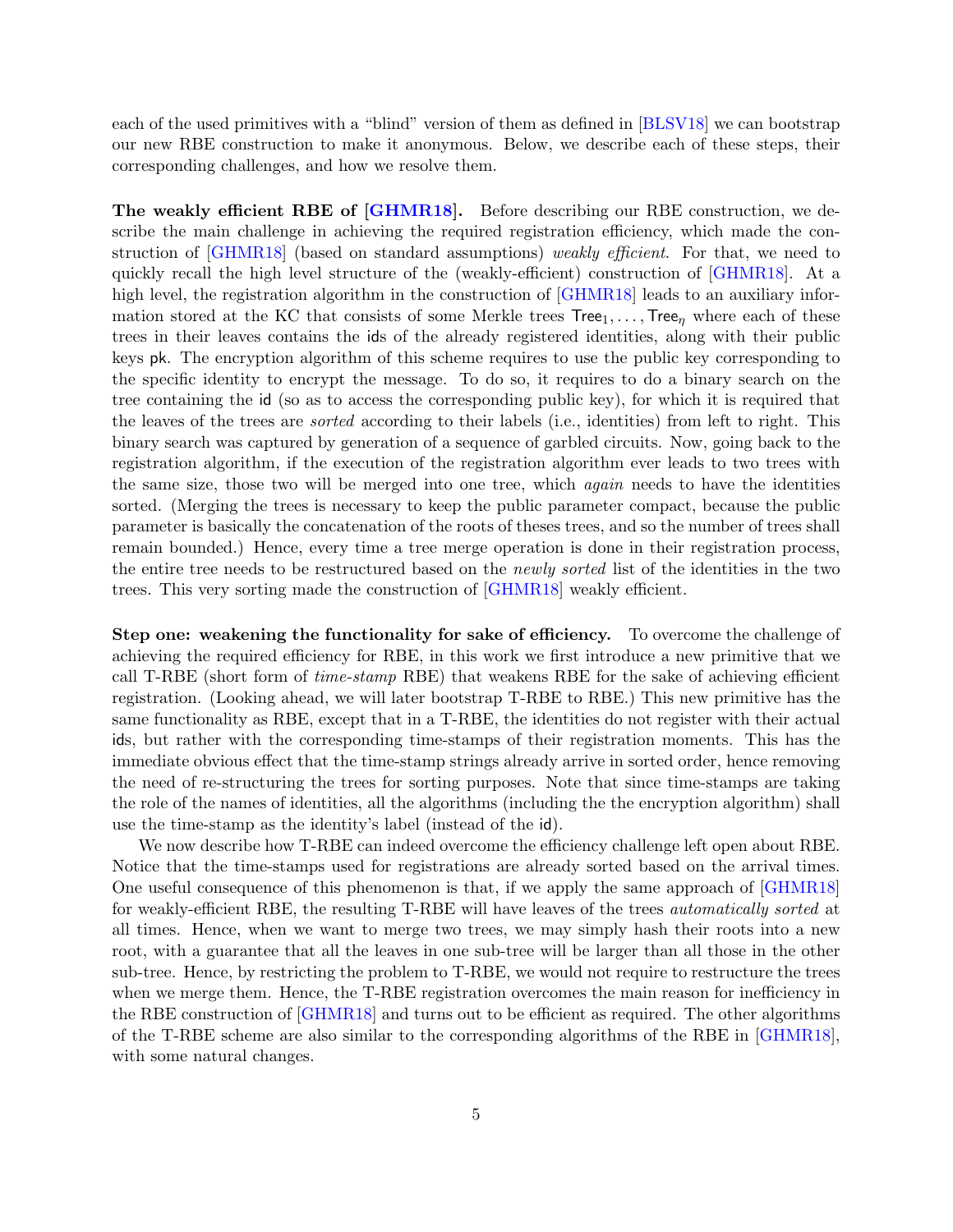Step two: bootstrapping T-RBE to RBE (using Red-Black Merkle Tree). Recall that T-RBE uses the time-stamps of the identities as if they were the actual ids. So, to come up with a construction of RBE with the same efficiency as T-RBE, we somehow need to find a way to connect the actual identities of the parties to their corresponding registration time-stamps. In particular, the encryption algorithm of the RBE scheme, which now takes as input an identity id as opposed to a time-stamp, would need to first obtain the corresponding time-stamp of the given id, and then run the T-RBE encryption algorithm using this time-stamp. Further, we also need to ensure that the registration and update algorithms of this RBE scheme are efficient. At a high level, we achieve this efficiency by using a red-black Merkle tree in addition to the auxiliary input maintained by our T-RBE scheme. Such a tree allows us to (indirectly) obtain the time-stamp corresponding to an identity id in an efficient way (details of which are described below), without having to store the tree in the public parameter (which is prohibitive due to the tree size).

In order to enable this indirect access to the red-black Merkle tree, we will make further use of the hash-garbling primitive. Here we give a high-level description of our RBE scheme which uses T-RBE (and hash garbling) as subroutines together with the help of a red-black Merkle tree. In this scheme, the auxiliary information aux, stored by the key curator consists of  $\eta$  full binary Merkle trees  $Tree_1, \ldots, Tree_n$ , as was in the construction of [\[GHMR18\]](#page-28-3). In addition, aux contains a redblack Merkle tree TimeTree, whose leaves contain pairs of identities/time-stamps, sorted according to the identities. TimeTree is a key part in enabling the efficiency of our registration part.

- The description of TimeTree. It is a close variant of red-black Merkle tree, where each leaf is of the form  $(id, t_{id})$  and every non-leaf node in this tree contains the hash of its left child, the largest identity in its left sub-tree and the hash of the right child (all hashes use a hash key generated at the setup and described by a CRS). It differs from just red-black tree in the sense that each internal node also contains the largest identity in its left sub-tree. The choice of this specific data-structure is crucial for our construction. Notice that the leaves are sorted in ascending order of the identities. In addition, every node has another bit of information representing its color, which would be helpful in keeping the tree balanced using the red-black Merkle tree rotation algorithms.
- How to register (Updating aux). As we use the T-RBE as a subroutine, aux consists of the auxiliary information of T-RBE,  $aux_T$ , the TimeTree and a list of already registered identities.  $\mathsf{aux}_T$  itself comprises of the Merkle trees  $\mathcal{T} = {\text{Tree}_1, \cdots, \text{Tree}_n}$ , with the timestamps and their corresponding public keys at the leaf nodes. So to update the aux when somebody registers, we insert their identity id as well as their time-stamp  $t_{id}$  to TimeTree, update  $\mathsf{aux}_T$  using the T-RBE subroutine and add id to the list of registered identities. Recall that the T-RBE registration process involves creating a new Merkle tree with leaf nodes  $t_{\text{id}}$ and its corresponding public key pk and the merging the trees in  $\mathcal T$  which are of same depth (merging only requires hashing the roots of the two trees to obtain a new tree).
- How to encrypt. The encryption algorithm takes as input the public parameter pp, a message m, and a receiver's identity id, and outputs a ciphertext, which is obtained by encrypting m using the T-RBE encryption under the time-stamp corresponding to id. To do this, the encryption algorithm requires to first look up id in TimeTree to obtain its time-stamp and then use it to encrypt m under the T-RBE encryption. However, the encryption algorithm only takes pp as public information, which is too small to contain TimeTree, and so a "direct search" is impossible. To get around this problem, the encryption algorithm "defers" this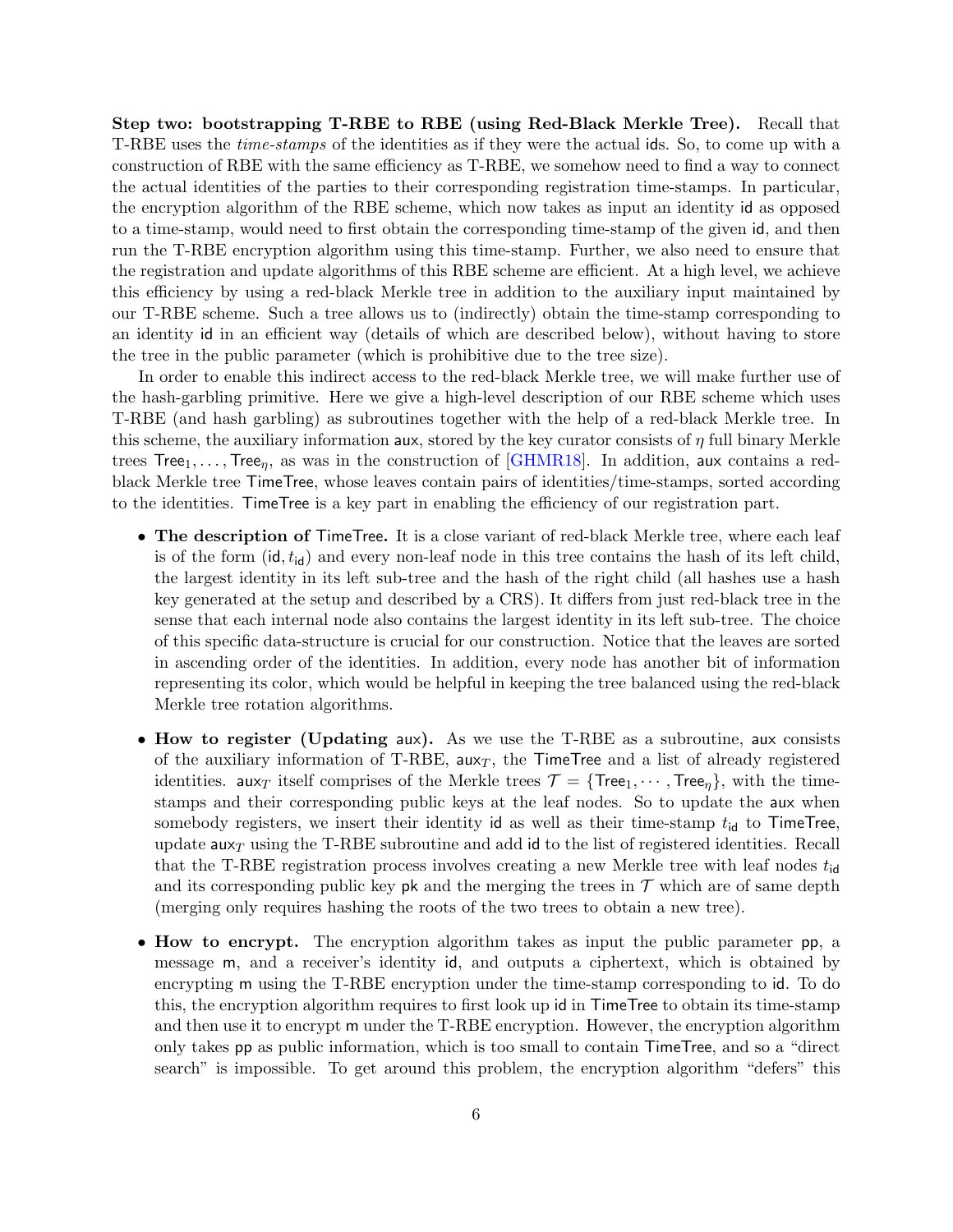search process to the time of decryption: Specifically, the encryption algorithm constructs a sequence of (garbled) programs, which enable one to do a binary search on TimeTree (during the decryption time) to obtain the time-stamp corresponding to id and then to use it to encrypt the message using the T-RBE encryption. The ciphertext then consists of the hash garbling of these programs.

- How to decrypt. The decryption algorithm takes as input two paths  $u = \text{pth}_1, \text{pth}_2,$  a secret key sk and a ciphertext, which contains the garbled programs, and outputs a message (or aborts). Here,  $pth_1$  is the path from the root of TimeTree to the node that contains the id of the decryptor and its time-stamp  $t_{\text{id}}$ , and  $\text{pth}_2$  is the updated path (obtained using the update algorithm of T-RBE) required for running the T-RBE decryption algorithm. Using pth<sub>1</sub>, the decryptor runs the hash garbled programs to obtain the ciphertext under the T-RBE scheme with time-stamp  $t_{\text{id}}$  as the output of the last program. Then, it runs the decryption algorithm of T-RBE with inputs  $pth_2$ , sk and the obtained ciphertext to get the message m.
- How to update u (the auxiliary information required by decryptor). With the registration as described above, we can guarantee the efficiency. The updation algorithm requires to only read a path in the TimeTree, which leads to id and its time-stamp  $t_{\text{id}}$  and further use the updation algorithm of the T-RBE scheme. This would also be efficient. But we also need to guarantee that the number of times an id calls the updation algorithm is at most  $\log(n)$  (where n is the the number of identities registered so far). This is not guaranteed if only have a single variant of the TimeTree. This is because, each time an id registers, its addition to the TimeTree modifies the root hash, changing the root-to-leaf path for every other identity registered. We resolve this issue by maintaining a variant of the same TimeTree, at the times corresponding to which each Merkle tree in  $\mathcal T$  was last updated (which means we maintain at most  $\log n$  variants of TimeTree). This guarantees two things: firstly that an identity contained in Tree<sub>i</sub> of  $\mathcal T$  will definitely be contained in the corresponding *i*-th variant of TimeTree and secondly that this identity only requires to update its root-to-leaf path in the TimeTree, when the tree  $Tree_i$  is modified. This would guarantee that the number of updates required by every id is at most  $log(n)$ .

Adding anonymity. Adding the anonymity feature to our RBE scheme involves techniques which are in essence same as those used in [\[BLSV18\]](#page-27-4). We build an RBE scheme achieving the stronger notion of "blindness," which in turn implies the required anonymity property of an anonymous RBE scheme. While the notion of anonymity guarantees that the identity id is hidden along with the message being encrypted (similar to an anonymous IBE), the property of "blindness" gives a stronger guarantee that the ciphertext generated on a uniformly random message looks uniform. The fact that this stronger guarantee is achieved by our scheme and that it implies anonymity is shown in [5.3.](#page-24-1)

As shown in the Figure [1,](#page-3-1) we can get the blind T-RBE based on blind PKE and blind hash garbling schemes. The construction of the blind T-RBE is exactly the same as the regular T-RBE, except that instead of using a regular PKE scheme and a hash garbling scheme, we will use blind variants of these primitives and separate the corresponding ciphertexts and hash inputs into two parts. Then using blind T-RBE and blind hash garbling, we can get the desired anonymous RBE scheme (which is in fact a blind RBE).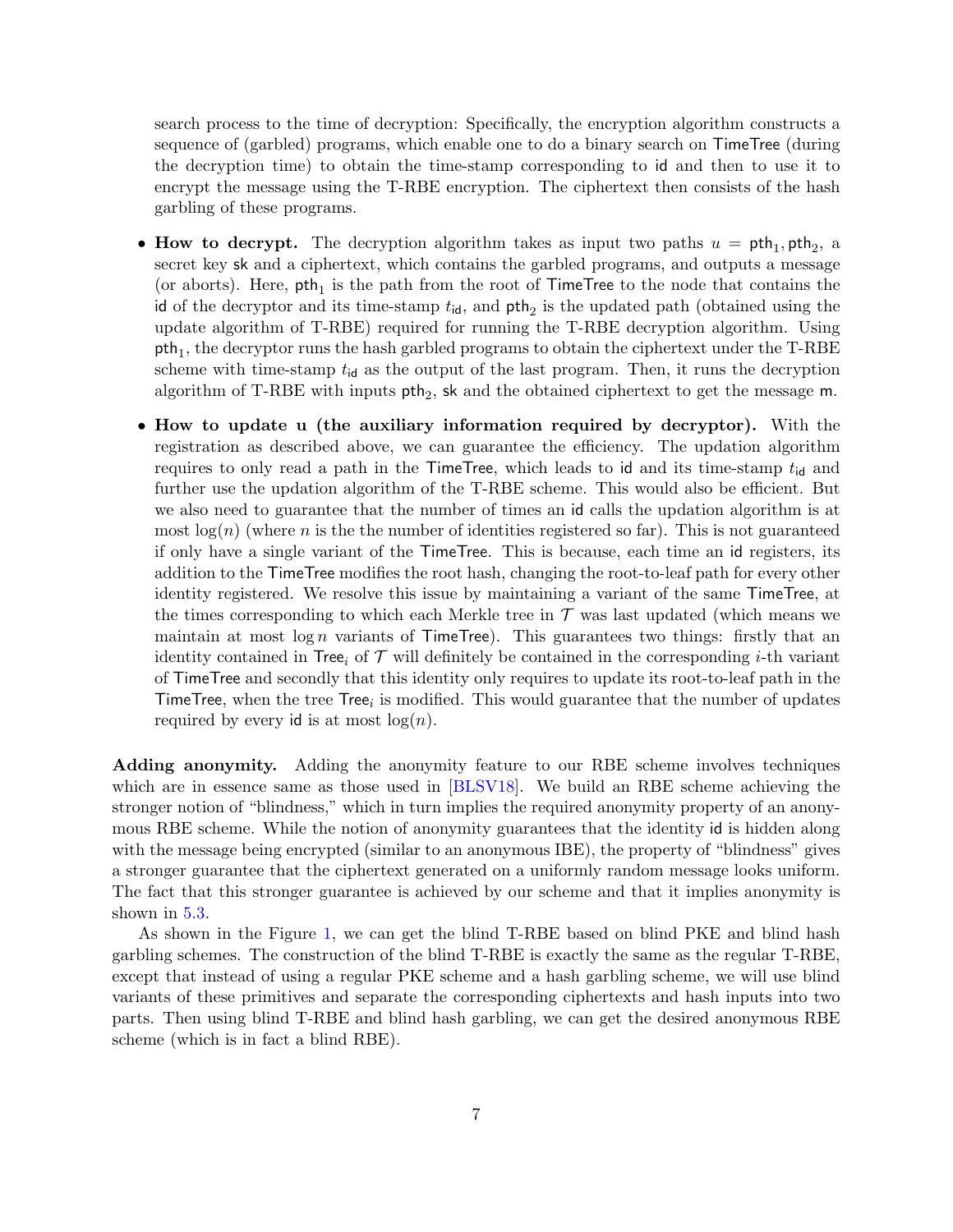#### <span id="page-7-0"></span>1.2 Potential Applications of Anonymous RBE

Here we describe a possible application of anonymous RBE, which demonstrates the power of (anonymous) RBE in scenarios where other seemingly similar and powerful primitives (such as anonymous IBE [\[BDCOP04,](#page-27-3) [BW06\]](#page-27-5) or anonymous PKE [\[BBDP01\]](#page-27-6)) seem incapable of.

Anonymous board communication (ABC). In an ABC scheme, a dynamic set of (semihonest) parties  $\{id_1, \ldots, id_n\}$  anonymously communicate by writing and reading on a single shared board B in a synchronized way. More formally, whenever a party joins the system, they update some information on the board **B**. Also, the communication between  $\{id_1, \ldots, id_n\}$  is done in synchronized cycles. In cycle t, each identity  $\mathsf{id}_i$  has a list of messages  $\mathsf{m}_{i,1}, \mathsf{m}_{i,2}, \ldots$  to be delivered to some parties  $id_{i,1}$ ,  $id_{i,2}$ , .... Then at the beginning of the cycle t, all of the parties write some arbitrary messages on the common board B. After all the parties are done with writing, in the second half of the cycle  $t$ , all the parties read (their selected parts or all of) the content of the board  $\bf{B}$ . By the end of cycle t, all the parties should be able to obtain the messages intended to be sent to them. Namely, if the message m was sent to identity id (by another identity id'), by the end of cycle t, m should be obtained by id. The security goal is to keep all the senders and receivers anonymous from the perspective of any adversary who can read all the information written on the common board B. The efficiency goal here is have parties write their messages in "small" time. In particular, we require the write time of each party to be  $poly(\kappa, \log n) \cdot k$  where k is the total length of the message to be sent out and  $\kappa$  is the security parameter.

ABC from anonymous IBE? One might try to get ABCs from anonymous IBE as follows. The public key of the anonymous IBE scheme is written on the board, and the parties use it to compose their messages for the desired receivers. During the read part of each cycle, each party will read the whole board **B** and try to decrypt messages that are sent to them. This approach provides receiver anonymity and sender efficiency, but the main issue is that the master secret key should be stored somewhere and there is only one place for storing it: on the board B. So, anyone who has full access to the board can decrypt all the messages. On the other hand, one might try to avoid IBE and use a public-key directory storing public-keys of an (anonymous) PKE scheme at the board B. Then the parties can try to use this information and write their messages to the desired recipients on the same board. The problem with this approach is that the writing parties need to read the whole set of public-keys from the board to obtain the desired target public keys.

ABC from anonymous RBE. Interestingly, anonymous RBE directly enables ABC and achieves what anonymous IBE and PKE seem incapable of. In particular, a specific part of the common board B would be dedicated to store the information required for maintaining the public parameters and the auxiliary information of the KC of the anonymous RBE scheme (and note that no master secret key exists). This way, by reading the public parameter  $pp_n$  (after n people have joined), an (anonymous-receiver) message can be composed to any recipient. In particular, if  $m_{i,1}, m_{i,2}, \ldots$  are to be sent to parties  $id_{i,1}, id_{i,2}, \ldots$  by party  $id_i$ , all  $id_i$  does is to generate anonymous-receiver ciphertexts containing the messages and encrypted to the right identities. The anonymity of the sender stems from the fact that RBE can be used like an IBE and anyone (including those in the system) can compose messages to any other identify in a secret way. Finally, the fact that the key curator is transparent (and all it does is curating the keys) allows the parties to join the system freely one by one and update the public parameter as required.

Relation to other works on secure messaging. We emphasize that our ABC primitive is not by any means aiming to capture practical scenarios of secure messaging that have been a source of intense work over recent years [\[RMS18,](#page-29-4) [CGF10,](#page-28-8) [CGBM15,](#page-28-9) [BSJ](#page-27-7)+17, [AKTZ17,](#page-27-8) [UDB](#page-29-5)+15,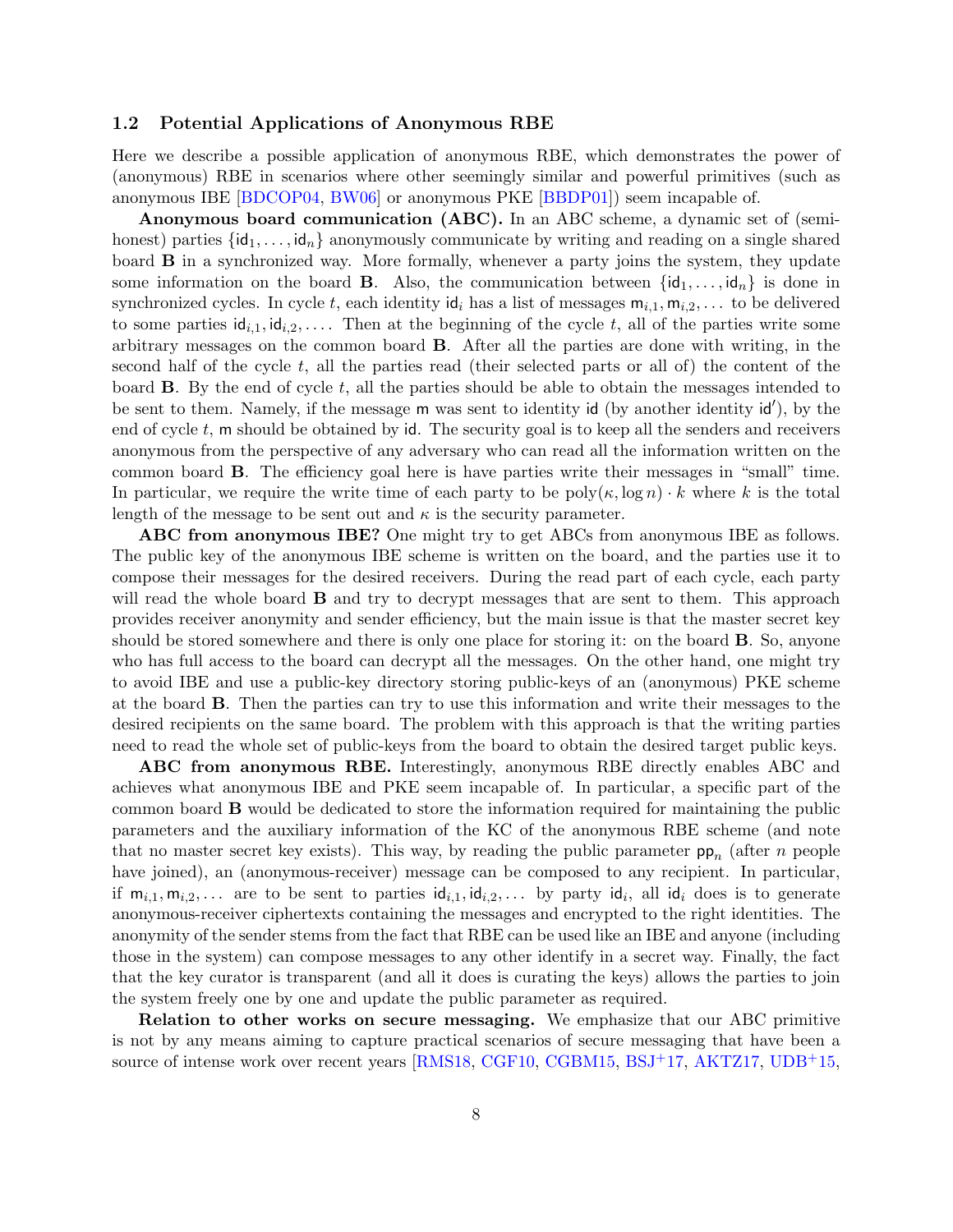$CGCD+17, CB95$  $CGCD+17, CB95$ . For example a large body of work (e.g., see [CGF10, CGBM15, [CB95\]](#page-27-9)) explore realistic messaging settings in which a set of distributed parties communicate over a network and aim to message each other in a way that senders, receivers, (and some more specific relations) remain secret despite the messages being sent over the network. Some of these works achieve privacy by using non-colluding servers, while ABC only uses one "server". On the other hand, our ABC occurs in a centralized setting in which all the messages by the parties are directly written to and read from the shared board. In a different direction, many works (e.g., see  $[BSJ^+17, CGCD^+17, PR18,$  $[BSJ^+17, CGCD^+17, PR18,$  $[BSJ^+17, CGCD^+17, PR18,$  $[BSJ^+17, CGCD^+17, PR18,$  $[BSJ^+17, CGCD^+17, PR18,$ [JS18,](#page-29-7) [BGB04\]](#page-27-10) in the context of what is now known as "Ratcheted Key Exchange" study ways to expand shared keys to secure refreshed keys to be used in the future, and so they fundamentally differ from ABC simply because in ABC there are no keys shared between the parties. Thus, we note that the main goal of introducing ABC is to demonstrate a basic abstract messaging scenario with challenges that can be resolved immediately using (anonymous) RBE, while other powerful tools do not seem to be capable of doing the same.

## <span id="page-8-0"></span>2 Preliminary Definitions

In this section we describe the needed definitions. We separate the definitions of variants of RBE into those borrowed from previous work and those that are introduced in this work.

#### <span id="page-8-1"></span>2.1 Previous Definitions about RBE

In this subsection we recall the definition of RBE, taken verbatim from [\[GHMR18\]](#page-28-3).

<span id="page-8-2"></span>**Definition 2.1** (Syntax of RBE). A registration-based encryption (RBE for short) scheme consists of PPT algorithms (Gen, Reg,Enc, Upd, Dec) working as follows. The Reg and Upd algorithms are performed by the key curator, which we call KC for short.

- Generating common random string. Some of the subroutines below will need a common random string crs, which could be sampled publicly using some public randomness beacon. crs of length poly( $\kappa$ ) is sampled at the beginning, for the security parameter  $\kappa$ .
- Key generation.  $Gen(1^{\kappa}) \rightarrow (pk, sk)$ : The randomized algorithm Gen takes as input the security parameter  $1^{\kappa}$  and outputs a pair of public/secret keys ( $pk, sk$ ). Note that these are only *public* and *secret* keys, not the *encryption* or *decryption* keys. The key generation algorithm is run by any honest party locally who wants to register itself into the system.
- Registration. Reg<sup>[aux]</sup> (crs, pp, id, pk)  $\rightarrow$  pp': The deterministic algorithm Reg takes as input the common random sting crs, current public parameter pp, a registering identity id and a public key pk (supposedly for the identity id), and it outputs  $pp'$  as the updated public parameters. The Reg algorithm uses read and write oracle access to aux which will be updated into aux' during the process of registration. (The system is initialized with public parameters pp and auxiliary information aux set to  $\perp$ .)
- Encryption. Enc(crs, pp, id, m)  $\rightarrow$  ct: The randomized algorithm Enc takes as input the common random sting crs, a public parameter pp, a recipient identity id and a plaintext message m and outputs a ciphertext ct.
- Update. Upd<sup>aux</sup>(pp, id)  $\rightarrow$  u: The deterministic algorithm Upd takes as input the current information pp stored at the KC and an identity id, has read only oracle access to aux and generates an update information u that can help id to decrypt its messages.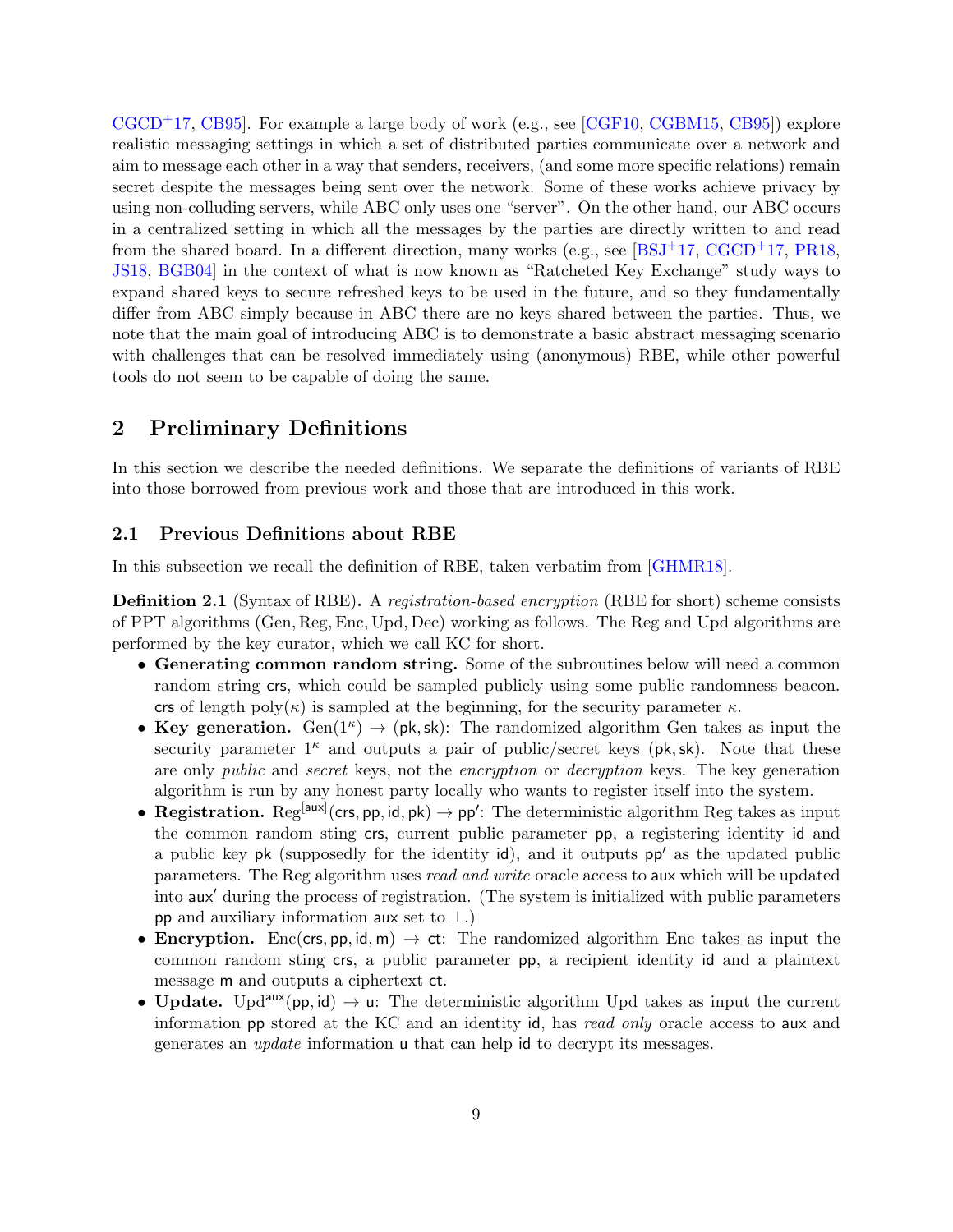• **Decryption.** Dec(sk, u, ct): The deterministic decryption algorithm Dec takes as input a secret key sk, an update information u, and a ciphertext  $ct$ , and it outputs a message  $m \in$ {0, 1} <sup>∗</sup> or in {⊥, GetUpd}. The special symbol ⊥ indicates a syntax error, while GetUpd indicates that more recent update information (than u) might be needed for decryption.

<span id="page-9-1"></span>**Definition 2.2** (Completeness, compactness, and efficiency of RBE). For any interactive *compu*tationally unbounded adversary Adv that still has a limited  $poly(\kappa)$  round complexity, consider the following game  $\text{Comp}_{Adv}(\kappa)$  between Adv and a challenger Chal.

- 1. Initialization. Chal sets  $pp = \perp$ , aux  $= \perp$ ,  $u = \perp$ ,  $ID = \emptyset$ ,  $id^* = \perp$ ,  $t = 0$ , crs  $\leftarrow U_{\text{poly}(k)}$ and sends the sampled crs to Adv.
- 2. Till Adv continues (which is at most  $\text{poly}(\kappa)$  steps), proceed as follows. At every iteration, Adv chooses exactly one of the actions below to be performed.
	- (a) Registering new (non-target) identity. Adv sends some id  $\notin$  ID and pk to Chal. Chal registers (id, pk) by letting  $pp := \text{Reg}^{[aux]}(crs, pp, id, pk)$  and  $ID := ID \cup \{id\}.$
	- (b) Registering the target identity. If id<sup>\*</sup> was chosen by Adv already (i.e., id<sup>\*</sup>  $\neq \perp$ ), skip this step. Otherwise, Adv sends some  $id^* \notin ID$  to Chal. Chal then samples  $(\mathsf{pk}^*, \mathsf{sk}^*) \leftarrow$  $Gen(1^{\kappa})$ , updates pp :=

 $Reg^{[aux]}(crs, pp, id^*, pk^*), ID := ID \cup \{id^*\},$  and sends  $pk^*$  to Adv.

- <span id="page-9-2"></span>(c) Encrypting for the target identity. If  $\mathsf{id}^* = \perp$  then skip this step. Otherwise, Chal sets  $t = t + 1$ , then Adv sends some  $m_t \in \{0, 1\}^*$  to Chal who then sets  $m'_t := m_t$  and sends back a corresponding ciphertext  $ct_t \leftarrow Enc(crs, pp, id^*, m_t)$  to Adv.
- <span id="page-9-0"></span>(d) Decryption by target identity. Adv sends a  $j \in [t]$  to Chal. Chal then lets  $m'_j =$  $\mathrm{Dec}(\mathsf{sk}^*, \mathsf{u}, \mathsf{ct}_j).$  If  $\mathsf{m}_j' = \mathtt{GetUpd},$  then  $\mathsf{Chal}$  obtains the update  $\mathsf{u} = \mathrm{Upd}^{\mathsf{aux}}(\mathsf{pp}, \mathsf{id}^*)$  and then lets  $m'_j = \text{Dec}(\mathbf{s}\mathbf{k}^*, \mathbf{u}, \mathbf{ct}_j).$
- <span id="page-9-3"></span>3. The adversary  $\mathsf{Adv}\xspace$  wins the game if there is some  $j \in [t]$  for which  $\mathsf{m}'_j \neq \mathsf{m}_j$ .

Let  $n = |1D|$  be the number of identities registered till a specific moment. We require the following properties to hold for any Adv (as specified above) and for all the moments (and so for all the values of ID and  $n = |1D|$  as well) during the game Comp<sub>Adv</sub> $(\kappa)$ .

- Completeness. Pr[Adv wins in Comp<sub>Adv</sub> $(\kappa)$ ] = negl $(\kappa)$ .
- Compactness of public parameters and updates.  $|pp|, |u|$  are both  $\leq poly(\kappa, \log n)$ .
- Efficiency of runtime of registration and update. The running time of each invocation of Reg and Upd algorithms is at most  $poly(\kappa, \log n)$ . (This implies the compactness property.)
- Efficiency of the number of updates. The *total* number of invocations of Upd for identity id<sup>\*</sup> in Step [2d](#page-9-0) of the game  $\text{Comp}_{\text{Adv}}(\kappa)$  is at most  $O(\log n)$  for every n during  $\text{Comp}_{\text{Adv}}(\kappa)$ .

**Definition 2.3** (WE-RBE). A weakly efficient RBE (or WE-RBE for short) is defined similarly to Definition [2.2,](#page-9-1) where the specified poly( $\kappa$ , log n) runtime efficiency of the registration algorithm is not required anymore, but instead we require the registration time to be  $poly(\kappa, n)$ .

<span id="page-9-4"></span>Definition 2.4 (Security of RBE). For any interactive PPT adversary Adv, consider the following game  $\text{Sec}_{\text{Adv}}(\kappa)$  between Adv and a challenger Chal. (Steps that are different from the completeness definition are denoted with purple stars  $(\star \star)$ . Specifically, Steps [2c](#page-9-2) and [2d](#page-9-0) from Definition [2.2](#page-9-1) are replaced by Step [3](#page-10-1) below. Additionally, Step [3](#page-9-3) from Definition [2.2](#page-9-1) is replaced by Step [4](#page-10-2) below.)

- 1. Initialization. Chal sets  $pp = \perp$ , aux  $= \perp$ , ID  $= \emptyset$ , id<sup>\*</sup>  $= \perp$ , crs  $\leftarrow U_{poly(\kappa)}$  and sends the sampled crs to Adv.
- 2. Till Adv continues (which is at most  $\text{poly}(\kappa)$  steps), proceed as follows. At every iteration, Adv chooses exactly one of the actions below to be performed.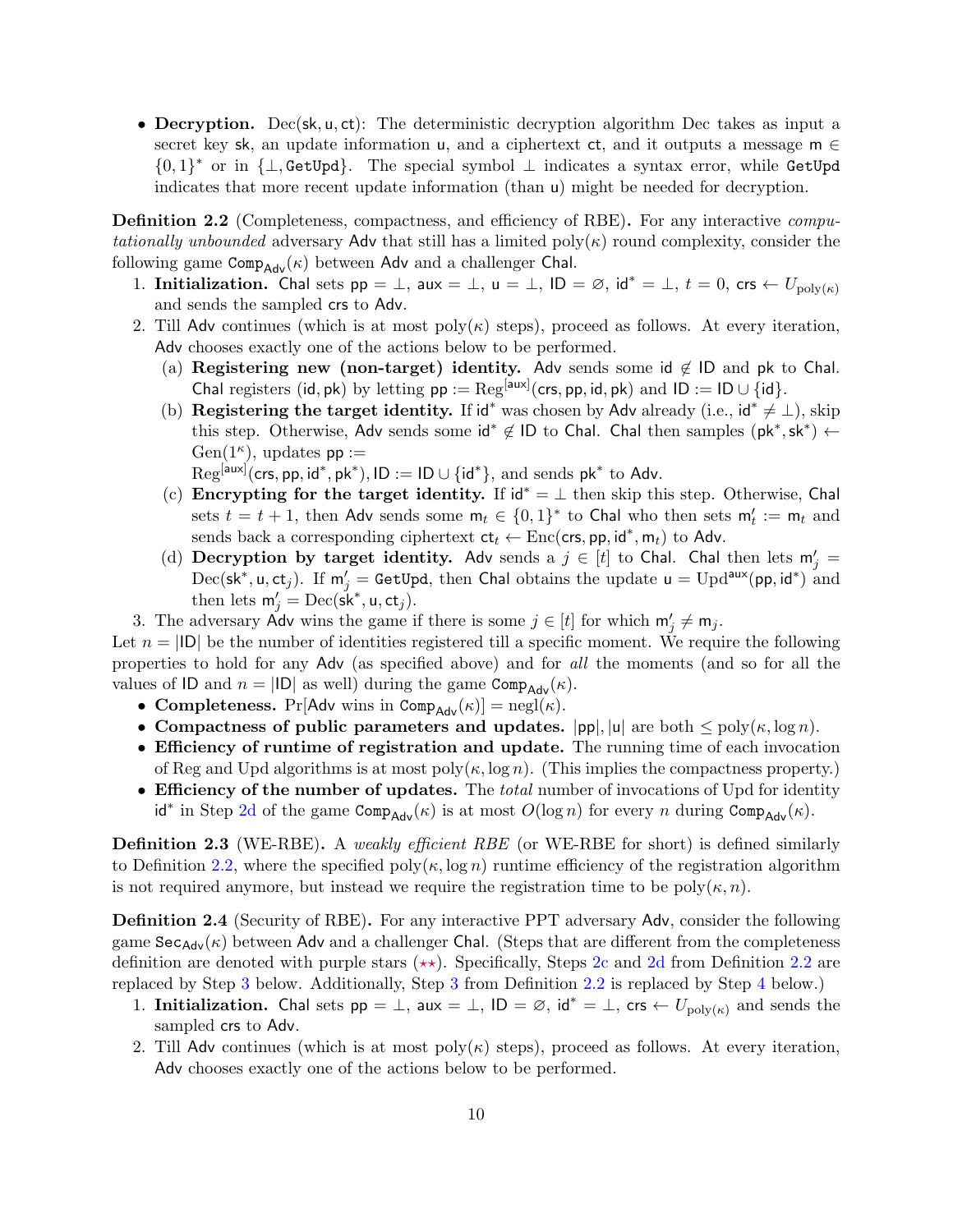- (a) Registering new (non-target) identity. Adv sends some id  $\notin$  ID and pk to Chal. Chal registers (id, pk) by letting  $pp := \text{Reg}^{[aux]}(crs, pp, id, pk)$  and  $ID := ID \cup \{id\}.$
- (b) Registering the target identity. If id<sup>\*</sup> was chosen by Adv already (i.e., id<sup>\*</sup>  $\neq \perp$ ), skip this step. Otherwise, Adv sends some  $id^* \notin ID$  to Chal. Chal then samples  $(\mathsf{pk}^*, \mathsf{sk}^*) \leftarrow$  $Gen(1^{\kappa})$ , updates pp :=
	- $Reg^{[aux]}(crs, pp, id^*, pk^*), ID := ID \cup \{id^*\},$  and sends  $pk^*$  to Adv.
- <span id="page-10-1"></span>3.  $(\star \star)$  Encrypting for the target identity. If no id<sup>∗</sup> was chosen by Adv before (i.e., id<sup>\*</sup> = ⊥) then Adv first sends some id<sup>\*</sup>  $\notin$  ID to Chal. Next, Chal generates  $ct \leftarrow Enc(crs, pp, id^*, b)$ , where  $b \leftarrow \{0, 1\}$  is a random bit, lets  $ID = ID \cup \{id^*\}$ , and sends ct to Adv.
- <span id="page-10-2"></span>4. ( $\star\star$ ) The adversary Adv outputs a bit b' and wins the game if  $b = b'$ .

We call an RBE scheme secure if Pr[Adv wins in  $\texttt{Sec}_{\text{Adv}}(\kappa)] < \frac{1}{2} + \text{negl}(\kappa)$  for any PPT Adv.

#### <span id="page-10-0"></span>2.2 New Definitions about (Anonymous) RBE

In this section we define an anonymity feature for the notion of RBE, and we will show later how to build efficient anonymous RBE from standard assumptions.

<span id="page-10-3"></span>Definition 2.5 (Anonymous RBE). An anonymous RBE scheme has the same syntax as that of an RBE scheme, with PPT algorithms (Gen, Reg,Enc, Upd, Dec). It satisfies the properties of completeness, compactness and efficiency as a RBE scheme and has the following stronger notion of security: For any interactive PPT adversary Adv, consider the game  $\mathsf{EXP}_{\mathsf{Adv}}^{\mathsf{Anon}}(\kappa)$  between Adv and a challenger Chal as follows.

- 1. Initialization. Chal sets  $pp = \perp$ , aux  $= \perp$ , ID  $= \emptyset$ , id<sub>0</sub>  $= \perp$ , id<sub>1</sub>  $= \perp$ , crs  $\leftarrow U_{\text{poly}(\kappa)}$  and sends the sampled crs to Adv.
- 2. Till Adv continues (which is at most  $poly(\kappa)$  steps), proceed as follows. At every iteration, Adv can perform exactly one of the following actions.
	- (a) Registering new (non-target) identity. Adv sends some id  $\notin$  ID and pk to Chal. Chal registers (id, pk) by getting  $pp = \text{Reg}^{[aux]}(crs, pp, (id, pk))$  and lets  $ID = ID \cup \{id\}.$
	- (b) Registering new target identity pair. If  $\mathrm{id}_0$  or  $\mathrm{id}_1$  was chosen by Adv already (i.e.,  $\mathsf{id}_0 \neq \perp$  or  $\mathsf{id}_1 \neq \perp$ ), skip this step. Otherwise, Adv sends challenges  $\mathsf{id}_0, \mathsf{id}_1 \notin$ ID to Chal. Chal first samples  $(\mathsf{pk}_0, \mathsf{sk}_0) \leftarrow \text{Gen}(1^{\kappa})$ , registers id<sub>0</sub> by setting  $\mathsf{pp} =$  $Reg^{[aux]}(crs, pp, (id_0, pk_0))$  and then samples  $(pk_1, sk_1) \leftarrow Gen(1^{\kappa})$ , registers  $id_1$  by setting  $pp = \text{Reg}^{[aux]}(\text{crs}, pp, (\text{id}_1, \text{pk}_1))$ . Next, Chal lets  $ID = ID \cup \{id_0, id_1\}$  and sends  $pk_0, pk_1$ to Adv.
- 3. Encrypting for the challenge identity. If  $\mathsf{id}_0$ ,  $\mathsf{id}_1$  was not chosen by Adv already (i.e.,  $\mathsf{id}_0 =$ ⊥,  $id_1 = \bot$ ), then Adv first sends some  $id_0$ ,  $id_1 \notin ID$  to Chal before continuing this step. Next, Chal samples a bit  $b \in \{0,1\}$  and generates the challenge ciphertext  $ct \leftarrow \text{Enc}(\text{crs}, \text{pp}, \text{id}_b, b)$ . Further, Chal sets  $ID = ID \cup \{id_0, id_1\}$  and sends ct to Adv.
- 4. The adversary Adv outputs a bit b' and wins the game if  $b' = b$ .

We call an RBE scheme an Anonymous-RBE if  $Pr[Adv \text{ wins in } EXP_{Adv}^{Anon}(\kappa)] < \frac{1}{2} + negl(\kappa)$  for any PPT Adv.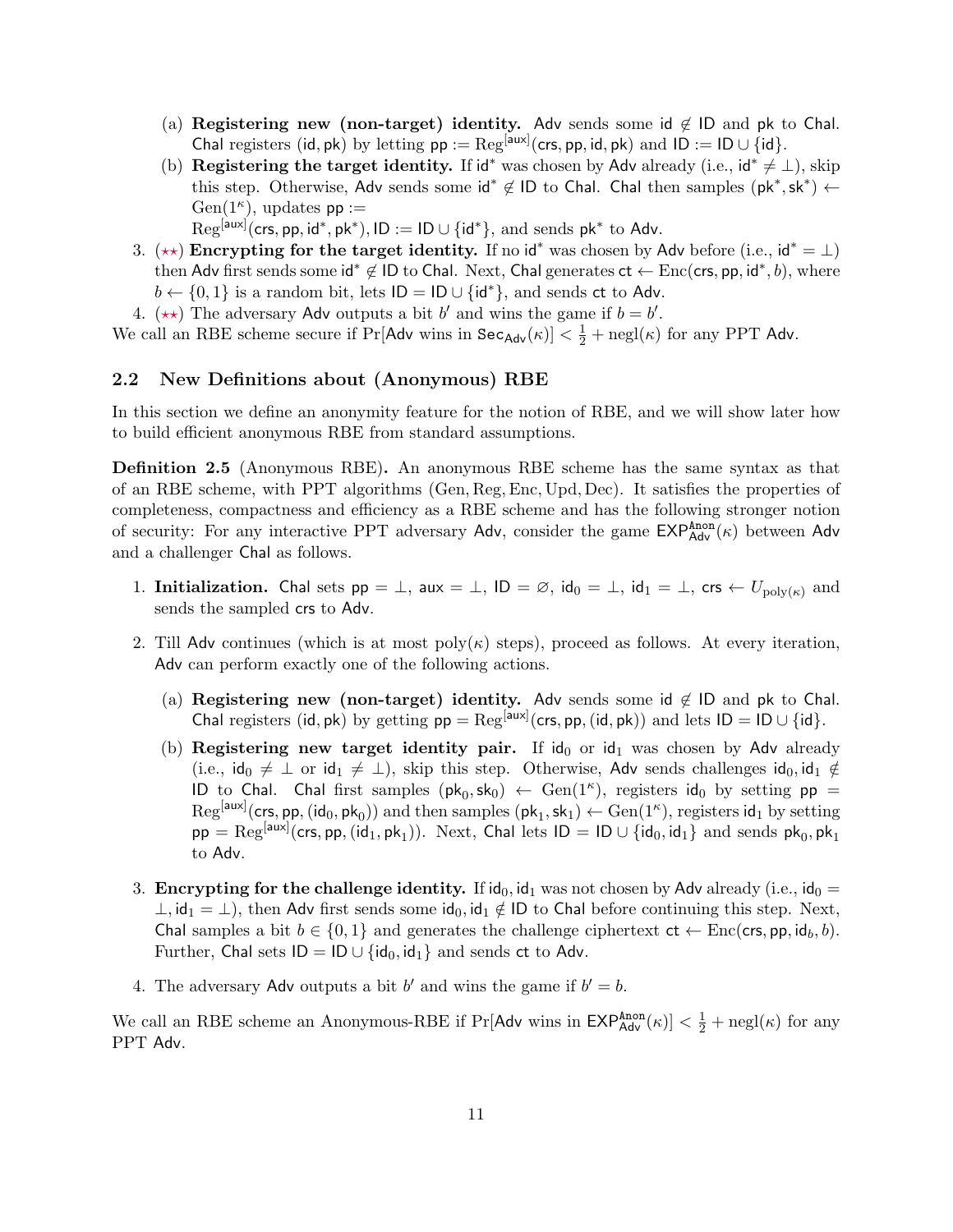As a step-stone toward building efficient (anonymous) RBE, we will first show how to build a primitive which we call timestamp-RBE. We define this notion formally below.

<span id="page-11-2"></span>Definition 2.6 (T-RBE). A timestamp-RBE (or T-RBE for short) has syntax exactly similar to Definition [2.1,](#page-8-2) except for one difference: we now consider the registration algorithm Reg, the encryption algorithm Enc and the update algorithm Upd to take as input the timestamp  $t_{\text{id}}$  of an identity id (binary representation of the time at which an identity registers) as input instead of the identity id. The completeness, compactness of public parameters, the efficiency of runtime of registration and update and the efficiency of the number of updates is exactly similar to Definition [2.2](#page-9-1) and the security guarantee is similar to Definition [2.4,](#page-9-4) replacing identity id with its timestamp  $t_{\text{id}}$  in all the appropriate places. For a T-RBE, we define the notion of anonymity exactly as in Definition [2.5,](#page-10-3) replacing identity id with its timestamp  $t_{id}$  in all the appropriate places.

#### <span id="page-11-0"></span>2.3 Blind Public Key Encryption

In this subsection we define blindness features for several cryptographic primitives, which will be used in our main constructions. We first start with the notion of blind PKE. The notion of blindness for PKE is well-studied with a few prior definitions; see, e.g., [\[BBDP01,](#page-27-6) [Moh10\]](#page-29-8). Here we give a tailored version of this definition suitable for our later constructions.

<span id="page-11-3"></span>Definition 2.7 (Blind Public Key Encryption). A blind public key encryption scheme (with public parameters) has algorithms (Params, G,E, D) which is IND-CPA secure and satisfies the following additional security property: the function  $E(pp, pk, m; r)$  can be expressed as  $E_1(pp; r) || E_2(pp, pk, m; r)$ such that the distribution of  $\{(\mathsf{pp},\mathsf{pk},\mathsf{sk},\mathsf{Enc}(\mathsf{pp},\mathsf{pk},\mathsf{m};\mathsf{r})) : \mathsf{pp} \gets \mathsf{Params}(1^\lambda), (\mathsf{pk},\mathsf{sk}) \gets \mathrm{G}(\mathsf{pp}), \mathsf{m} \stackrel{\$}{\gets}$  $\mathcal{M}, \mathsf{r} \stackrel{\$}{\leftarrow} \{0,1\}^*\}$  is computationally indistinguishable from

 $\{(\mathsf{pp}, \mathsf{pk}, \mathsf{sk}, \mathrm{E}_1(\mathsf{pp}; \mathsf{r}), \mathsf{subct}_2) : \mathsf{pp} \gets \mathsf{Params}(1^\lambda), (\mathsf{pk}, \mathsf{sk}) \gets \mathrm{G}(\mathsf{pp}), m \stackrel{\$}{\gets} \mathcal{M}, \mathsf{r} \stackrel{\$}{\gets} \{0, 1\}^*, \mathsf{subct}_2 \stackrel{\$}{\gets}$  ${0,1}<sup>L</sup>$ , where  $L = |E_2(pp, pk, m; r)|$ .

We now define a blindness notion for garbled circuits. Our blindness requirement is the same as that introduced and used by [\[BLSV18\]](#page-27-4).

<span id="page-11-1"></span>Definition 2.8 (Blind Garbled Circuits [\[BLSV18\]](#page-27-4)). A garbling scheme consists of PPT algorithms (Garble, Eval) and a simulator G.Sim where:

- 1.  $\mathsf{Garble}(1^\lambda,1^l,1^m,\mathrm{C};\textsf{state}) := \mathsf{Garble}_1(1^\lambda,1^l,1^m;\textsf{state}) ||\mathsf{Garble}_2(1^\lambda,1^l,1^m,\mathrm{C};\textsf{state}).$   $\mathsf{Garble}_1 \text{ takes}$ as input the security parameter  $\lambda$ , the input length l and output length m for circuit C and a random value state  $\in \{0,1\}^{\lambda}$  and outputs the labels for input wire of the Garbled circuit  $\{\mathsf{lab}_{j,b}\}_{j\in[l],b\in\{0,1\}}$ , where  $\mathsf{lab}_{j,b} \in \{0,1\}^{\lambda}$  and Garble<sub>2</sub> takes the circuit C in addition, and outputs the garbled circuit  $\tilde{C}$ .
- 2. Eval $(1^{\lambda}, \tilde{C}, \tilde{A})$  is a deterministic algorithm that takes as input the garbled circuit  $\tilde{C}$ , along with a set of l labels  $\tilde{\mathsf{lab}} = {\mathsf{lab}_j}_{j \in [l]}$  and outputs a string  $y \in \{0, 1\}^m$ .
- 3. G.Sim $(1^{\lambda}, 1^{|C|}, 1^l, y)$  takes as input the security parameter  $\lambda$ , the description length of circuit C, the input length l and a string  $y \in \{0,1\}^m$  and outputs a simulated garbled circuit  $\tilde{C}$  and labels lab.
- A blind garbling scheme must satisfy the following properties: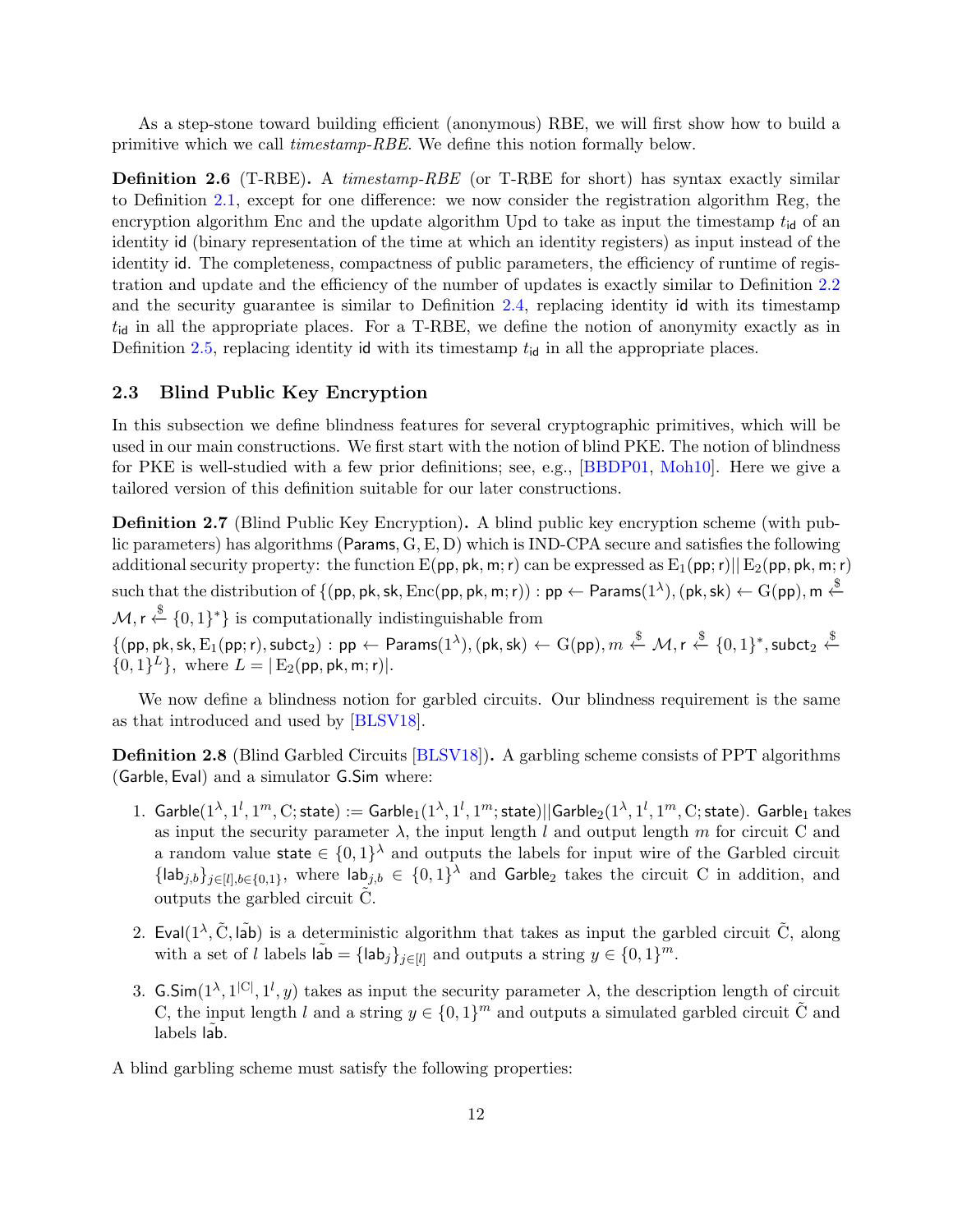- 1. Correctness. For all circuits C, inputs x and all  $(\tilde{C}, {\{\sf lab}_{j,b}\}_{j \in [l], b \in \{0,1\}}) \leftarrow$  Garble(C) and  $\tilde{\mathsf{lab}} = \{\mathsf{lab}_{j,x_j}\}_{j \in [l]},$  we have  $\mathsf{Eval}(\tilde{\mathsf{C}}, \tilde{\mathsf{lab}}) = \mathsf{C}(x).$
- 2. **Simulation Security.** For all circuits  $C: \{0,1\}^l \to \{0,1\}^m$  and all inputs  $x \in \{0,1\}^l$ , the following distributions are computationally indistinguishable:

$$
\{(\tilde{\mathbf{C}},\tilde{\mathsf{lab}}) : (\tilde{\mathbf{C}}, \{\mathsf{lab}_{j,b}\}_{j \in [l], b \in \{0,1\}}) \leftarrow \mathsf{Garble}(\mathbf{C}), \tilde{\mathsf{lab}} = \{\mathsf{lab}_{j,x_j}\}_{j \in [l]}\} \\
\stackrel{\mathsf{c}}{\approx} \{(\tilde{\mathbf{C}},\tilde{\mathsf{lab}}) : (\tilde{\mathbf{C}},\tilde{\mathsf{lab}}) \leftarrow \mathsf{G}.\mathsf{Sim}(1^\lambda,1^{|\mathbf{C}|},1^l,\mathbf{C}(x))\}
$$

3. Blindness.  $G.Sim(1^{\lambda}, 1^{|C|}, 1^l, U_m) \stackrel{c}{\approx} U$ . The output of the simulator on a completely uniform output is indistinguishable from a uniform bit string.

We now review the notion of blind batch encryption from [\[BLSV18\]](#page-27-4). The notion of batch encryption is in turn similar to some notions such as hash encryption and laconic oblivious transfer  $[DG17, CDG<sup>+</sup>17]$  $[DG17, CDG<sup>+</sup>17]$  $[DG17, CDG<sup>+</sup>17]$  $[DG17, CDG<sup>+</sup>17]$ .

<span id="page-12-0"></span>Definition 2.9 (Blind Single Batch Encryption [\[BLSV18\]](#page-27-4)). A blind single batch encryption scheme consists of PPT algorithms (Setup, H, HEnc, HDec):

- 1. Setup( $1^{\lambda}, 1^{l}$ ) takes as input the security parameter  $\lambda$ , a length parameter l and outputs a hash key hk.
- 2. H(hk, x) takes as input a hash key hk and  $x \in \{0,1\}^l$  and deterministically outputs  $h \in \{0,1\}^{\lambda}$ .
- 3. HEnc(hk, h, i, M) takes as input the hash key hk, hash value h and a message matrix  $M \in$  $\{0,1\}^{1\times2}$  and outputs a ciphertext ct, which can be written as a concatenation of two parts  $ct = (subct<sub>1</sub>,subct<sub>2</sub>).$
- 4. HDec(hk, x, i, ct) takes as input the ciphertext ct and outputs an  $m \in \{0, 1\}$ .

A blind single batch encryption must satisfy the following properties:

- 1. Correctness. Let  $hk \leftarrow$  Setup $(1^{\lambda}, 1^l)$ . For all  $x, i, M$ , taking  $h = H(hk, x)$ ,  $ct = HEnc(hk, h, i, M)$ , it holds that  $HDec(hk, x, i, ct) = M_{x_i}$ , with probability at least  $1/2 + 1/\text{poly}(\lambda)$  over the randomness of HEnc.
- 2. Semantic Security. For any PPT adversary Adv the probability of winning in the following game between Adv and a challenger Chal is  $1/2 + \text{negl}(\lambda)$ :
	- (a) Adv takes as input  $1^{\lambda}$  and sends  $1^{l}, x \in \{0, 1\}^{l}, i \in [l]$  to Chal.
	- (b) Chal generates  $hk =$  Setup $(1^{\lambda}, 1^{\lambda})$  and sends hk to Adv.
	- (c) Adv sends a pair  $M^{(0)}, M^{(1)}$ , such that  $M_{x_i}^{(0)} = M_{x_i}^{(1)}$ , to Chal.
	- (d) Chal computes  $h = H(hk, x)$ , chooses  $b \in_R \{0, 1\}$  and sends  $\mathsf{ct} = \mathsf{HEnc}(\mathsf{hk}, h, i, M^{(b)})$  to Adv.
	- (e) Adv outputs a bit b' and wins if  $b' = b$ .
- 3. Blindness. The encryption  $\text{HEnc}(\text{hk}, h, i, M; r)$  can be considered as a concatenation of  $HEnc<sub>1</sub>(hk; r)||HEnc<sub>2</sub>(hk; h, i, M; r)$ . Further, any PPT adversary Adv the probability of winning in the following game with a Challenger Chal is at most  $1/2 + \text{negl}(\lambda)$ :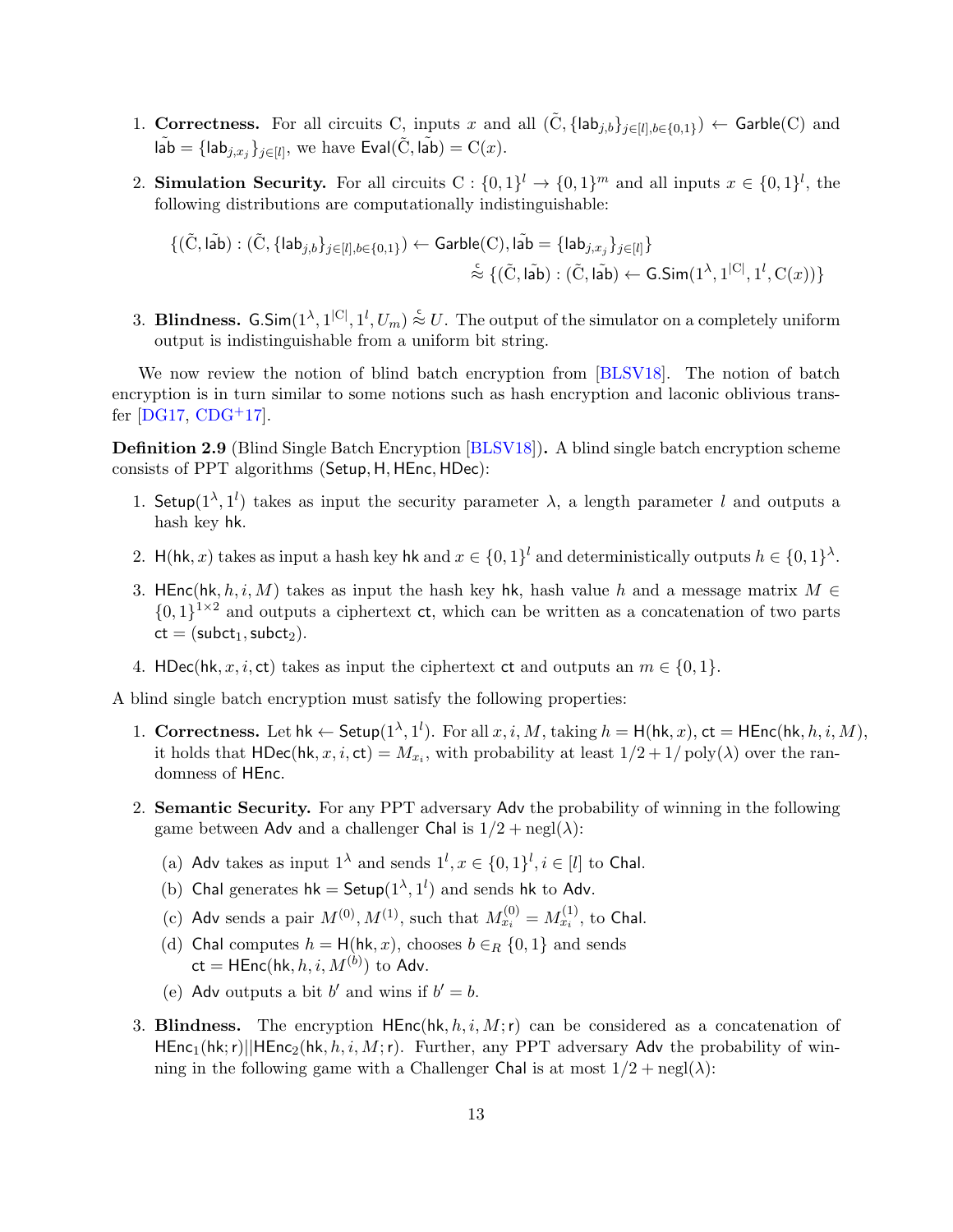- (a) Adv takes as input  $1^{\lambda}$  and sends  $1^{l}, x, i$  to Chal.
- (b) Chal generates  $hk =$  Setup $(1^{\lambda}, 1^l)$  and computes  $h = H(hk, x)$ . Further it samples a random  $b \in \{0, 1\}$ , a random message matrix  $M \in \{0, 1\}^{1 \times 2}$  and encrypts (subct<sub>1</sub>, subct<sub>2</sub>)  $\leftarrow$ HEnc(hk,  $h, i, M$ ). It generates ct as:
	- If  $b = 0$ , the  $ct = (subct<sub>1</sub>,subct<sub>2</sub>)$ .
	- If  $b = 1$ , then pick a random subct<sub>2</sub> of same length as subct<sub>2</sub> and set  $ct = (subct<sub>1</sub>,subct'<sub>2</sub>)$ .

Chal sends hk, ct to Adv.

(c) Adv outputs a bit b' and wins if  $b' = b$ .

## <span id="page-13-0"></span>3 Blind Hash Garbling

In this section we introduce and build a primitive which we call blind hash garbling, which will later be used as an ingredient in the construction of anonymous T-RBE schemes. We first define this notion below and will then show how to build it using tools defined in the previous sections.

#### <span id="page-13-1"></span>3.1 Definition of Blind Hash Garbling

The notion of hash garbling was defined in [\[GHMR18\]](#page-28-3); here we review this notion and define a blindness feature for it.

<span id="page-13-2"></span>Definition 3.1 (Blind Hash Garbling). A blind hash garbling scheme has the following polynomial time algorithms HGen, Hash, HObf, HInp:

- HGen( $1^{\kappa}, 1^l$ )  $\rightarrow$  hk. It takes as input the security parameter  $\kappa$  and an output length parameter  $1^{l}$  for  $l \leq \text{poly}(\kappa)$ , and outputs a hash key hk.
- Hash(hk, x) = y. It takes as input hk and  $x \in \{0,1\}^l$  and deterministically outputs  $y \in \{0,1\}^k$ .
- HObf(hk, C, state)  $\rightarrow \tilde{C}$ . It takes as input hk, a circuit C, and a secret state state  $\in \{0,1\}^{\kappa}$ and outputs a circuit  $\dot{C}$ .
- HInp(hk, y, state)  $\rightarrow \tilde{y}$ . This takes as input hk, a value  $y \in \{0,1\}^{\kappa}$ , and secret state state and outputs  $\tilde{y}$ . Consider  $\tilde{y}$  as concatenation of two parts  $\tilde{y}_1||\tilde{y}_2$ .

A blind hash garbling scheme must satisfy the following properties:

- Correctness. For all  $\kappa, l$ , hash key hk  $\leftarrow \text{HGen}(1^{\kappa}, 1^l)$ , circuit C, input  $x \in \{0, 1\}^l$ , state  $\in$  ${0,1}^{\kappa}, \tilde{C} \leftarrow \text{HObf}(\text{hk}, C, \text{state})$  and  $\tilde{y} \leftarrow \text{HInp}(\text{hk}, \text{Hash}(\text{hk}, x), \text{state})$ , then  $\tilde{C}(\tilde{y}, x) = C(x)$ .
- Security. There exists a PPT simulator Sim such that for all  $\kappa, l$  and PPT (in  $\kappa$ ) Adv we have that

 $(\mathsf{hk}, x, \tilde{y}_1, \tilde{\mathbf{C}}, \tilde{y}_2) \stackrel{\mathsf{c}}{\approx} (\mathsf{hk}, x, \tilde{y}_1, \mathsf{Sim}(\mathsf{hk}, x, 1^{\mathsf{|\mathbf{C}|}}, \mathbf{C}(x))),$ 

where  $hk \leftarrow \text{HGen}(1^{\kappa}, 1^l), (C, x) \leftarrow \text{Adv}(hk),$ state  $\leftarrow \{0, 1\}^{\kappa}, \tilde{C} \leftarrow \text{HObf}(hk, C, \text{state})$  and  $(\tilde{y}_1, \tilde{y}_2) \leftarrow \text{HInp(hk, Hash(hk, x), state)}.$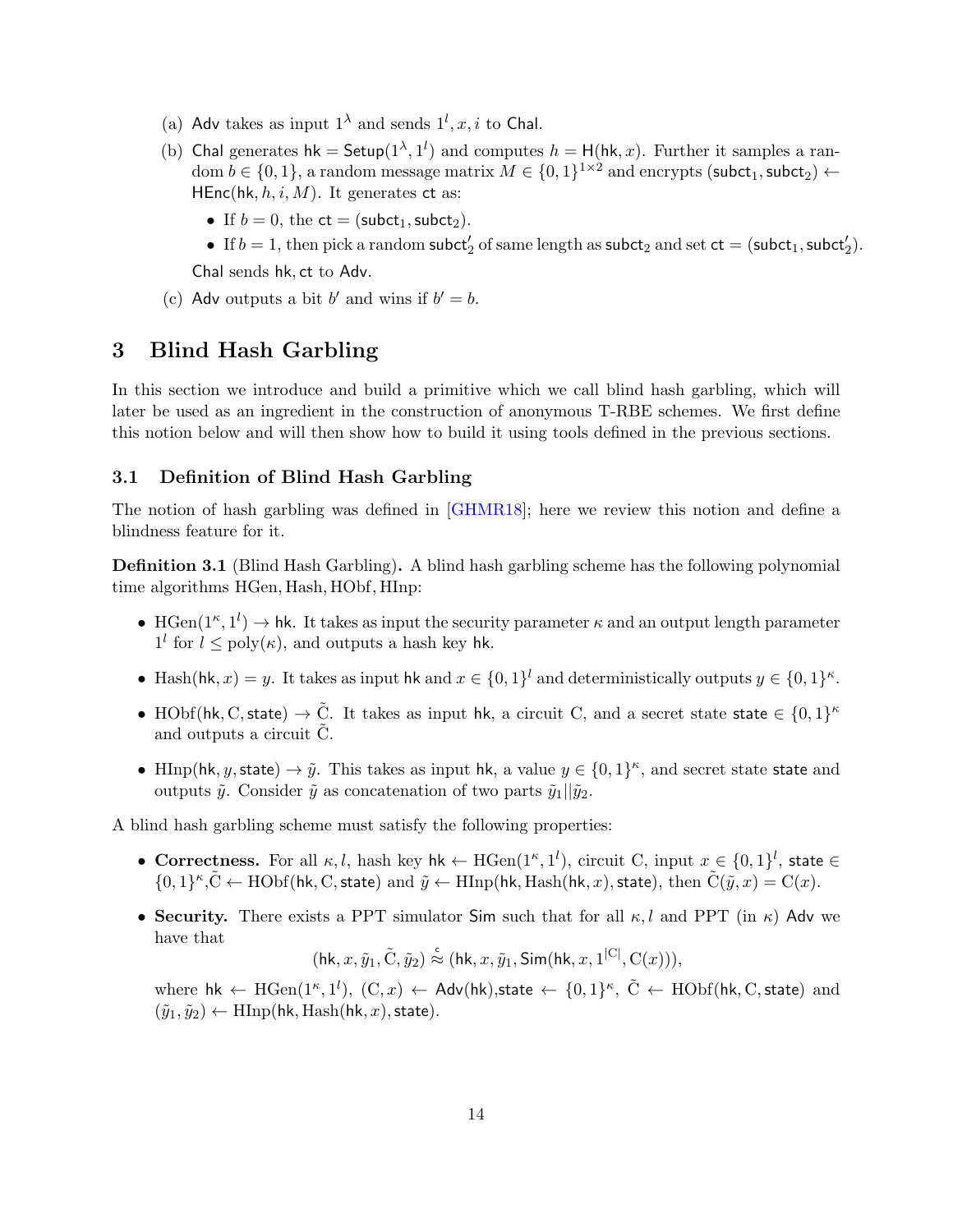• Blindness. The function  $\tilde{y} = \text{HInp}(hk, y, state; r)$  can be expressed as the concatenation  $\mathrm{HInp}_1(\mathsf{hk};\mathsf{r})||\mathrm{HInp}_2(\mathsf{hk},y,{\sf state};\mathsf{r})=\tilde{y_1}||\tilde{y_2}$  such that

 $(\textsf{hk}, x, \textsf{HInp}_1(\textsf{hk}; \textsf{r}), \textsf{Sim}(\textsf{hk}, x, 1^{|\textsf{C}|}, U_{|\textsf{C}(x)|})) \stackrel{\varsigma}{\approx} (\textsf{hk}, x, \textsf{HInp}_1(\textsf{hk}; \textsf{r}), U_{|\tilde{\textsf{C}}|+|\tilde{y_2}|})$ 

where  $1^l, x \leftarrow \text{Adv}(1^{\kappa}), \text{hk} \leftarrow \text{HGen}(1^{\kappa}, 1^l)$ . (It is clear that the distinguisher should not know about the random output value that was used for simulation)

#### <span id="page-14-0"></span>3.2 Construction of a Blind Hash Garbling Scheme

We require the following building blocks to construct blind hash garbling:

- Blind single batch encryption scheme (Setup, H, HEnc, HDec) as Definition [2.9.](#page-12-0)
- Blind garbled circuit scheme (Garble, Eval) as in Definition [2.8.](#page-11-1)

The blind hash garbling scheme is as follows:

- 1. HGen( $1^{\kappa}, 1^l$ ): Generate hk  $\leftarrow$  Setup( $1^{\kappa}, 1^l$ ) and output hk.
- 2. Hash(hk, x): Generate  $H(hk, x) = y$  and output y.
- 3. HObf(hk, C, state): $\rm{Generate}\;\; \tilde{C}\;\gets\;\sf{Garble}_2(1^\kappa,1^l,1^m,C; state)$  and  $\rm{output}\;\; \tilde{C}[hk]$  (circuit  $\tilde{C}$ hardwired with hk)
- 4.  $\text{HInp}(hk, y, state)$ :
	- Generate  $\{\mathsf{lab}_{j,b}\}_{j \in [l], b \in \{0,1\}} \leftarrow \mathsf{Garble}_1(1^{\kappa}, 1^l, 1^m; \mathsf{state})$
	- Generate  $\tilde{y} = \{\text{HEnc}(\text{hk}, y, j, [\text{lab}_{j,0} \text{ lab}_{j,1}])\}_{j \in [l]} = \{\text{subct}_{1,j}, \text{subct}_{2,j}\}_{j \in [l]}$ .

Let  $\tilde{y}_1 = \{\textsf{subct}_{1,j}\}_{j \in [l]}$  and  $\tilde{y}_2 = \{\textsf{subct}_{2,j}\}_{j \in [l]}$ . Output  $\tilde{y} = (\tilde{y}_1, \tilde{y}_2)$ 

**Theorem 3.2.** The above construction (HGen, Hash, HObf, HInp) satisfies the correctness, security and blindess properties as given in Definition [3.1.](#page-13-2)

Proof. We now prove the above theorem.

- 1. Correctness. Consider the circuit  $\tilde{C}[\hat{h}k](\tilde{y},x)$ :
	- Recovers  $\mathsf{lab}_{j,x_j} := \mathsf{HDec}(\mathsf{hk}, x, j, \tilde{y}_j)$  for each  $j \in [l],$  where  $\tilde{y} = \{\tilde{y}_j\}_{j \in [l]}$ .
	- Outputs Eval $(\tilde{C}, \{\mathsf{lab}_{j,x_j}\}_{j \in [l]})$ .

Then clearly by correctness of the blind garbling circuit and the correctness of the blind single batch encryption scheme,  $C[{\bf h}{\bf k}](\tilde{y},x) = C(x)$ 

- 2. Security. We define the simulator Sim as below:  $\textsf{Sim}(\textsf{hk}, x, 1^{|C|}, C(x))$ :
	- Evaluate  $(\tilde{C}, \{\mathsf{lab}_j\}_{j \in [l]}) \leftarrow \textsf{G}.\textsf{Sim}(1^{\kappa}, 1^{|C|}, 1^l, C(x)).$
	- For  $j \in [l]$ , let  $M_j = [M_{j,0} \ M_{j,1}]$ , where  $M_{j,x_j} = \mathsf{lab}_j$ ,  $M_{j,1-x_j} \in_R \{0,1\}^{\kappa}$
	- Evaluate  $\tilde{y} = \{\text{HEnc}(\text{hk}, \text{H}(\text{hk}, x), j, M_j)\}_{j \in [l]}$ . As expressed in the protocol,  $\tilde{y} = (\tilde{y}_1, \tilde{y}_2)$ .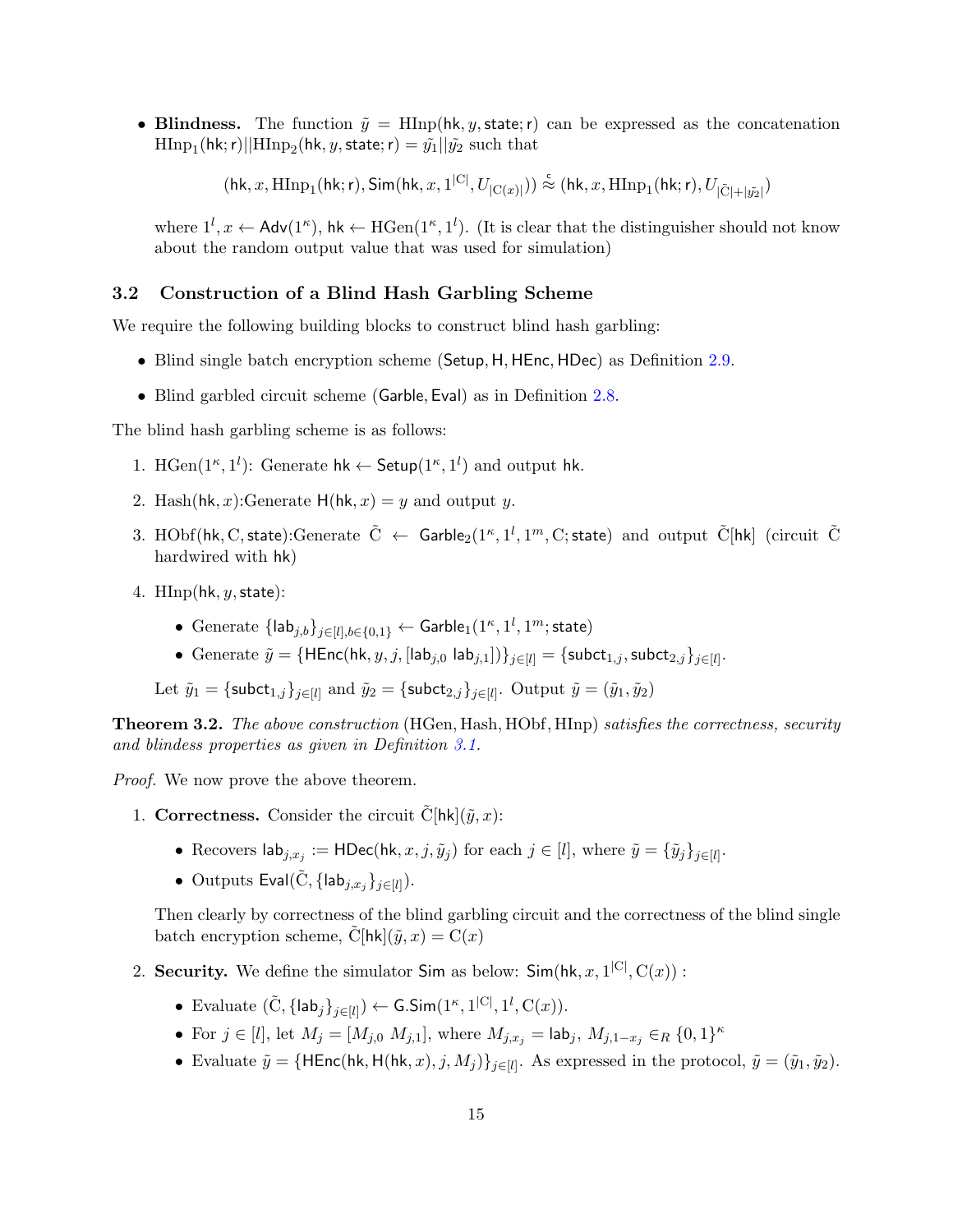• Output  $(\tilde{C}, \tilde{y}_2)$ 

Then, by simulation security of the blind garbled circuit scheme and the semantic security of the blind single batch encryption scheme, it can be shown through a sequence of hybrids that:

 $(\mathsf{hk}, x, \tilde{y}_1, \tilde{\mathbf{C}}, \tilde{y}_2) \stackrel{\mathsf{c}}{\approx} (\mathsf{hk}, x, \tilde{y}_1, \mathsf{Sim}(\mathsf{hk}, x, 1^{\vert \mathbf{C} \vert}, \mathbf{C}(x))),$ 

where  $hk \leftarrow \text{HGen}(1^{\kappa}, 1^l), (C, x) \leftarrow \text{Adv}(hk),$ state  $\leftarrow \{0, 1\}^{\kappa}, \tilde{C} \leftarrow \text{HObf}(hk, C, \text{state})$  and  $(\tilde{y}_1, \tilde{y}_2) \leftarrow \text{HInp}(\text{hk}, \text{Hash}(\text{hk}, x), \text{state}).$ 

- 3. Blindness. For the simulator Sim described above, consider the distribution of Sim(hk, x, 1<sup>|C|</sup>,  $U_{|C(x)|}$ ) for a uniformly generated output.
	- By the blindness of blind garbled circuit,  $\mathsf{G}.\mathsf{Sim}(1^{\kappa}, 1^{|C|}, 1^l, U_{|C(x)|}) \stackrel{\epsilon}{\approx} U.$
	- Hence for each  $j \in [l], M_j \stackrel{\epsilon}{\approx} U$ . Thus, by blindness of the blind single batch encryption,  $\tilde{y} = (\tilde{y}_1, \tilde{y}_2)$  (as described in the protocol), where  $\tilde{y}_1$  can be expressed as  $\text{HInp}_1(\mathsf{hk}; \mathsf{r})$ and  $(\mathsf{hk}, x, \tilde{y}_1, \tilde{y}_2) \overset{\mathsf{c}}{\approx} (\mathsf{hk}, x, \tilde{y}_1, U).$

Hence, it follows that  $(\mathsf{hk}, x, \tilde{y}_1, \mathsf{Sim}(\mathsf{hk}, x, 1^{|C|}, U_{|C(x)|})) \stackrel{\epsilon}{\approx} (\mathsf{hk}, x, \tilde{y}_1, U)$ 

## <span id="page-15-0"></span>4 Efficient Blind T-RBE

We first define and construct an efficient blind T-RBE and then use it to construct an efficient Anonymous RBE scheme.

#### <span id="page-15-1"></span>4.1 Definition

<span id="page-15-2"></span>Definition 4.1 (Blind T-RBE). A T-RBE scheme (TGen, TReg, TEnc, TUpd, TDec) is said to be blind if, in addition to completeness, compactness, efficiency and security properties, as in Definition [2.6,](#page-11-2) it also satisfies the following blindness property: the function TEnc(crs, pp,  $t_{\text{id}}$ , m;r) can be expressed as the concatenation  $\text{TEnc}_1(\text{crs}, \text{pp}; r)||\text{TEnc}_2(\text{crs}, \text{pp}, t_{\text{id}}, \text{m}; r)$  such that for any PPT adversary Adv, the probability of winning in the following game with a challenger Chal is at most  $1/2 + \text{negl}(\kappa)$ :

- 1. Initialization. Chal sets  $pp = \bot$ , aux  $= \bot$ , ID  $= \varnothing$ ,  $t = 1$ ,  $t^* = \bot$ , id<sup>\*</sup>  $= \bot$ , crs  $\leftarrow U_{poly(\kappa)}$ and sends the sampled crs to Adv.
- 2. Till Adv continues (which is at most  $\text{poly}(\kappa)$  steps), proceed as follows. At every iteration, Adv can perform exactly one of the following actions.
	- (a) Registering new (non-target) identity. Adv sends some id  $\notin$  ID and pk to Chal. Chal registers (id, pk) by getting  $pp = \text{TReg}^{[aux]}(cr, pp, (t, pk))$  and sets  $ID = ID \cup \{id\}$ and  $t = t + 1$ .
	- (b) Registering new target identity pair. If id<sup>\*</sup> was chosen by Adv already (i.e., id<sup>\*</sup>  $\neq$ ⊥), skip this step. Otherwise, Adv sends challenge identities id<sup>\*</sup>  $\notin$  ID to Chal. Chal first samples  $(\mathsf{pk}^*, \mathsf{sk}^*) \leftarrow \text{TGen}(1^{\kappa})$ , registers id<sup>\*</sup> by setting  $\mathsf{pp} = \text{TReg}^{[\text{aux}]}(\text{crs}, \mathsf{pp}, (t, \mathsf{pk}^*)$ . Next, Chal lets  $ID = ID \cup \{id^*\}, t = t^*$  and  $t = t + 1$ , and sends  $t^*$ ,  $pk^*$ ,  $sk^*$  to Adv. (Note that unlike the security property, the secret key is given to Adv.)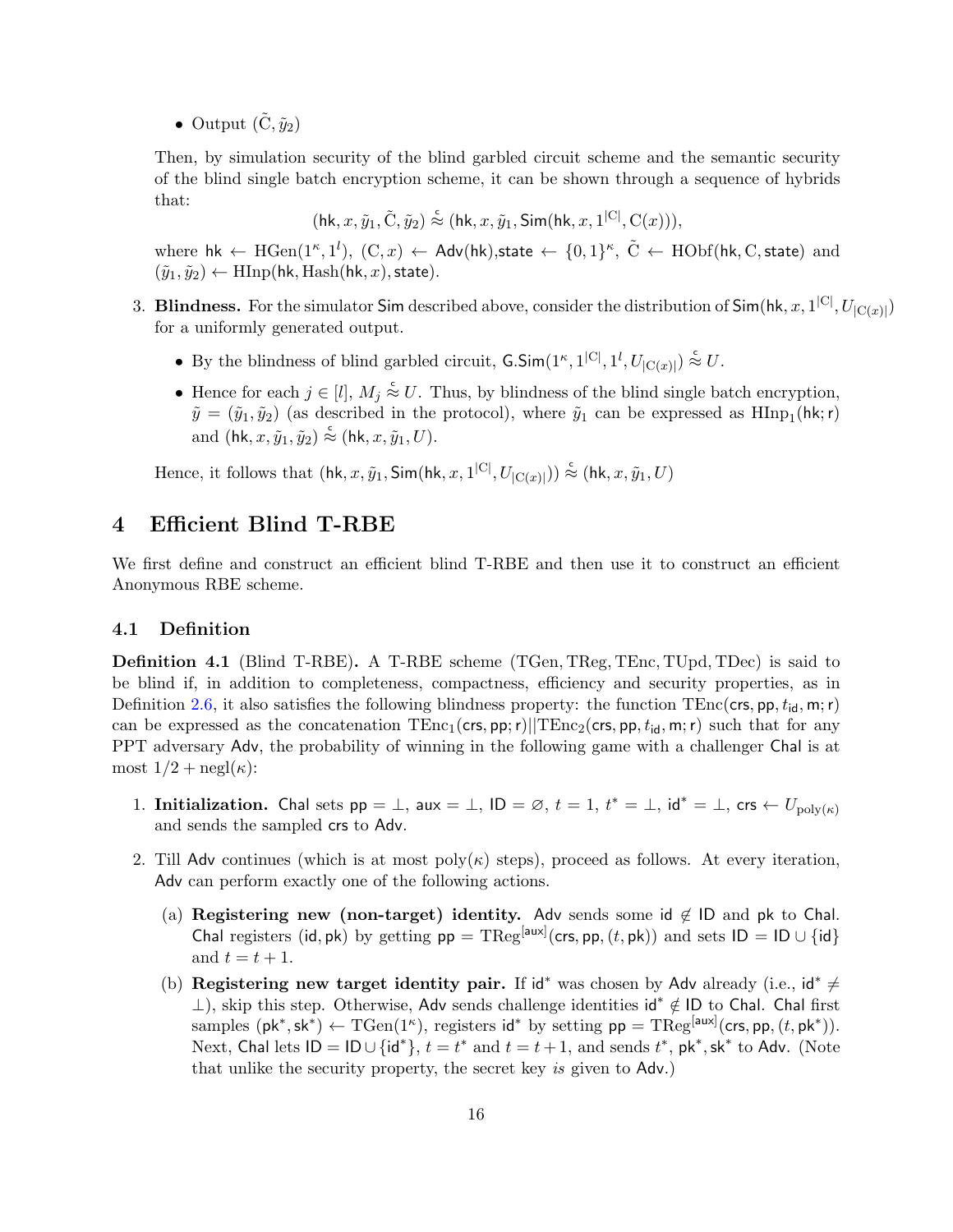- 3. Encrypting for the challenge identity. If id<sup>\*</sup> was not chosen by Adv already (i.e., id<sup>\*</sup>  $\neq$ ⊥), then Adv first sends some id<sup>\*</sup>  $\notin$  ID to Chal before continuing this step. Next, Chal samples a random message  $m \in_R \mathcal{M}$  and generates  $(\textsf{subct}_1, \textsf{subct}_2) \leftarrow \text{TEnc}(\textsf{crs}, \textsf{pp}, t^*, m; r)$ . It generates a bit  $b \in_R \{0, 1\}$  and:
	- if  $b = 0$ , set  $ct = (subct<sub>1</sub>,subct<sub>2</sub>)$ .
	- if  $b = 1$ , generate a random subct'<sub>2</sub> of same length as subct<sub>2</sub> and set  $ct = (subct<sub>1</sub>,subct'<sub>2</sub>)$ .

Chal sends ct to Adv (Note that the Adv does not know the random message m being encrypted).

4. The adversary Adv outputs a bit b' and wins the game if  $b' = b$ .

#### <span id="page-16-0"></span>4.2 Construction of an Efficient Blind T-RBE scheme

We construct a blind T-RBE scheme (TGen, TReg, TUpd, TEnc, TDec), as in Definition [4.1,](#page-15-2) using the following building blocks:

- Blind Hash Garbling scheme (HGen, Hash, HObf, HInp), where the function HInp is expressible as concatenation of function outputs of  $\text{HInp}_1$  and  $\text{HInp}_2$  as in Definition [3.1.](#page-13-2)
- Blind Public-key Encryption scheme  $(G, E, D)$ , where the function E is expressible as a concatenation of outputs of  $E_1$  and  $E_2$ , as in Definition [2.7.](#page-11-3)

The subroutines of the T-RBE scheme are defined as follows:

- T $Gen(1^{\kappa})$ :
	- 1.  $(\mathsf{pk}, \mathsf{sk}) \leftarrow G(1^{\kappa})$
	- 2. Output (pk,sk).
- $\bullet \ \mathrm{TReg}^{[\mathsf{aux}]}(\mathsf{pp},t_{\mathsf{id}},\mathsf{pk}) :$ 
	- 1. aux consists of a family of Merkle trees  $\mathcal{T} = \{ \text{Tree}_1, \cdots, \text{Tree}_n \}$  which are constructed through the process of registration described below. It also consists of a list of timestamps corresponding to each tree in  $\mathcal{T}$ , TID, arranged in ascending order of timestamps of the identities.
	- 2. Parse  $pp = (hk, (rt_1, d_1), \cdots, (rt_n, d_n))$ , where  $hk \leftarrow \text{HGen}(1^{\kappa}, 1^{2\kappa + \log n})$  and  $(rt_i, d_i)$  represent the root and depth of  $Tree_i$  in  $\mathcal{T}$ .
	- 3. Updating aux:
		- (a) Create Tree<sub>n+1</sub> with leaves  $t_{\text{id}}$  and pk and root  $rt_{\eta+1} = \text{Hash}(\text{hk}, t_{\text{id}} || \text{pk} || 0^{\kappa}).$
		- (b) If there are two trees  $\mathsf{Tree}_L$  and  $\mathsf{Tree}_R$  in  $\mathcal T$  of same depth d then proceed as follows: – Let  $t_L$  and  $t_R$  denote the largest timestamps of  $\text{Tree}_L$  and  $\text{Tree}_R$  respectively (can be obtained by reading the last leaf of each tree). WLOG, suppose  $t_L < t_R$ .
			- Merge the trees, with  $Tree_L$  on the left and  $Tree_R$  on the right <sup>[1](#page-16-1)</sup>, with corresponding roots  $rt_L$  and  $rt_R$ , to obtain Tree with root  $rt = Hash(hk, rt_L||rt_R||t_L)$ .

<span id="page-16-1"></span><sup>&</sup>lt;sup>1</sup>This will guarantee that the leaf nodes are sorted in ascending order of the timestamps of the identities.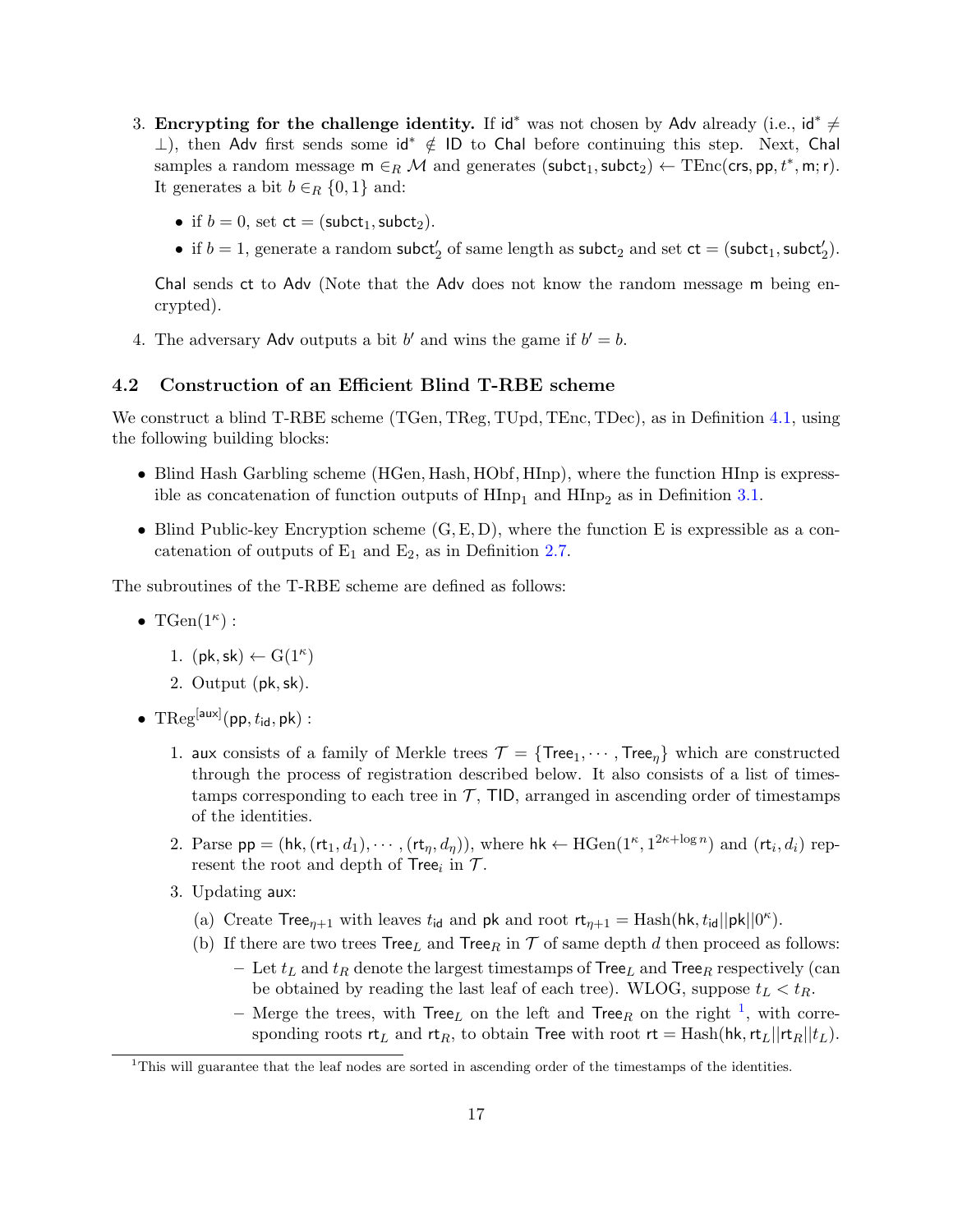– Remove Tree<sub>L</sub> and Tree<sub>R</sub> from  $\mathcal T$  and add Tree to it.

- (c) TID := TID ∪  $\{t_{\text{id}}\}.$
- 4. Set  $pp' = (hk, (rt_1, d_1), \cdots, (rt_{\zeta}, d_{\zeta}))$ , where  $(rt_i, d_i)$  represent the root and depth of Tree<sub>i</sub> in updated  $\mathcal{T}$ .
- 5. Output pp'.
- $\bullet \text{ TUpd}^{[\text{aux}]}(\textsf{pp},t_{\textsf{id}}):$ 
	- 1. Parse  $pp = (hk, (rt_1, d_1), \cdots, (rt_n, d_n))$
	- 2. Let  $u =$  pth, the Merkle opening from the leaf node  $t_{id}$  and its sibling pk to the root rt<sub>i</sub> (in Tree<sub>i</sub> containing the timestamp  $t_{\text{id}}$ ).
	- 3. Output u.
- TEnc(pp,  $t_{\text{id}}$ ,  $m$ ) :
	- 1. Parse  $pp = (hk, (rt_1, d_1), \cdots, (rt_n, d_n)).$
	- 2. For each  $i = 1, \cdots, n$ :
		- (a) For each  $j = 1, \dots, d_i$ :
			- $-$  Sample state<sub>i,j</sub>  $\leftarrow \{0,1\}^{\kappa}$
			- Generate  $\widetilde{P}_{i,j} \leftarrow \text{HObf}(\mathsf{hk}, P_{i,j}, \mathsf{state}_{i,j})$
		- (b) Obtain  $\tilde{y}_{i,1} \leftarrow \text{HInp}(\text{hk}, \text{rt}_i, \text{state}_{i,1}),$  where  $\tilde{y}_{i,1} = \tilde{y}_{i,1}^{(0)}$  $_{i,1}^{(0)}||\tilde{y}_{i,1}^{(1)}$  $_{i,1}$
		- (c) For each  $j = 2, \dots, d_i$ , obtain  $\tilde{y}_{i,j}^{(0)} = \text{HInp}_1(\mathsf{hk}; \mathsf{r}_{i,j})$
	- 3. Output  $ct = (pp, {\{\widetilde{P}_{i,j}\}_{i,j}}, {\{\widetilde{y}^{(0)}_{i,j}\}_{i,j}}, {\{\widetilde{y}^{(1)}_{i,1}\}})$  $\{^{(1)}_{i,1}\}_i,$   $\mathrm{E}_1(\mathsf{r})$ ). Let subct $_1 = (\mathsf{pp}, \{\tilde{y}^{(0)}_{i,j}\}_{i,j},$   $\mathrm{E}_1(\mathsf{r}))$  and  $\mathsf{subct}_2 = (\{\widetilde{\mathrm{P}}_{i,j}\}_{i,j}, \{\widetilde{y}^{(1)}_{i,1}$  $\{a_i^{(1)}\}_i$ ). Then  $ct = (subct<sub>1</sub>,subct<sub>2</sub>)$ .

The program  $P_{i,j}$  is as defined below: Hardwired:  $t_{\mathsf{id}},$  hk, state $_{i,j+1}$ , m,  $r_{i,j+1}$  (where state $_{i,d_i+1} = \bot, r_{i,d_i+1} = r$ ) Input:  $a||b||t^*$ 

- 1. If  $t^* = 0^{\kappa}$  and  $a = t_{\mathsf{id}},$  output  $E_2(b, \mathsf{m}; \mathsf{r}_{i,j+1})$
- 2. If  $t^* = 0^{\kappa}$  and  $a \neq t_{\text{id}}$ , output  $\perp$ .
- 3. If  $t_{\mathsf{id}} > t^*$ , output  $\mathrm{HInp}_2(\mathsf{hk}, b, \mathsf{state}_{i,j+1}; \mathsf{r}_{i,j+1})$ Else, output  $\mathrm{HInp}_2(\mathsf{hk}, a, \mathsf{state}_{i,j+1}; \mathsf{r}_{i,j+1})$
- $\text{Theo}(sk, u, ct)$ :
	- 1. Parse ct as  $(pp, {\{\widetilde{\mathbf{P}}}_{i,j}\}_{i,j}, {\{\widetilde{y}^{(0)}_{i,j}\}_{i,j}}, {\{\widetilde{y}^{(1)}_{i,1}\}}$  $\{e_{i,1}^{(1)}\}_i, \text{E}_1(r)$ ).
	- 2. Parse u as pth =  $(z_0 = rt_{i^*}, z_1, \dots, z_{d_{i^*}} = t_{\text{id}} ||pk||0^{\kappa}),$  the Merkle opening from leaf  $t_{\text{id}}$ to the root  $rt_{i^*}$  of Tree<sub>i\*</sub> (containing  $t_{\mathsf{id}}$ ).
	- 3. For each  $j = 1, \dots, d_{i^*} 1$  evaluate:

 $- \tilde{y}_{i^{*}}^{(1)}$  $\tilde{v}_{i^*,j+1}^{(1)} \leftarrow P_{i^*,j}(\tilde{y}_{i^*,j}, z_j)$ 

4. Let  $c_2 = P_{i^*,d_{i^*}}(\tilde{y}_{i^*,d_{i^*}}, z_{d_{i^*}})$ . If  $c_2 = \perp$ , set  $c = \perp$ , else set  $c = E_1(r)||c_2$ .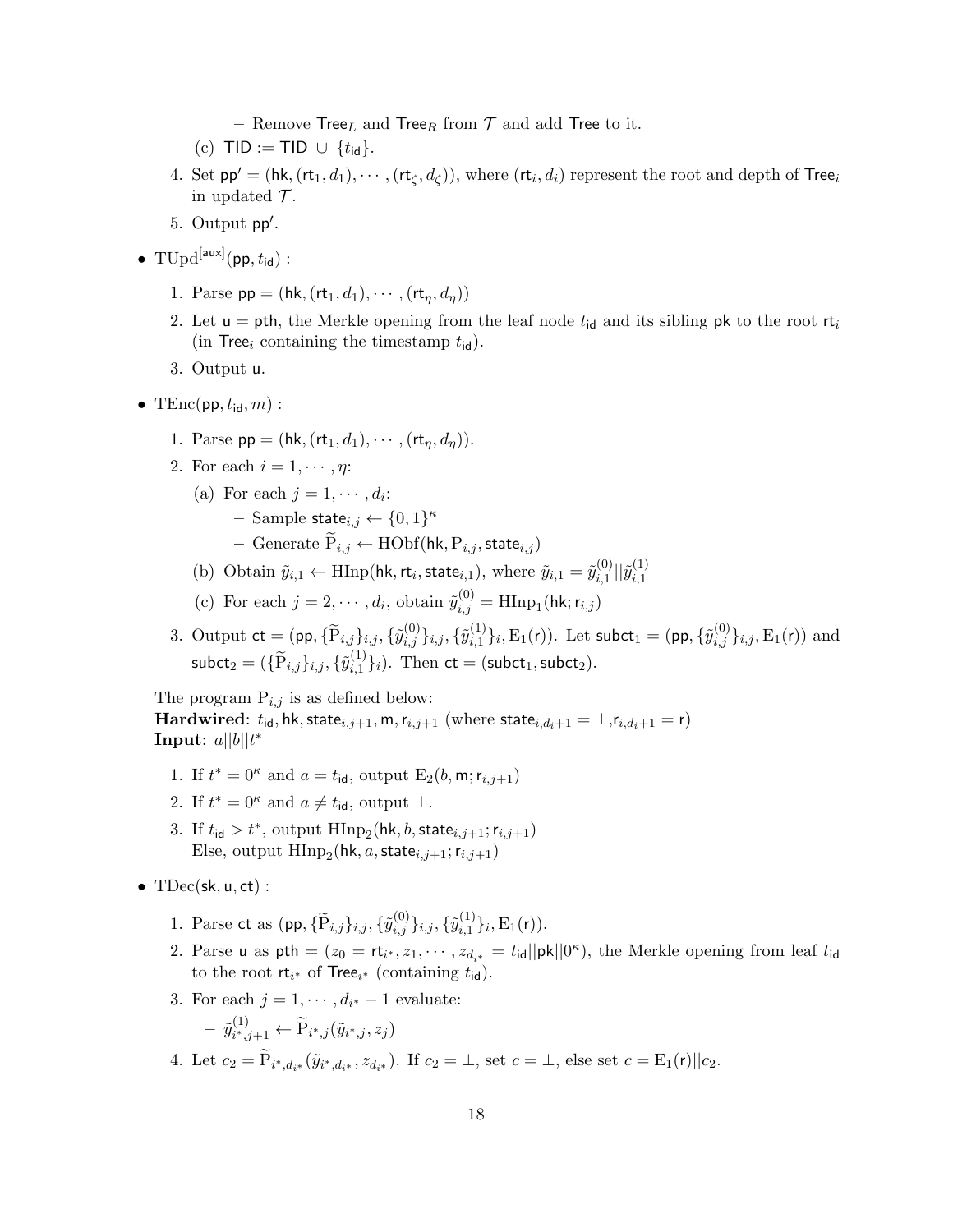5. If  $c = \perp$ , output GetUpd, else output D(sk, c).

<span id="page-18-2"></span>**Theorem [4.2](#page-16-0).** The T-RBE construction  $4.2$  satisfies the completeness, compactness, efficiency, security and blindness (Definition  $\angle(4.1)$  $\angle(4.1)$  properties.

In the following subsections, we prove Theorem [4.2.](#page-18-2)

### <span id="page-18-0"></span>4.3 Proofs of Completeness, Compactness and Efficiency of the T-RBE Construction

Completeness. By the correctness of the hash garbling scheme and the Public-key Encryption scheme, completeness property follows.

Compactness of public parameters and update. Consider the public parameter  $pp =$  $(hk, (rt_1, d_1), \cdots, (rt_n, d_n))$ . We observe that:

- The number of Merkle trees,  $\eta$ , in  $\mathcal T$  at any time is at most  $\log(n)$ . This is because the trees are full binary trees and the size of the trees are always different (as we keep merging in the registration process).
- The hash key hk, the root and the depth of each tree are all of size  $\kappa$  each.

Hence, the size of pp is  $O(\kappa \log n)$ .

Consider the update  $u = pth$ , the Merkle opening from leaf node  $t_{id}$  ad its sibling pk to the root rt<sub>i</sub>. The depth of the tree is  $d_i$  and hence, there are at most  $2.d_i + 1$  nodes in the Merkle opening, where  $d_i \leq \kappa$ . Hence, the size of u is at most  $O((2 \kappa + \log n) \kappa) = O(\text{poly}(\kappa, \log(n)))$ .

Efficiency of runtime of registration and update. The registration process involves evaluating a hash value to create a new tree with the new identity and then merging the trees of same depth after this. We observe that:

- The number of merge operations is  $O(\log n)$  as the number of trees is always logarithmic.
- Computing each hash costs  $O(\kappa)$ .

Hence, each invocation of the registration process takes time  $O(\kappa \log n)$ . Consider a single invocation of the update. This just involves reading aux to output the Merkle opening required and this takes time  $O((2 \kappa + \log n) \kappa) = O(\text{poly}(\kappa, \log n)).$ 

Efficiency of the number of updates. Each identity would require to invoke Upd, whenever the Merkle opening for the id gets modified. This in turn happens whenever two tress are merged. Since the number of merges is at most  $O(\log n)$ , the total number of invocations of Upd by each identity is at most  $O(\log n)$ .

#### <span id="page-18-1"></span>4.4 Proof of Security of the T-RBE construction

We prove the security assuming that there is only one tree at the time of encryption. The proof for the case of multiple trees will be the same.

*Proof.* Suppose that at the time of encryption, the underlying tree has root rt and depth d. For simplicity, for each  $j \in [d]$ , we denote the circuits  $P_{1,j}$  by  $P_j$  and the state used for obfuscation, state<sub>1,j</sub> by state<sub>j</sub>, i.e., for each  $j \in [d]$ 

$$
P_j \equiv P_{1,j}[t_{\mathsf{id}}, \mathsf{hk}, \mathsf{state}_{j+1}, \mathsf{m}, \mathsf{r}_{1,j+1}]
$$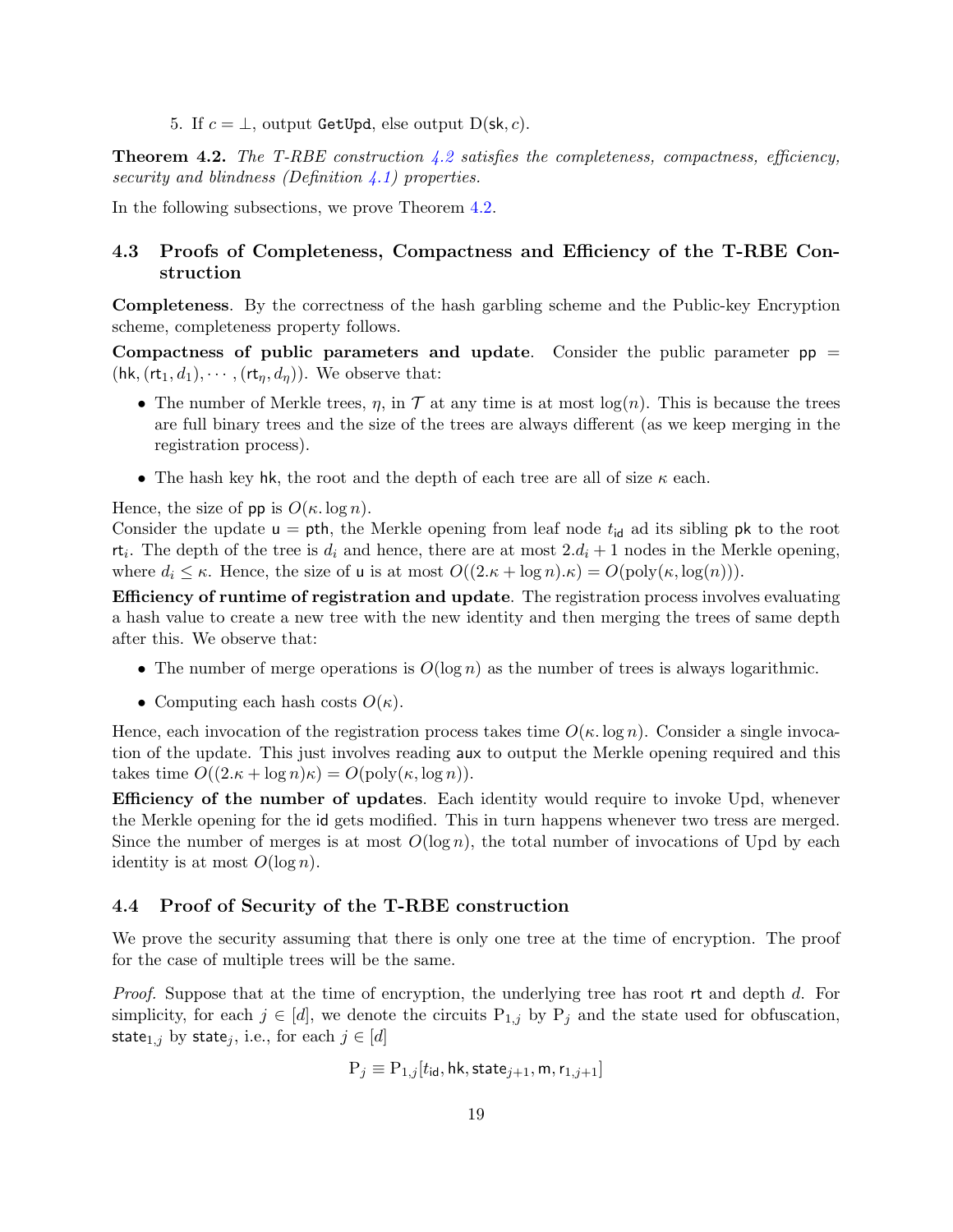where all the variables are as in the encryption algorithm of the construction.

As in the construction, let the Merkle opening from the leaf node  $t_{\text{id}}$  and its sibling pk to the root rt be denoted by:

$$
\mathsf{pth} = ((t_{\mathsf{id}}, \mathsf{pk}, 0^\kappa), (a_1, b_1, t_1), \cdots, (a_{d-1}, b_{d-1}, t_{d-1}), \mathsf{rt})
$$

As in the decryption algorithm of the construction, we denote the hash-obfuscation of the inputs of the circuits by  $\tilde{y}_j \equiv \tilde{y}_{1,j} = (\tilde{y}_{1,j}^{(0)}, \tilde{y}_{1,j}^{(1)})$  for each  $j \in [d]$ . Then, in the actual game, the output of the encryption algorithm is  $ct_0 := (\mathsf{subct}_{0,1}, \mathsf{subct}_{0,2}),$  where  $\mathsf{subct}_{0,1} = (\mathsf{pp}, \tilde{y}_1^{(0)})$  $\tilde{y}_{d}^{(0)}, \cdots, \tilde{y}_{d}^{(0)}$  $_{d}^{\left( 0\right) },\mathrm{E}_{1}(\mathsf{r}))$ and subct<sub>0,2</sub> =  $(\widetilde{P}_1, \cdots, \widetilde{P}_d, \widetilde{y}_1^{(1)})$  $1^{(1)}$  (as in the protocol we have two parts of the ciphertext).

We describe the following sequence of hybrids, where we first replace the garbled versions of the programs  $P_j$  and the corresponding garbled inputs  $\tilde{y}_j$  by their simulated variants, which do not use state<sub>j</sub>, one by one.

- Hybrid<sub>0</sub> (encryption in real game): The ciphertext here will be  $ct_0 := (subct_{0,1},subct_{0,2}),$ where  $\mathsf{subct}_{0,1} = (\mathsf{pp}, \tilde{y}_1^{(0)})$  $\tilde{y}_d^{(0)}, \cdots, \tilde{y}_d^{(0)}$  $\ddot{H}_d^{(0)}, \text{E}_1(\mathsf{r}))$  and subct<sub>0,2</sub> =  $(\widetilde{\text{P}}_1, \cdots, \widetilde{\text{P}}_d, \widetilde{y}_1^{(1)})$  $1^{(1)}$ , are as described above.
- **Hybrid**<sub>1</sub>: We replace the first obfuscated program  $\tilde{P}_1$  with its simulated form.  $\tilde{P}_2, \cdots, \tilde{P}_d$ are sampled as in the construction. Let  $\tilde{P}_{1,\text{sim}}$  and  $\tilde{y}_{1,\text{sim}}^{(1)}$  be sampled as:

$$
(\tilde{\mathbf{P}}_{1,\text{sim}}, \tilde{y}_{1,\text{sim}}^{(1)}) \leftarrow \text{Sim}(\text{hk}, (a_{d-1}, b_{d-1}, t_{d-1}), 1^{| \mathbf{P}_1 |}, \tilde{y}_2^{(1)})
$$

Then, the ciphertext in this hybrid is  $ct_1 := (subct_{1,1},subct_{1,2})$ , where  $\mathsf{subct}_{1,1} = (\mathsf{pp}, \tilde{y}_1^{(0)})$  $\tilde{y}_{d}^{(0)}, \cdots, \tilde{y}_{d}^{(0)}$  $d_d^{(0)}, E_1(r)$  and subct<sub>1,2</sub> = ( $\tilde{P}_{1,\text{sim}}, \tilde{P}_2, \cdots, \tilde{P}_d, \tilde{y}_{1,\text{sim}}^{(1)}$ ).

• **Hybrid**<sub>i</sub>, for each  $i \in [d-1]$ : The ciphertext is  $ct_i := (subct_{i,1},subct_{i,2})$ , where subct<sub>i,1</sub> =  $(pp,\tilde y_1^{(0)}$  $\widetilde{y}_d^{(0)}, \cdots, \widetilde{y}_d^{(0)}$  $\tilde{P}_{d}^{(0)}, \text{E}_{1}(\text{r}))$  and subct<sub>i,2</sub> = ( $\tilde{P}_{1,\textsf{sim}}, \cdots, \tilde{P}_{i,\textsf{sim}}, \tilde{P}_{i+1}, \cdots, \tilde{P}_{d}, \tilde{y}_{1,\textsf{sim}}^{(1)})$  where for each  $j \in [i]$ :

$$
(\tilde{\mathrm{P}}_{j,\text{sim}},\tilde{y}_{j,\text{sim}}^{(1)}) \gets \text{Sim}(\text{hk}, (a_{d-j},b_{d-j},t_{d-j}),1^{|\,\mathrm{P}_j\,|},\tilde{y}_{j+1}^{(1)})
$$

• Hybrid<sub>d</sub>: The ciphertext is  $ct_d := (\mathsf{subct}_{d,1}, \mathsf{subct}_{d,2}),$  where  $\mathsf{subct}_{d,1} = (\mathsf{pp}, \tilde{y}_1^{(0)}$  $\tilde{y}_d^{(0)},\cdots,\tilde{y}_d^{(0)}$  $d^{(0)}, E_1(r))$ and subct<sub>d,2</sub> = ( $\tilde{P}_{1,\text{sim}}, \cdots, \tilde{P}_{d,\text{sim}}, \tilde{y}_{1,\text{sim}}^{(1)}$ ) where for each  $j \in [d-1]$ 

$$
(\tilde{\mathrm{P}}_{j,\text{sim}},\tilde{y}_{j,\text{sim}}^{(1)}) \leftarrow \text{Sim}(\text{hk}, (a_{d-j},b_{d-j},t_{d-j}), 1^{\mid \mathrm{P}_j \mid}, \tilde{y}_{j+1}^{(1)})
$$

and

$$
(\tilde{\mathrm{P}}_{d,\mathsf{sim}}, \tilde{y}_{d,\mathsf{sim}}^{(1)}) \leftarrow \mathsf{Sim}(\mathsf{hk}, (t_{\mathsf{id}}, \mathsf{pk}, 0^\kappa), 1^{|\mathrm{P}_d|}, \mathrm{E}_2(\mathsf{pk}, \mathsf{m}; \mathsf{r}))
$$

By the simulation security of the hash garbling scheme, we know that, for each  $j \in [d-1]$ ,

$$
(\mathsf{hk}, (a_{d-j}, b_{d-j}, t_{d-j}), \tilde{y}_{j}^{(0)}, \tilde{P}_j, \tilde{y}_{j}^{(1)}) \stackrel{\mathsf{c}}{\approx} (\mathsf{hk}, (a_{d-j}, b_{d-j}, t_{d-j}), \tilde{y}_{j}^{(0)}, \tilde{P}_{j, \mathsf{sim}}, \tilde{y}_{j, \mathsf{sim}}^{(1)})
$$

and

(hk, 
$$
(t_{\mathsf{id}}, \mathsf{pk}, 0^{\kappa}), \tilde{y}_d^{(0)}, \tilde{P}_d, \tilde{y}_d^{(1)}) \approx (\mathsf{hk}, (t_{\mathsf{id}}, \mathsf{pk}, 0^{\kappa}), \tilde{y}_d^{(0)}, \tilde{P}_{d, \mathsf{sim}}, \tilde{y}_{d, \mathsf{sim}}^{(1)})
$$

Hence, it follows that for each  $i = 0, \dots, d - 1$ , **Hybrid**<sub>i</sub>  $\stackrel{c}{\approx}$  **Hybrid**<sub>i+1</sub>.

Now, let **Hybrid**<sup>0</sup> denote the hybrids described above with use of underlying message  $m_0$  and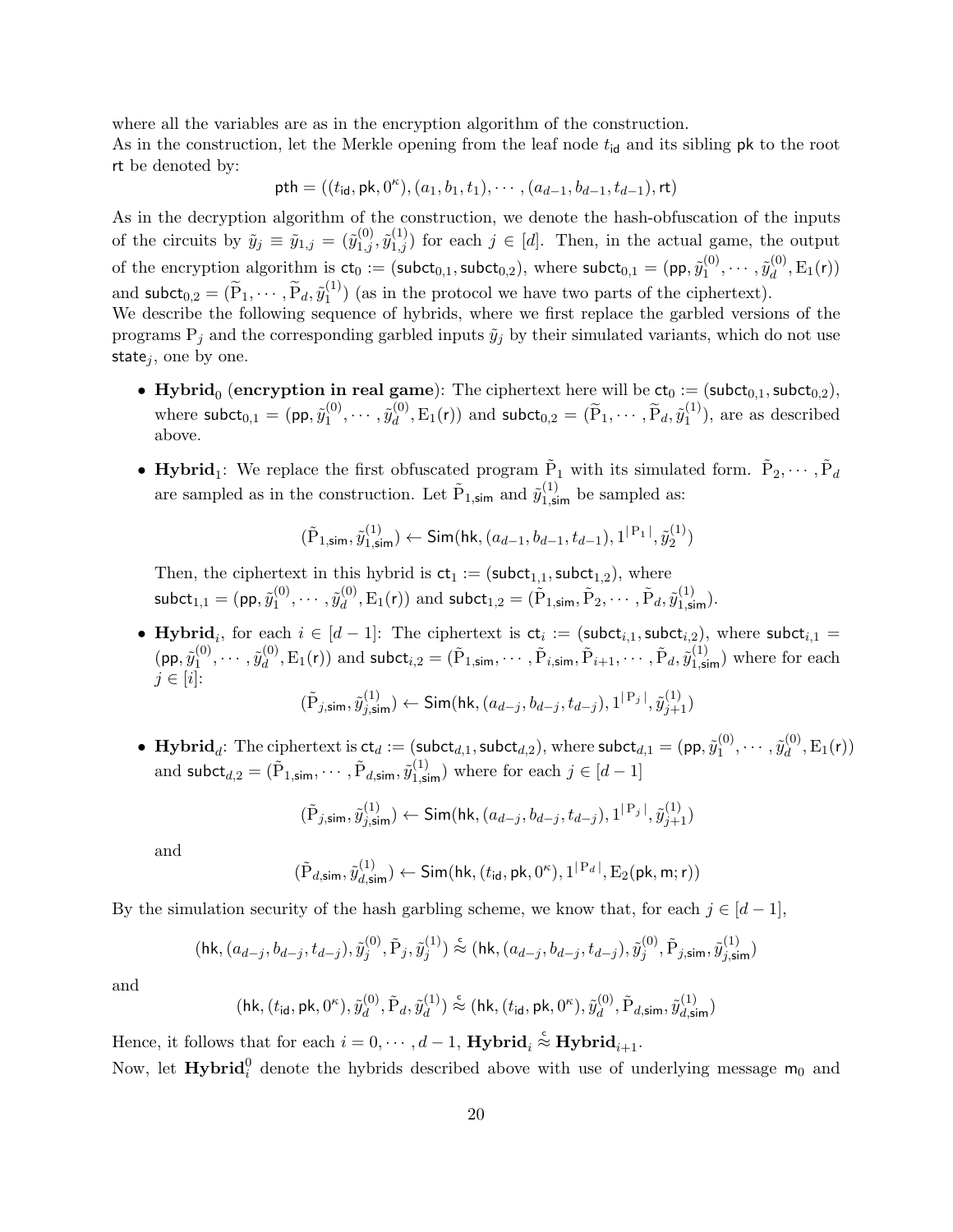**Hybrid**<sup>1</sup> for message  $m_1$ . By semantic security of the underlying public-key encryption scheme, we get:

 $\mathsf{Sim}(\mathsf{hk},(t_{\mathsf{id}}, \mathsf{pk}, 0^\kappa), 1^{|\operatorname{P}_d|}, \operatorname{E}_2(\mathsf{pk}, \mathsf{m}_0; \mathsf{r})) \stackrel{\epsilon}{\approx} \mathsf{Sim}(\mathsf{hk},(t_{\mathsf{id}}, \mathsf{pk}, 0^\kappa), 1^{|\operatorname{P}_d|}, \operatorname{E}_2(\mathsf{pk}, \mathsf{m}_1; \mathsf{r}))$ 

 $\stackrel{\scriptscriptstyle \circ}{\approx}$  **Hybrid**<sup>1</sup><sub>d</sub>. Then, it follows that **Hybrid**<sup>0</sup>  $\stackrel{\epsilon}{\approx}$  **Hybrid**<sup>1</sup><sub>0</sub>, which represent the Hence,  $\mathbf{Hybrid}_d^0$ actual security game with use of messages  $m_0$  and  $m_1$  in respective hybrids. Hence, the security of the T-RBE scheme is proved.  $\Box$ 

#### <span id="page-20-0"></span>4.5 Proof of Blindness of the T-RBE Construction

We prove the blindness of the scheme assuming that there is only one tree at the time of encryption for simplicity. The proof for the case of multiple trees will be the same.

Proof. Suppose that at the time of encryption, the underlying tree has root rt and depth d. For simplicity, for each  $j \in [d]$ , we denote the circuits  $P_{1,j}$  by  $P_j$  and the state used for obfuscation, state<sub>1,j</sub> by state<sub>j</sub>, i.e., for each  $j \in [d]$ 

$$
\mathrm{P}_j \equiv \mathrm{P}_{1,j}[t_{\mathsf{id}},\mathsf{hk},\mathsf{state}_{j+1},\mathsf{m},\mathsf{r}_{1,j+1}]
$$

where all the variables are as in the encryption algorithm of the construction. As in the construction, let the Merkle opening from the leaf node  $t_{\text{id}}$  and its sibling pk to the root rt be denoted by:

$$
\mathsf{pth} = ((t_{\mathsf{id}}, \mathsf{pk}, 0^{\kappa}), (a_1, b_1, t_1), \cdots, (a_{d-1}, b_{d-1}, t_{d-1}), \mathsf{rt}) \ .
$$

As in the decryption algorithm of the construction, we denote the hash-obfuscation of the inputs of the circuits by  $\tilde{y}_j \equiv \tilde{y}_{1,j} = (\tilde{y}_{1,j}^{(0)}, \tilde{y}_{1,j}^{(1)})$  for each  $j \in [d]$ . Then, in the actual game, where now the message m is chosen at random, the output of the encryption algorithm is  $ct_0 := (subct_{0,1},subct_{0,2}),$ where  $\mathsf{subct}_{0,1} = (\mathsf{pp}, \tilde{y}_1^{(0)})$  $\tilde{y}_d^{(0)}, \cdots, \tilde{y}_d^{(0)}$  $\ddot{H}_d^{(0)}, \text{E}_1(\mathsf{r}))$  and subct<sub>0,2</sub> =  $(\widetilde{\mathrm{P}}_1, \cdots, \widetilde{\mathrm{P}}_d, \widetilde{y}_1^{(1)})$  $\binom{1}{1}$  (as in the protocol we have two parts of the ciphertext). Clearly subct<sub>0.1</sub> is expressible as  $\text{TEnc}_1(\text{pp};r)$ .

We describe the following sequence of hybrids, where we first follow the sequence of hybrids in the security proof of Section [4.4](#page-18-1) to replace all the garbled versions of the programs  $P_i$  and the corresponding garbled inputs  $\tilde{y}_j$  by their simulated variants. Then we use the blindness property of the blind hash garbling scheme and the blind public key encryption scheme to replace the simulated garbled circuits with uniform.

- Hybrid<sub>0</sub> (encryption in real blindness game): The ciphertext in this hybrid will be  $ct_0 :=$ (subct<sub>0,1</sub>, subct<sub>0,2</sub>), where subct<sub>0,1</sub> = (pp,  $\tilde{y}^{(0)}_1$  $\tilde{y}_{d}^{(0)}, \cdots, \tilde{y}_{d}^{(0)}$  $\ddot{H}_d^{(0)}, \text{E}_1(\mathsf{r}))$  and  $\textsf{subct}_{0,2} = (\widetilde{\text{P}}_1, \cdots, \widetilde{\text{P}}_d, \widetilde{y}_1^{(1)})$  $\binom{1}{1}$ , as described above.
- $\bullet \;\; {\rm Hybrid_1:}\; {\rm The}\; {\rm ciphertext}\; {\rm is}\; {\rm ct}_1:=(\mathsf{subct}_{1,1},\mathsf{subct}_{1,2}), \text{where}\; {\rm subct}_{1,1}=(\mathsf{pp}, \tilde{y}_1^{(0)})$  $\tilde{y}_d^{(0)}, \cdots, \tilde{y}_d^{(0)}$  $d^{(0)}, E_1(r))$ and  $\mathsf{subct}_{1,2} = (\tilde{\mathrm{P}}_{1,\mathsf{sim}}, \cdots, \tilde{\mathrm{P}}_{d,\mathsf{sim}}, \tilde{y}_{1,\mathsf{sim}}^{(1)})$  where for each  $j \in [d-1]$

$$
(\tilde{\mathrm{P}}_{j,\mathsf{sim}},\tilde{y}_{j,\mathsf{sim}}^{(1)}) \leftarrow \mathsf{Sim}(\mathsf{hk}, (a_{d-j},b_{d-j},t_{d-j}), 1^{\lfloor \mathsf{P}_j \rfloor}, \tilde{y}_{j+1}^{(1)})
$$

and

$$
(\tilde{\mathrm{P}}_{d,\mathsf{sim}}, \tilde{y}_{d,\mathsf{sim}}^{(1)}) \leftarrow \mathsf{Sim}(\mathsf{hk}, (t_{\mathsf{id}}, \mathsf{pk}, 0^\kappa), 1^{|\mathrm{P}_d|}, \mathrm{E}_2(\mathsf{pk}, \mathsf{m}; \mathsf{r}))\ .
$$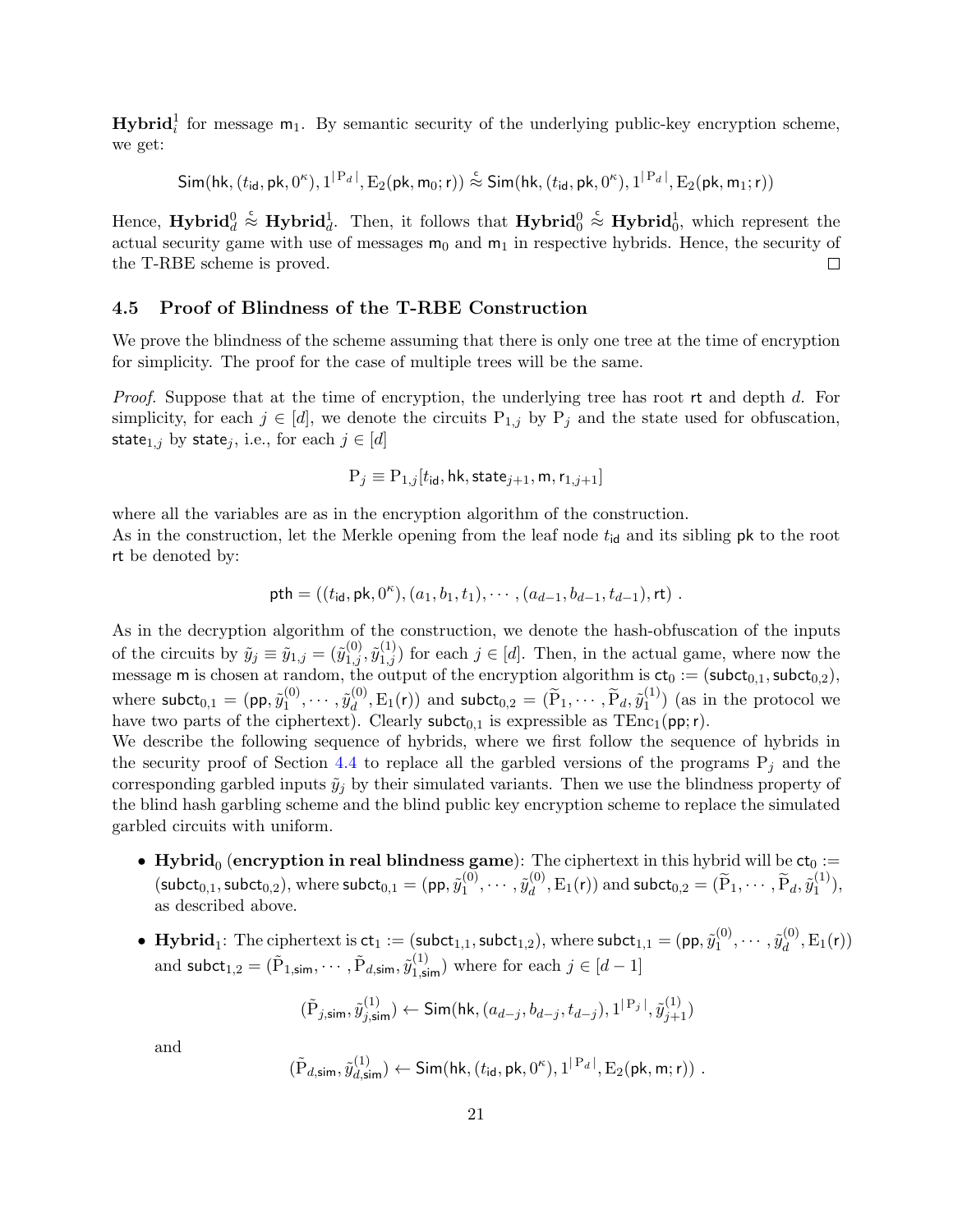- **Hybrid**<sub>i</sub> for each  $i = 2, \dots, d$ : The ciphertext is  $ct_i := (subct_{i,1}, subct_{i,2}),$  where  $subct_{i,1}$  =  $(pp,\tilde y_1^{(0)}$  $\widetilde{y}_d^{(0)}, \cdots, \widetilde{y}_d^{(0)}$  $d^{(0)}, \text{E}_1(\text{r})) \text{ and } \textsf{subct}_{i,2} = (\tilde{\text{P}}_{1,\textsf{sim}}, \cdots, \tilde{\text{P}}_{d-(i-1),\textsf{sim}}, U_{|\tilde{\text{P}}_{d}-(i-2)}|, \cdots, U_{|\tilde{\text{P}}_{d}|}, \tilde{y}^{(1)}_{1,\textsf{sim}}).$
- **Hybrid**<sub>d+1</sub>: The ciphertext is  $ct_{d+1} := (\text{subct}_{d+1,1}, \text{subct}_{d+1,2}),$  where  $\mathsf{subct}_{d+1,1} = (\mathsf{pp}, \tilde{y}_1^{(0)})$  $\tilde{y}_d^{(0)},\cdots,\tilde{y}_d^{(0)}$  $\mathcal{U}_d^{(0)}, \mathrm{E}_1(\mathsf{r}))$  and  $\mathsf{subct}_{d+1,2} = (U_{|\tilde{\mathrm{P}}_1|+|\tilde{y}_1^{(1)}|}, U_{|\tilde{\mathrm{P}}_2|}, \cdots, U_{|\tilde{\mathrm{P}}_d|}).$

By the proof of security in Section [4.4,](#page-18-1) we know that  $\textbf{Hybrid}_0 \overset{c}{\approx} \textbf{Hybrid}_1$ . Now, by blindness property of the blind public key encryption scheme, we know that:

$$
(\mathsf{pk},\mathsf{sk},\mathrm{E}_1(\mathsf{r}),\mathrm{E}_2(\mathsf{pk},\mathsf{m};\mathsf{r}))\stackrel{\mathsf{c}}{\approx}(\mathsf{pk},\mathsf{sk},\mathrm{E}_1(\mathsf{r}),U)\ .
$$

Hence, by the blindness property of the hash garbling scheme, it follows that:

$$
(\text{hk}, (t_{\text{id}}, \text{pk}, 0^{\kappa}), \text{sk}, \tilde{y}_d^{(0)}, \tilde{P}_{d, \text{sim}}, \tilde{y}_{d, \text{sim}}^{(1)}) \stackrel{\epsilon}{\approx} (\text{hk}, (t_{\text{id}}, \text{pk}, 0^{\kappa}), \text{sk}, \tilde{y}_d^{(0)}, U_{\lfloor \text{P}_d \rfloor + |\tilde{y}_d^{(1)}|})
$$

Hence, it follows that  $\textbf{Hybrid}_1 \overset{c}{\approx} \textbf{Hybrid}_2$  even given the secret key sk.

By consecutive use of blindness property of the hash garbling scheme, it would follow that for each  $i = 2, \dots, d$ , **Hybrid**<sub> $i \approx$ </sub> **Hybrid**<sub> $i+1$ </sub> which holds even given the secret key sk.

Hence, we have that  $\textbf{Hybrid}_{0} \overset{\mathtt{c}}{\approx} \textbf{Hybrid}_{d+1},$  even given the secret key sk, which exactly represents the blindness game. This completes the proof of blindness of the T-RBE scheme.  $\Box$ 

## <span id="page-21-0"></span>5 Anonymous Registration-based Encryption

We now construct an efficient anonymous RBE scheme as in Definition [2.5.](#page-10-3)

#### <span id="page-21-1"></span>5.1 Construction of an Efficient Anonymous RBE scheme

We now construct a RBE scheme (Gen, Reg, Enc, Upd, Dec) using the following building blocks:

- Blind Hash Garbling scheme (HGen, Hash, HObf, HInp), where the function HInp is expressible as concatenation of function outputs of  $\text{HInp}_1$  and  $\text{HInp}_2$ , as in Definition [3.1.](#page-13-2)
- Blind T-RBE scheme (TGen, TReg, TEnc, TUpd, TDec), where the function TEnc is expressible as the concatenation of function outputs of  $\text{TEnc}_1$  and  $\text{TEnc}_2$ , as in Definition [4.1.](#page-15-2)

The subroutines of our RBE scheme are defined as follows:

- $Gen(1^{\kappa})$ :
	- 1.  $(\mathsf{pk}, \mathsf{sk}) \leftarrow \mathrm{TGen}(1^{\kappa})$
	- 2. Output (pk,sk).
- $\text{Reg}^{[aux]}(pp, id, pk)$ :
	- 1. aux consists of a Red-black Merkle tree TimeTree which has the identities (along with their timestamps) at the leaf nodes, sorted according to the identities. TimeTree is constructed through the process of registration, as described below. aux also consists of the database aux<sub>T</sub> required by the T-RBE scheme and a list ID of identities registered so far, in ascending order. Let the Merkle trees contained in  $aux_T$  be  $\mathcal{T} = \{Tree_1, \dots, Tree_n\}.$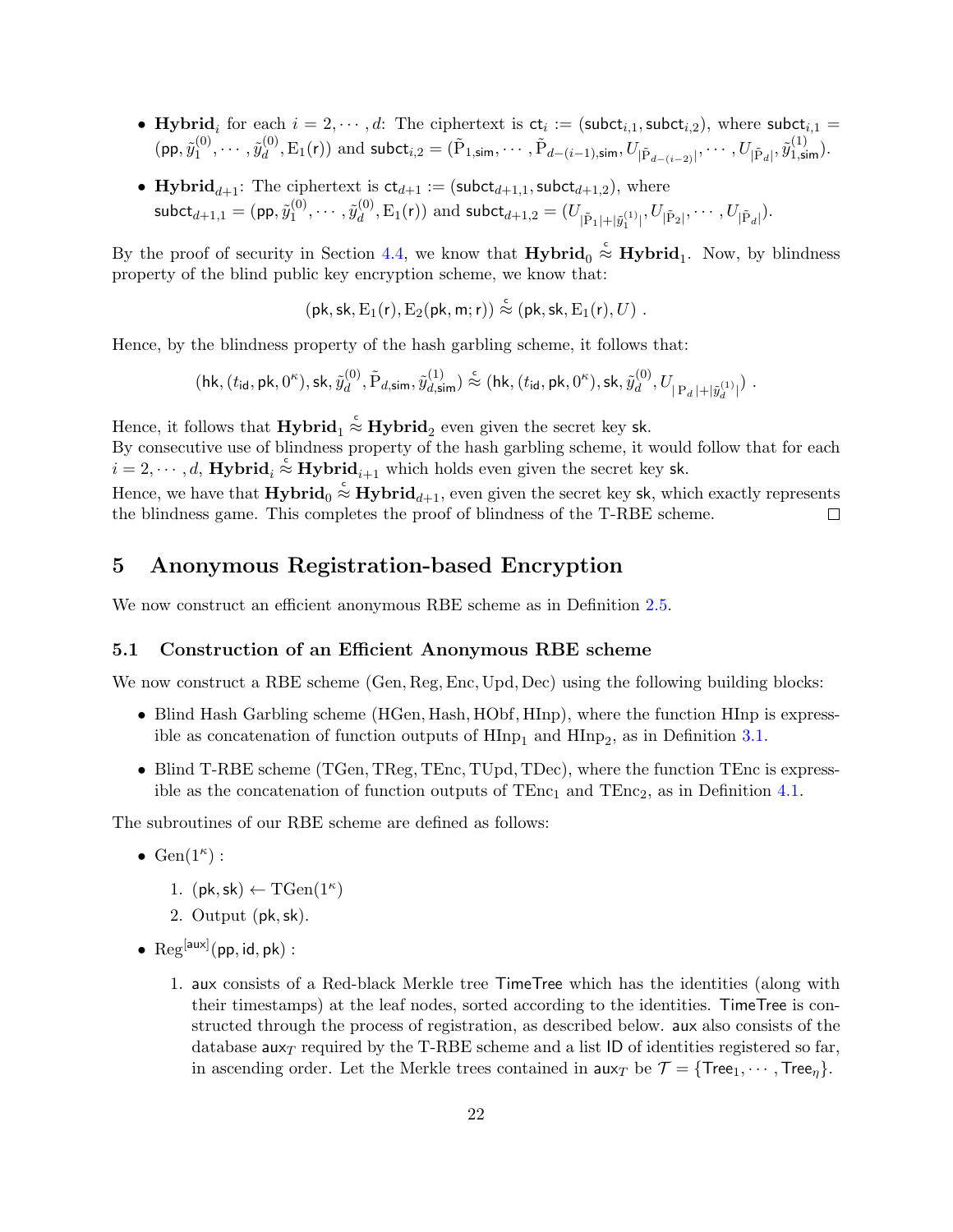- 2. Parse pp as  $(\textsf{hk}, \textsf{pp}_T, (\textsf{rt}_1, d_1), \cdots, (\textsf{rt}_\eta, d_\eta)),$  where  $\textsf{hk} \leftarrow \text{HGen}(1^{\kappa}, 1^{3\kappa}),$  pp $_T$  corresponds to the public parameter of the T-RBE scheme and  $(\mathsf{rt}_1, d_1), \cdots, (\mathsf{rt}_n, d_n)$  are the roots and depth of the same TimeTree corresponding to the time when  $Tree_1, \dots, Tree_n$  where last updated respectively.<sup>[2](#page-22-0)</sup>
- 3. Updating TimeTree:
	- (a) TimeTree is a Red-Black Merkle tree with each non-leaf node containing a hash of its left child, hash of its right child and the largest identity on the left subtree. The leaves of the tree contain the identities (with their timestamps, i.e., a binary representation of when the identity registered). Further, each node has an additional bit of information, indicating if it's colored red or black. The color helps in keeping the tree "approximately" balanced after each insertion  $3$ .
	- (b) Evaluate  $h_{\mathsf{id}} = \text{Hash}(\mathsf{hk}, \mathsf{id}||0^{2\kappa \log n}||t_{\mathsf{id}}).$
	- (c) To insert the new id at the right location, we first parse the root of TimeTree as  $r\mathsf{t} = h_1 || \mathsf{id}^* || h_2$ . If  $\mathsf{id} > \mathsf{id}^*$ , read the right child, else read the left child. Continue traversing the path down the tree to figure out the correct insertion point of id.
	- (d) The parent node of id  $|t_{\rm id}|$  contains  $h_{\rm id}$  along with the largest identity on its left subtree and the hash of its other child. Re-order the tree, recolor, to keep it balanced. This will take at most  $\log n$  time (as it's a red-black tree). Every node that is not a leaf or a parent node of a leaf node, is of the form  $h_L||id^*||h_R$ , where  $h_L =$ Hash(hk,  $h_1||id_L||h_2$ ) and  $h_R =$  Hash(hk,  $h_3||id_R||h_4$ ) and  $id^*$  is the largest identity on the left subtree of this node.
- 4. Evaluate  $pp'_T \leftarrow \text{TReg}^{[aux]}(pp_T, t_{id}, pk)$ , where  $t_{id}$  will be the binary representation of the timestamp corresponding to id (can be obtained by checking ID to see the current number of identities).
- 5. Suppose the registration process of T-RBE above results in a merge of trees  $Tree<sub>L</sub>$  and Tree<sub>R</sub> and the corresponding root hashes of TimeTree at the time of last update of these trees be rt<sub>L</sub> and rt<sub>R</sub>. Remove  $(\mathsf{rt}_L, d_L)$  and  $(\mathsf{rt}_R, d_R)$  from pp and add  $(\mathsf{rt}, d)$ , which is the root hash and the depth of  $\overline{\text{TimeTree}}$  at time  $t_{\text{id}}$ . Suppose the updated root hashes and depth of TimeTree after all the merges in  $\mathcal T$  be  $(\mathsf{rt}_1, d_1), \cdots, (\mathsf{rt}_\mathcal{C}, d_\mathcal{C})$ .
- 6. Set  $pp' = (hk, pp'_T, (rt_1, d_1), \cdots, (rt_{\zeta}, d_{\zeta})).$
- 7. Output pp'.
- $\bullet$  Upd<sup>[aux]</sup>(pp, id):
	- 1. Parse  $pp = (hk, pp_T, (rt_1, d_1), \cdots, (rt_{\eta}, d_{\eta})).$
	- 2. Evaluate  $u_1 \leftarrow \text{TUpd}^{[\text{aux}]}(\text{pp}_T, t_{\text{id}}).$
	- 3. Set pth to be the path from the leaf node  $\frac{d}{t_{\text{id}}}{|0^{2\kappa-\log n}}$  to the root hash  $\mathsf{rt}_i$  of TimeTree at the time of last modification of the Merkle tree,  $Tree_i$ , containing id.<sup>[4](#page-22-2)</sup>

<span id="page-22-0"></span> $2$ Looking ahead, we need to store the root hashes of TimeTree at mulitple times in order to ensure that the number of updates required by each person remains  $log n$ .

<span id="page-22-1"></span><sup>&</sup>lt;sup>3</sup>The main advantage of having a Red-Black Merkle tree is that after each insertion, the depth of the tree does not increase beyond  $\log n$ , where n is the number of people registered in the system. The balancing is not perfect, but ensures that further insertions, rearrangement after insertion to balance, searches, all take time  $O(\log n)$ .

<span id="page-22-2"></span><sup>&</sup>lt;sup>4</sup>Note that we must store the versions of the same  $TimeTree$  at times corresponding to last updation of each  $Tree_i$ in  $\mathcal T$ . But there would only be log n such versions.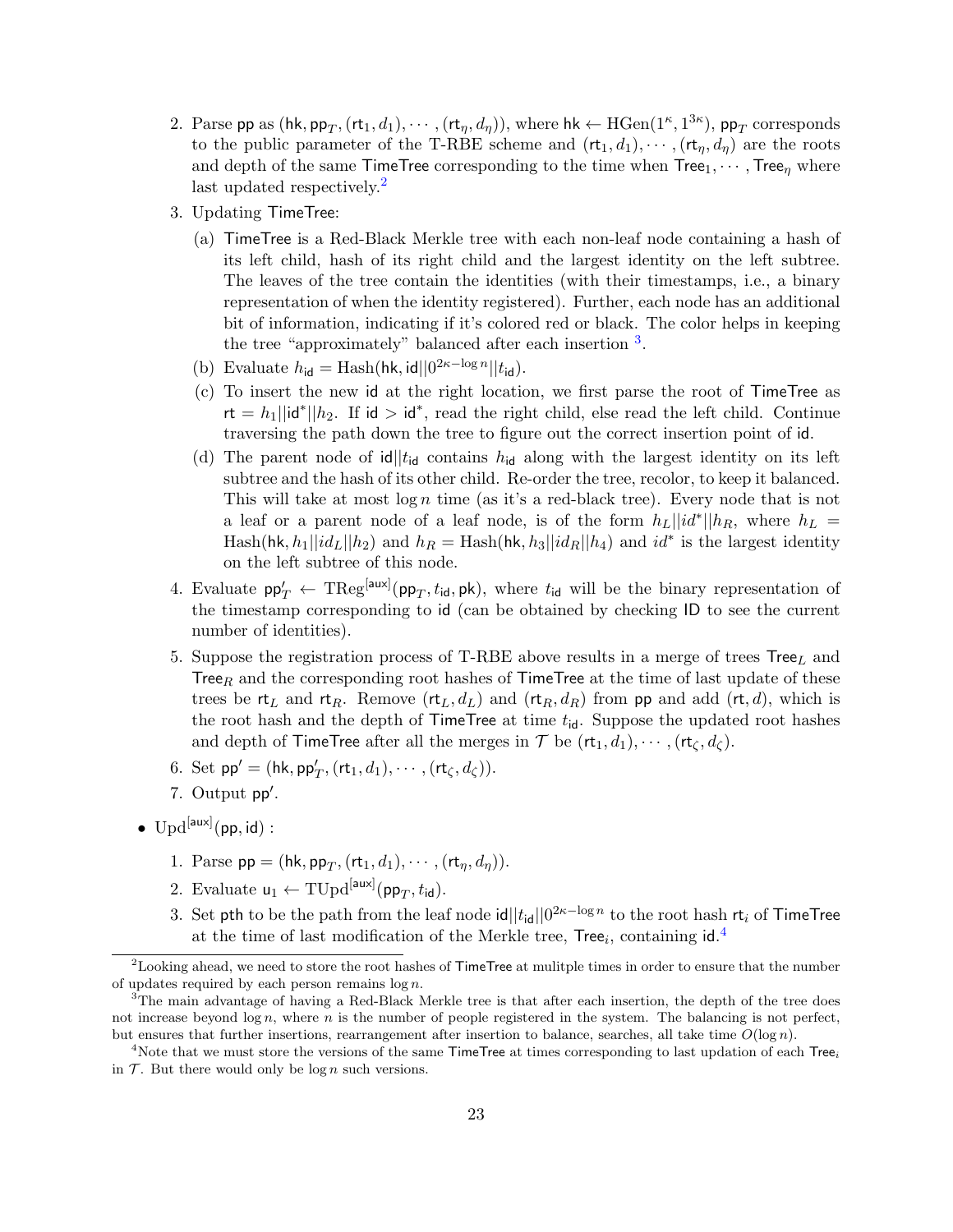- 4. Set  $u = (u_1, \text{pth})$ .
- 5. Output u.
- $Enc(pp, id, m)$ :
	- 1. Parse pp as  $(\mathsf{hk}, \mathsf{pp}_T, (\mathsf{rt}_1, d_1), \cdots, (\mathsf{rt}_\eta, d_\eta)).$
	- 2. For each  $i = 1, \cdots, n$ :
		- (a) For each  $j = 1, \cdots, d_n$ : i. Sample state $i,j \leftarrow \{0,1\}^{\kappa}$ . ii. Generate  $\tilde{\mathrm{Q}}_{i,j} \leftarrow \mathrm{HObf}(\mathsf{hk}, \mathrm{Q}_{i,j}, \mathsf{state}_{i,j})$
		- (b) Parse  $rt_i$  as  $h_1$ ||id<sup>\*</sup>|| $h_2$ .
		- (c) If id > id<sup>\*</sup>, obtain  $\tilde{y}_{i,1} \leftarrow \text{HInp}(\text{hk}, h_2, \text{state}_1),$  where  $\tilde{y}_{i,1} = \tilde{y}_{i,1}^{(0)}$  $_{i,1}^{(0)}||\tilde{y}_{i,1}^{(1)}$  $_{i,1}$ Else obtain  $\tilde{y}_{i,1} \leftarrow \text{HInp}(\textsf{hk}, h_1, \textsf{state}_1),$  where  $\tilde{y}_{i,1} = \tilde{y}^{(0)}_{i,1}$  $\|\tilde{y}^{(1)}_{i,1}\|$  $\binom{1}{i,1}$ .
		- (d) For each  $j = 2, \dots, d_i$ , obtain  $\tilde{y}_{i,j}^{(0)} \leftarrow \text{HInp}_1(\mathsf{hk}; \mathsf{r}_{i,j}).$
	- 3. Output  $ct = (pp, \{\tilde{\mathrm{Q}}_{i,j}\}_{i,j}, \{\tilde{y}^{(0)}_{i,j}\}_{i,j}, \{\tilde{y}^{(1)}_{i,1}\}_{i,j})$  $\{i,1\atop i,1}$  ; TEnc<sub>1</sub>(pp<sub>T</sub>; r)). Let  $\mathsf{subct}_1 = (\mathsf{pp}, \{\tilde{y}^{(0)}_{i,j}\}_{i,j}, \mathrm{TEnc}_1(\mathsf{pp}_T; \mathsf{r}))$  and  $\mathsf{subct}_2 = (\{\tilde{\mathrm{Q}}_{i,j}\}_{i,j}, \{\tilde{y}^{(1)}_{i,1}\}_{i,j})$  $\{a,1\}\}$ <sub>i</sub>). Then **ct** =  $(subct<sub>1</sub>, subtct<sub>2</sub>).$

The program  $Q_{i,j}$  is defined as:  ${\bf Hardwired:}$   ${\sf hk}, {\sf state}_{i,j+1}, {\sf id}, {\sf m}, {\sf r}_{i,j+1}, {\sf r}, {\sf pp}_T$   $({\sf where~state}_{i,d_i+1}=\bot,$   ${\sf r}_{i,d_i+1}=\bot)$ Input:  $a||id^*||b$ 

- 1. If  $\mathsf{id}^* = 0^{2\kappa \log n}$  and  $a = \mathsf{id}$ , output  $\mathrm{TEnc}_2(\mathsf{pp}_T, b, \mathsf{m}; \mathsf{r})$
- 2. If  $\mathsf{id}^* = 0^{2\kappa \log n}$  and  $a \neq \mathsf{id}$ , output  $\perp$
- 3. If  $id > id^*$ , output  $\text{HInp}_2(hk, b, \text{state}_{i,j+1}; r_{i,j+1})$ Else, output  $\mathrm{HInp}_2(\mathsf{hk}, a, \mathsf{state}_{i,j+1}; \mathsf{r}_{i,j+1})$
- $Dec(\mathsf{sk}, \mathsf{u}, \mathsf{ct})$ :
	- 1. Parse u as  $(u_1, \text{pth})$ , where  $\text{pth} = (z_0 = rt_i, z_1, \dots, z_d = id||0^{2\kappa \log n}||t_{id})$ . Here  $rt_i$  is the root hash of  $\textsf{TimeTree}$  at the time when  $\textsf{Tree}_i$ , the tree containing id, was last updated.
	- 2. Parse ct as  $(pp, \{\tilde{\mathrm{Q}}_{i,j}\}_{i,j}, \{\tilde{y}^{(0)}_{i,j}\}_{i,j}, \{\tilde{y}^{(1)}_{i,1}\}$  $\{i,1\atop i,1}\}_i,$   $\mathrm{TEnc}_1(\mathsf{pp}_T;\mathsf{r})).$
	- 3. For  $j = 1, \dots, d 1$ , evaluate:

$$
- \ \tilde{y}_{i,j+1}^{(1)} \leftarrow \tilde{\mathrm{Q}}_{i,j}(\tilde{y}_{i,j},z_j)
$$

- 4. Let  $c_2 = \tilde{Q}_{i,d}(\tilde{y}_{i,d}, z_d)$ . If  $c_2 = \perp$ , set  $c = \perp$ , else set  $c = \text{TEnc}_1(\text{pp}_T; r) ||c_2$ .<sup>[5](#page-23-0)</sup>
- 5. If  $c = \perp$ , output GetUpd, else output TDec(sk,  $u_1, c$ ).

<span id="page-23-1"></span>Theorem 5.1. The RBE construction [5.1](#page-21-1) satisfies the completeness, compactness, efficiency (Definition [2.2\)](#page-9-1) and the stronger security notion of an anonymous RBE (Definition [2.5\)](#page-10-3) properties.

In the following subsections, we prove Theorem [5.1.](#page-23-1)

<span id="page-23-0"></span><sup>&</sup>lt;sup>5</sup>Alternately, we could have performed these operations for each i, which would be the number of trees in  $\mathcal{T}$ . Here, we would have obtained a value  $\neq \bot$  only for one i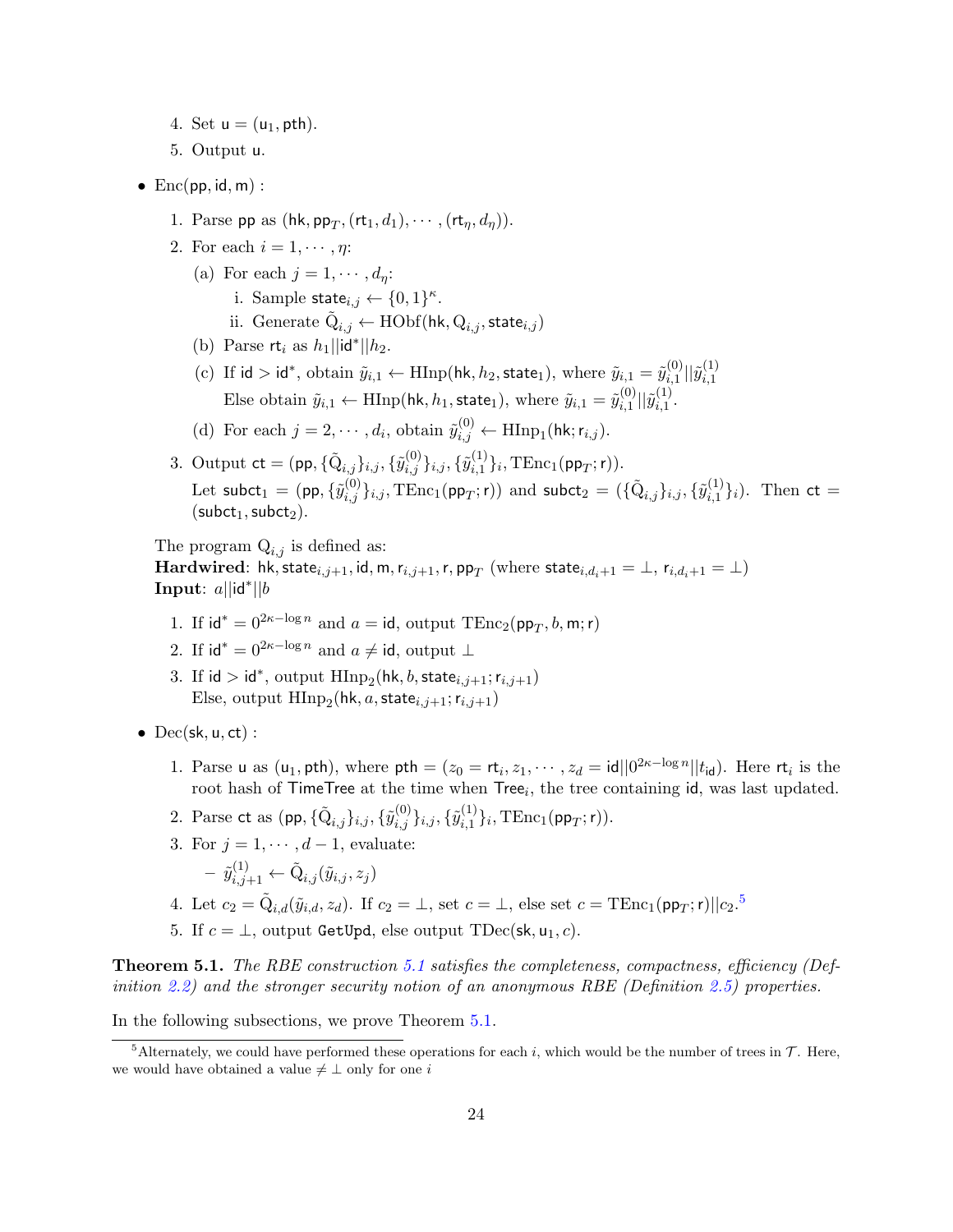#### <span id="page-24-0"></span>5.2 Completeness, Compactness and Efficiency of the RBE Construction

Completeness. By the correctness of the hash garbling scheme and the completeness of the T-RBE scheme, completeness property follows.

Compactness of public parameters and update. Consider the public parameter pp =  $(hk, pp_T, (rt_1, d_1), \cdots, (rt_\eta, d_\eta)).$  We observe that:

- The public parameter of T-RBE,  $pp_T$  is of size  $O(poly(\kappa, \log n))$ .
- The hash key hk and the depth  $d_i$  are each of size  $\kappa$ .
- The root of the time tree  $rt_i$  is of size 3. $\kappa$ .
- $\eta$  is at any time is atmost  $\log(n)$ , as the number of trees in  $\mathcal T$  at any time is at most  $\log(n)$ .

Hence, the size of pp is  $O(poly(\kappa, \log n))$ .

Consider the update  $u = (u_1, pth)$ . By efficiency of T-RBE, size of  $u_1$  is  $O(poly(\kappa, \log n))$ . pth is the path of nodes from the leaf  $\frac{d}{dt}|t_{\text{id}}|^{2\kappa-\log n}$  to the root rt and hence of size at most  $\kappa(3\kappa) = O(\kappa)$ . Hence, the size of u is  $O(\text{poly}(\kappa, \log n)).$ 

Efficiency of runtime of registration and update. The registration process involves running the registration of underlying T-RBE, which takes time at most  $poly(\kappa, \log n)$  and inserting the new identity into the Red-black Merkle tree TimeTree, which takes time at most  $\log n$ . Hence, each invocation of the registration process takes time  $O(\text{poly}(\kappa, \log n)).$ 

Consider a single invocation of the update process. It involves a single invocation of the update algorithm of T-RBE, which takes time at most  $\text{poly}(\kappa, \log n)$  and reading a single path from TimeTree in aux, which takes time  $O((3.\kappa).\kappa)$  and an additional  $log(n)$  time to figure out the correct version of TimeTree to read the path from. Hence a single invocation of the update algorithm takes time  $O(\text{poly}(\kappa, \log n)).$ 

Efficiency of the number of updates. Each identity would require to invoke Upd, whenever the Merkle tree in  $\mathcal T$  containing id gets modified (by a merge). Unless a merge operation occurs, the identities can use the opening in the TimeTree corresponding to the time its Merkle tree (in  $\mathcal{T}$ ) was last updated (even though TimeTree gets updated at each registration). Since the number of merges is at most  $O(\log(n))$ , the number of invocations of Upd by each identity is at most  $O(\log n)$ .

#### <span id="page-24-1"></span>5.3 Proof of Anonymity and Security of the RBE construction

We now prove that the RBE scheme satisfies the stronger notion of security of an anonymous RBE (Definition [2.5\)](#page-10-3).

*Proof.* We prove the security assuming that there is only one Merkle tree in  $\mathcal T$  at the time of encryption for simplicity. The proof for the case of multiple trees will be the same. Let TimeTree have root rt and let the challenge identity id be at depth  $d$  in TimeTree, at the time of encryption. For each  $j \in [d]$ , as in the construction, we have:

$$
\mathrm{Q}_j\equiv\mathrm{Q}_{1,j}[\mathsf{hk},\mathsf{state}_{1,j+1},\mathsf{id},\mathsf{m},\mathsf{r}_{1,j+1},\mathsf{r},\mathsf{pp}_T]
$$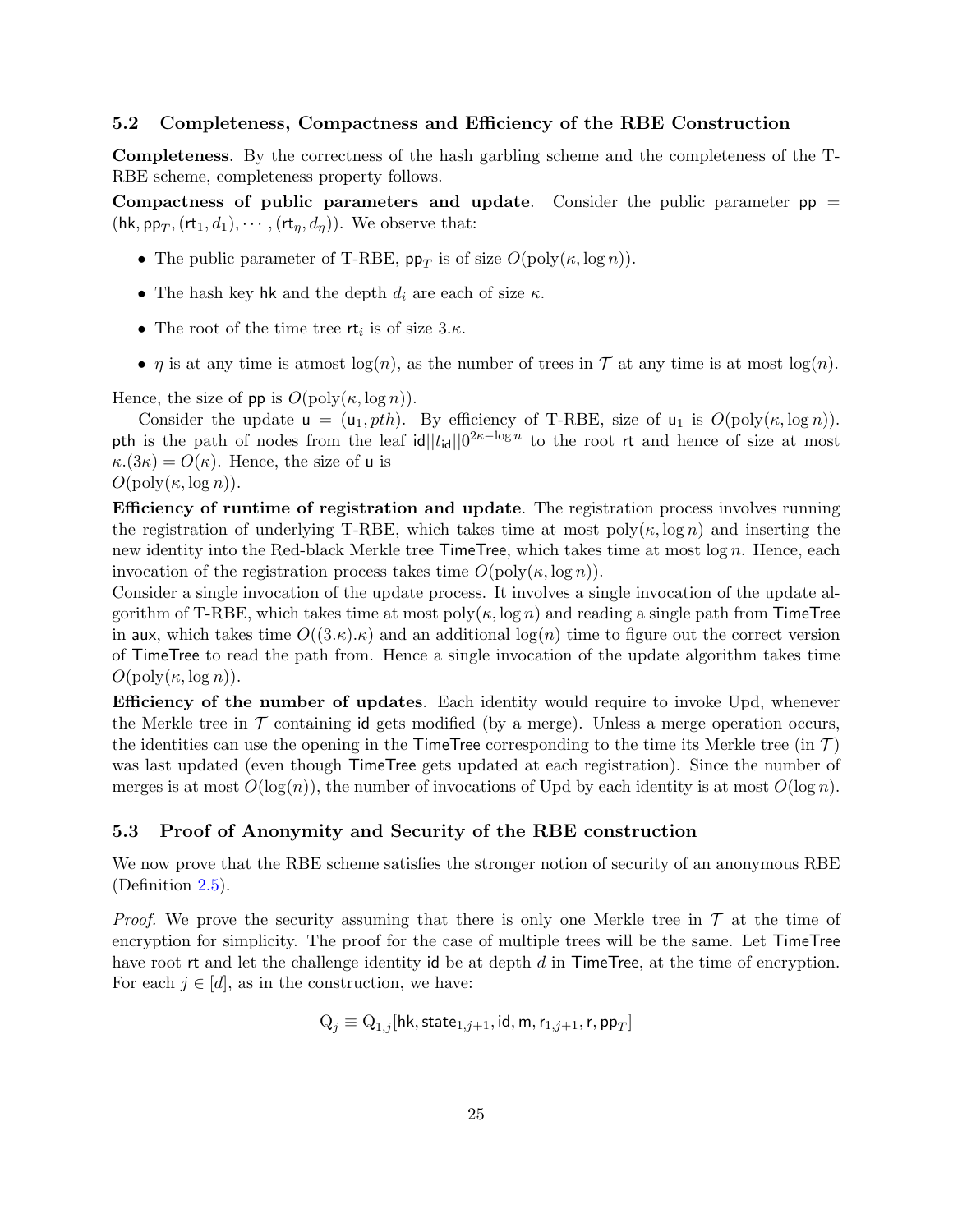where all the variables are as in the encryption algorithm of the construction.

As in the construction, let the path from the leaf node  $\frac{d}{\log^{2\kappa - \log n}}$   $|t_{\text{id}}\>$  to the root rt be denoted by:

$$
\mathsf{pth} = ((\mathsf{id}, 0^{2\kappa-\log n}, t_{\mathsf{id}}), (a_1, \mathsf{id}_1, b_1), \cdots, (a_{d-1}, \mathsf{id}_{d-1}, b_{d-1}), \mathsf{rt})
$$

As in the decryption algorithm of the construction, we denote the hash-garbling of the inputs of the circuits by  $\tilde{y}_j = \tilde{y}_{1,j}^{(0)} || \tilde{y}_{1,j}^{(1)}$  for each  $j \in [d]$ . Then, in the actual game, the output of the encryption algorithm is  $\mathsf{ct}_0 := (\mathsf{subct}_{0,1},\mathsf{subct}_{0,2}),$  where  $\mathsf{subct}_{0,1} = (\mathsf{pp}, \{\tilde{y}^{(0)}_i\}$  ${j^{(0)} \brace j}$ ,  $\mathrm{TEnc}_1(\mathsf{pp}_T; \mathsf{r})$  and subct $_{0,2} = (\{\tilde{\mathrm{Q}}_j\}_j, \tilde{y}_1^{(1)}$  $\binom{1}{1}$ .

We describe the following sequence of hybrids, for uniformly drawn message m, where we first replace the garbled versions of the programs  $Q_i$  and the corresponding garbled inputs  $\tilde{y}_j$  by their simulated variants, which do not use state<sub>j</sub>, one by one. Then, in the subsequent hybrids, we replace the simulated garbled programs and inputs by uniform, one by one. This uses the blindness of the T-RBE scheme and the blind hash garbling scheme.

- Hybrid<sub>0</sub> (encryption in real game): The ciphertext in this hybrid will be  $\mathsf{ct}_0 := (\mathsf{subct}_{0,1},\mathsf{subct}_{0,2}), \text{ where } \mathsf{subct}_{0,1} = (\mathsf{pp}, \{\tilde{y}_j^{(0)}\})$  ${j^{(0)} \choose j}$ j, TEnc<sub>1</sub>(pp<sub>T</sub>; r)) and  $\mathsf{subct}_{0,2} = (\tilde{\mathrm{Q}}_1, \cdots, \tilde{\mathrm{Q}}_d, \tilde{y}_1^{(1)})$  $1^{(1)}$ , as described above.
- **Hybrid**<sub>1</sub>: We replace the first obfuscated program  $\tilde{Q}_1$  with its simulated form.  $\tilde{Q}_2, \cdots, \tilde{Q}_d$  are sampled as in the construction. Let  $\tilde{Q}_{1,\text{sim}}$  and  $\tilde{y}_{1,\text{sim}}^{(1)}$  be sampled as:

$$
(\tilde{Q}_{1,\text{sim}}, \tilde{y}_{1,\text{sim}}^{(1)}) \leftarrow \text{Sim}(\text{hk}, (a_{d-1}, \text{id}_{d-1}, b_{d-1}), 1^{|Q_1|}, \tilde{y}_2^{(1)})
$$

Then, the ciphertext in this hybrid is

 $\mathsf{ct}_1 := (\mathsf{subct}_{1,1},\mathsf{subct}_{1,2}), \text{ where } \mathsf{subct}_{1,1} = (\mathsf{pp},,\{\tilde{y}_j^{(0)}\})$  ${j^{(0)} \choose j}$ ; TEnc<sub>1</sub>(pp<sub>T</sub>; r)) and  $\mathsf{subct}_{1,2} = (\tilde{\mathrm{Q}}_{1,\mathsf{sim}}, \cdots, \tilde{\mathrm{Q}}_d, \tilde{y}_{1,\mathsf{sim}}^{(1)}).$ 

• **Hybrid**<sub>i</sub>, for each  $i \in [d-1]$ : The ciphertext is  $\mathsf{ct}_i := (\mathsf{subct}_{i,1},\mathsf{subct}_{i,2}), \text{ where } \mathsf{subct}_{i,1} = (\mathsf{pp},\{\tilde{y}_j^{(0)}\})$  ${j^{(0)} \brace j}$ , TEnc<sub>1</sub>(pp<sub>T</sub>; r)) and  $\mathsf{subct}_{i,2} = (\tilde{\mathrm{Q}}_{1,\mathsf{sim}}, \cdots, \tilde{\mathrm{Q}}_{i,\mathsf{sim}}, \tilde{\mathrm{Q}}_{i+1}, \cdots, \tilde{\mathrm{Q}}_d, \tilde{y}_{1,\mathsf{sim}}^{(1)}) \text{ where for each } j \in [i] \mathsf{:}$ 

$$
(\tilde{Q}_{j,\text{sim}}, \tilde{y}_{j,\text{sim}}^{(1)}) \leftarrow \text{Sim}(\text{hk}, (a_{d-j}, \text{id}_{d-j}, b_{d-j}), 1^{|Q_j|}, \tilde{y}_{j+1}^{(1)})
$$

• Hybrid<sub>d</sub>: The ciphertext is

 $\mathsf{ct}_d := (\mathsf{subct}_{d,1},\mathsf{subct}_{d,2}), \text{ where } \mathsf{subct}_{d,1} = (\mathsf{pp},\{\tilde{y}_i^{(0)}\})$  ${j^{(0)} \choose j}$ j, TEnc<sub>1</sub>(pp<sub>T</sub>; r)) and  $\mathsf{subct}_{d,2} = (\tilde{\mathrm{Q}}_{1,\mathsf{sim}}, \cdots, \tilde{\mathrm{Q}}_{d,\mathsf{sim}}, \tilde{y}_{1,\mathsf{sim}}^{(1)}) \text{ where for each } j \in [d-1]$ 

$$
(\tilde{\mathbf{Q}}_{j,\mathsf{sim}}, \tilde{y}_{j,\mathsf{sim}}^{(1)}) \leftarrow \mathsf{Sim}(\mathsf{hk}, (a_{d-j}, \mathsf{id}_{d-j}, b_{d-j}), 1^{\mid \mathbf{Q}_j \mid}, \tilde{y}_{j+1}^{(1)})
$$

and

$$
(\tilde{\mathrm{Q}}_{d,\mathsf{sim}},\tilde{y}_{d,\mathsf{sim}}^{(1)}) \leftarrow \mathsf{Sim}(\mathsf{hk},(\mathsf{id},0^{2\kappa-\log n},t_{\mathsf{id}}),1^{|\mathrm{Q}_d|},\mathrm{TEnc}_2(\mathsf{pp}_T,t_{\mathsf{id}},\mathsf{m};\mathsf{r}))
$$

• **Hybrid**<sub>i</sub> for each  $i = d + 1, \dots, 2d - 1$ : The ciphertext is  $\mathsf{ct}_i := (\mathsf{subct}_{i,1},\mathsf{subct}_{i,2}), \text{ where } \mathsf{subct}_{i,1} = (\mathsf{pp},\{\tilde{y}_i^{(0)}\})$  ${j^{(0)} \choose j}$ ; TEnc<sub>1</sub>(pp<sub>T</sub>; r)) and  $\mathsf{subct}_{i,2} = (\tilde{\mathrm{Q}}_{1,\mathsf{sim}}, \cdots, \tilde{\mathrm{Q}}_{2d-i,\mathsf{sim}}, U_{|\tilde{\mathrm{Q}}_{2d-i+1}|}, \cdots, U_{|\tilde{\mathrm{Q}}_d|}, \tilde{y}_{1,\mathsf{sim}}^{(1)})$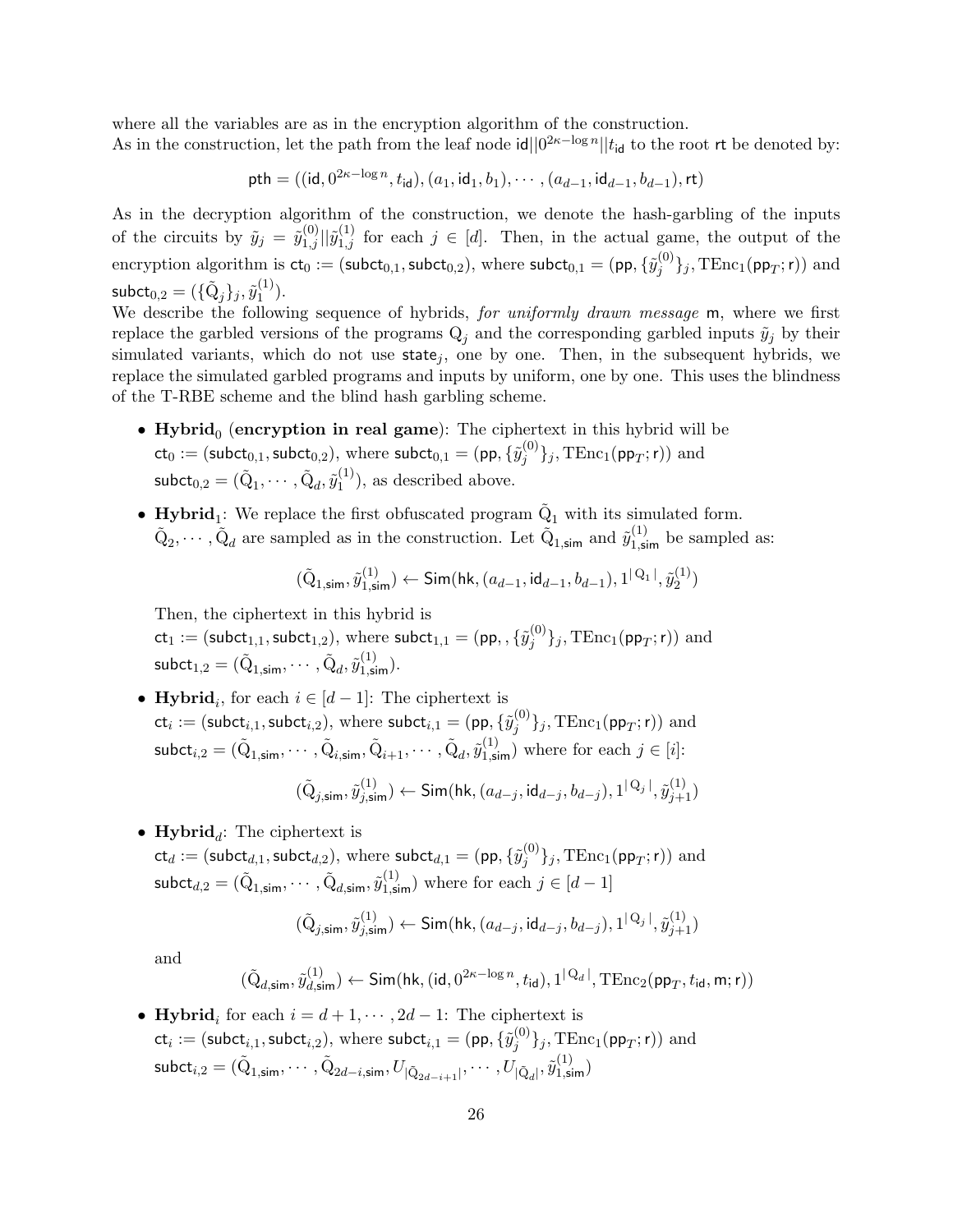## • Hybrid<sub>2d</sub>: The ciphertext is

 $\mathsf{ct}_{2d} := (\mathsf{subct}_{2d,1},\mathsf{subct}_{2d,2}), \text{ where } \mathsf{subct}_{2d,1} = (\mathsf{pp},\{\tilde{y}^{(0)}_i\})$  $\{S_j^{(0)}\}_j,$  TEnc<sub>1</sub>(pp<sub>T</sub>; r)) and subct<sub>2d,2</sub> =  $(U_{|\tilde{Q}_1|+|\tilde{y}_1^{(1)}|}, U_{|\tilde{Q}_2|}, \cdots, U_{|\tilde{Q}_d|})$ 

By the simulation security of the hash garbling scheme, we know that, for each  $j \in [d-1]$ ,

$$
(\mathsf{hk}, (a_{d-j}, \mathsf{id}_{d-j}, b_{d-j}), \tilde{y}_{j}^{(0)}, \tilde{Q}_j, \tilde{y}_{j}^{(1)}) \stackrel{\mathtt{c}}{\approx} (\mathsf{hk}, (a_{d-j}, \mathsf{id}_{d-j}, b_{d-j}), \tilde{y}_{j}^{(0)}, \tilde{Q}_{j, \mathsf{sim}}, \tilde{y}_{j, \mathsf{sim}}^{(1)})
$$

and

(hk, (id, 
$$
0^{2\kappa - \log n}
$$
,  $t_{\text{id}}$ ),  $\tilde{y}_d^{(0)}$ ,  $\tilde{Q}_d$ ,  $\tilde{y}_d^{(1)}$ )  $\stackrel{\sim}{\approx}$  (hk, (id,  $0^{2\kappa - \log n}$ ,  $t_{\text{id}}$ ),  $\tilde{y}_d^{(0)}$ ,  $\tilde{Q}_{d,\text{sim}}$ ,  $\tilde{y}_{d,\text{sim}}^{(1)}$ )

Hence, it follows that for each  $i = 0, \dots, d - 1$ , **Hybrid**<sub>i</sub>  $\stackrel{c}{\approx}$  **Hybrid**<sub>i+1</sub>.

Now, as the sequence of hybrids were defined for uniformly drawn message m, by the blindness of underlying T-RBE scheme, we know that:

$$
(\mathrm{TEnc}_1(\mathsf{pp}_T;\mathsf{r}),\mathrm{TEnc}_2(\mathsf{pp}_T,t_{\mathsf{id}},\mathsf{m};\mathsf{r})) \stackrel{\scriptscriptstyle \mathsf{c}}{\approx} (\mathrm{TEnc}_1(\mathsf{pp}_T;\mathsf{r}),U)
$$

Hence, by the blindness property of the hash garbling scheme, it follows that:

$$
(\mathsf{hk}, (\mathsf{id}, 0^{2\kappa - \log n}, t_{\mathsf{id}}), \tilde{y}_d^{(0)}, \tilde{Q}_{d, \mathsf{sim}}, \tilde{y}_{d, \mathsf{sim}}^{(1)}) \stackrel{\mathsf{c}}{\approx} (\mathsf{hk}, (\mathsf{id}, 0^{2\kappa - \log n}, t_{\mathsf{id}}), \tilde{y}_d^{(0)}, U_{|\tilde{Q}_d| + |\tilde{y}_1^{(d)}|})
$$

# Hence,  $\textbf{Hybrid}_d \overset{\mathtt{c}}{\approx} \textbf{Hybrid}_{d+1}.$

Similarly, by consecutive application of the blindness property of the hash garbling scheme, it hodlds that for each  $i = d + 1, \cdots, 2d - 1$ , **Hybrid**<sub>i</sub>  $\stackrel{\sim}{\approx}$  **Hybrid**<sub>i+1</sub>. Hence, we have that, for uniformly drawn message m,

<span id="page-26-0"></span>
$$
\mathbf{Hybrid}_{0} \stackrel{\scriptscriptstyle \circ}{\approx} \mathbf{Hybrid}_{2d} \tag{1}
$$

We now prove that, in fact, indistinguishability in Equation [1](#page-26-0) is stronger than the desired amomymity of the RBE scheme:

 $\text{For } b=0,1, \text{ let } \textsf{ct}_0^{\mathsf{m}_b,\textsf{id}_b} = (\textsf{subct}_{0,1}^{\mathsf{m}_b,\textsf{id}_b}, \textsf{subct}_{0,2}^{\mathsf{m}_b,\textsf{id}_b}) \text{ and } \textsf{ct}_{2d}^{\mathsf{m}_b,\textsf{id}_b} = (\textsf{subct}_{2d,1}^{\mathsf{m}_b,\textsf{id}_b}, \textsf{subct}_{2d,2}^{\mathsf{m}_b,\textsf{id}_b}) \text{ denote the }$ ciphertexts in  $\text{Hybrid}_{0}$  and  $\text{Hybrid}_{2d}$  respectively for the b-th message, identity pair.

- 1. By security of T-RBE, it would follow that  $\textbf{Hybrid}_{d}^{0}$  $\stackrel{\scriptscriptstyle \varepsilon}{\approx} \mathbf{Hybrid}^1_d,$  where  $\mathbf{Hybrid}^\beta_i$  denote the hybrids described above with use of message  $\mathsf{m}_\beta$ . Hence, it follows that  $\mathbf{Hybrid}_0^0$  $\stackrel{\scriptscriptstyle \circ}{\approx} \mathbf{Hybrid}_0^1.$
- 2. Using the above indistinguishability, it follows that, for a random message m, we have  $\mathsf{ct}_0^{\mathsf{m}_0,\mathsf{id}_0}$  $\stackrel{\scriptscriptstyle \mathsf{c}}{\approx} \mathsf{ct}_0^{\mathsf{m},\mathsf{id}_0}$
- 3. Since  $\text{Hybrid}_0 \overset{\text{c}}{\approx} \text{Hybrid}_{2d}$  for random message m, it then follows that  $\mathsf{ct}_0^{\mathsf{m},\mathsf{id}_0} = (\mathsf{subct}_{0,1}^{\mathsf{m},\mathsf{id}_0},\mathsf{subct}_{0,2}^{\mathsf{m},\mathsf{id}_0}) \overset{\mathtt{c}}{\approx} (\mathsf{subct}_{0,1}^{\mathsf{m},\mathsf{id}_0},U) = \mathsf{ct}_{2d}^{\mathsf{m},\mathsf{id}_0}$
- 4. Since subct<sub>0,1</sub><sup> $m, id_0$ </sup> = TEnc<sub>1</sub>(pp<sub>T</sub>; r), is independent of identity or the message m, it then follows that  $\mathsf{ct}_{2d}^{\mathsf{m},\mathsf{id}_0}$  $\stackrel{\scriptscriptstyle \mathsf{c}}{\approx} \mathsf{ct}_{2d}^{\mathsf{m},\mathsf{id}_1}.$

Combining the steps 2, 3 and 4 above, it follows that  $ct_0^{m_0,id_0}$  $\stackrel{\varepsilon}{\approx}$  ct<sub>0</sub><sup>m<sub>1</sub>,id<sub>1</sub>. This exactly represents</sup> the stronger security game of the anonymous RBE. Hence, the anonymity and security of the RBE scheme is proved.  $\Box$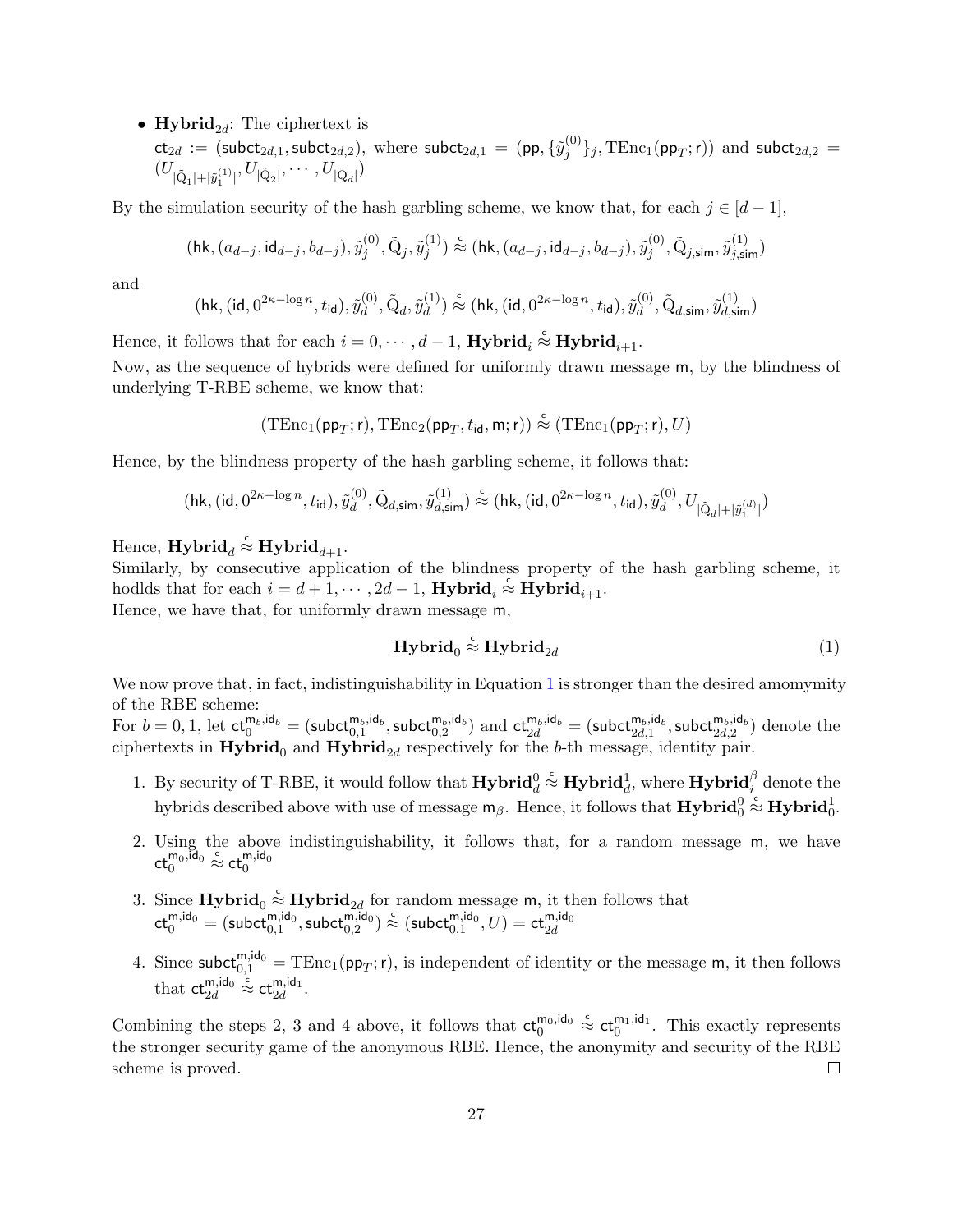## References

- <span id="page-27-8"></span>[AKTZ17] Nikolaos Alexopoulos, Aggelos Kiayias, Riivo Talviste, and Thomas Zacharias. Mcmix: Anonymous messaging via secure multiparty computation. In USENIX Security Symposium. USENIX Association, Vancouver, BC, pages 1217–1234, 2017.
- <span id="page-27-1"></span>[ARP03] Sattam S Al-Riyami and Kenneth G Paterson. Certificateless public key cryptography. In International Conference on the Theory and Application of Cryptology and Information Security, pages 452–473. Springer, 2003.
- <span id="page-27-6"></span>[BBDP01] Mihir Bellare, Alexandra Boldyreva, Anand Desai, and David Pointcheval. Keyprivacy in public-key encryption. In Colin Boyd, editor, Advances in Cryptology – ASIACRYPT 2001, volume 2248 of Lecture Notes in Computer Science, pages 566– 582, Gold Coast, Australia, December 9–13, 2001. Springer, Heidelberg, Germany.
- <span id="page-27-3"></span>[BDCOP04] Dan Boneh, Giovanni Di Crescenzo, Rafail Ostrovsky, and Giuseppe Persiano. Public key encryption with keyword search. In International conference on the theory and applications of cryptographic techniques, pages 506–522. Springer, 2004.
- <span id="page-27-0"></span>[BF01] Dan Boneh and Matthew K. Franklin. Identity-based encryption from the Weil pairing. In Joe Kilian, editor, Advances in Cryptology – CRYPTO 2001, volume 2139 of Lecture Notes in Computer Science, pages 213–229, Santa Barbara, CA, USA, August 19–23, 2001. Springer, Heidelberg, Germany.
- <span id="page-27-10"></span>[BGB04] Nikita Borisov, Ian Goldberg, and Eric Brewer. Off-the-record communication, or, why not to use pgp. In Proceedings of the 2004 ACM workshop on Privacy in the electronic society, pages 77–84. ACM, 2004.
- <span id="page-27-2"></span>[BGI+01] Boaz Barak, Oded Goldreich, Russell Impagliazzo, Steven Rudich, Amit Sahai, Salil P. Vadhan, and Ke Yang. On the (im)possibility of obfuscating programs. In Joe Kilian, editor, Advances in Cryptology – CRYPTO 2001, volume 2139 of Lecture Notes in Computer Science, pages 1–18, Santa Barbara, CA, USA, August 19–23, 2001. Springer, Heidelberg, Germany.
- <span id="page-27-4"></span>[BLSV18] Zvika Brakerski, Alex Lombardi, Gil Segev, and Vinod Vaikuntanathan. Anonymous IBE, leakage resilience and circular security from new assumptions. In Jesper Buus Nielsen and Vincent Rijmen, editors, Advances in Cryptology – EUROCRYPT 2018, Part I, volume 10820 of Lecture Notes in Computer Science, pages 535–564, Tel Aviv, Israel, April 29 – May 3, 2018. Springer, Heidelberg, Germany.
- <span id="page-27-7"></span>[BSJ+17] Mihir Bellare, Asha Camper Singh, Joseph Jaeger, Maya Nyayapati, and Igors Stepanovs. Ratcheted encryption and key exchange: The security of messaging. In Annual International Cryptology Conference, pages 619–650. Springer, 2017.
- <span id="page-27-5"></span>[BW06] Xavier Boyen and Brent Waters. Anonymous hierarchical identity-based encryption (without random oracles). In Annual International Cryptology Conference, pages 290– 307. Springer, 2006.
- <span id="page-27-9"></span>[CB95] David A Cooper and Kenneth P Birman. Preserving privacy in a network of mobile computers. Technical report, Cornell University, 1995.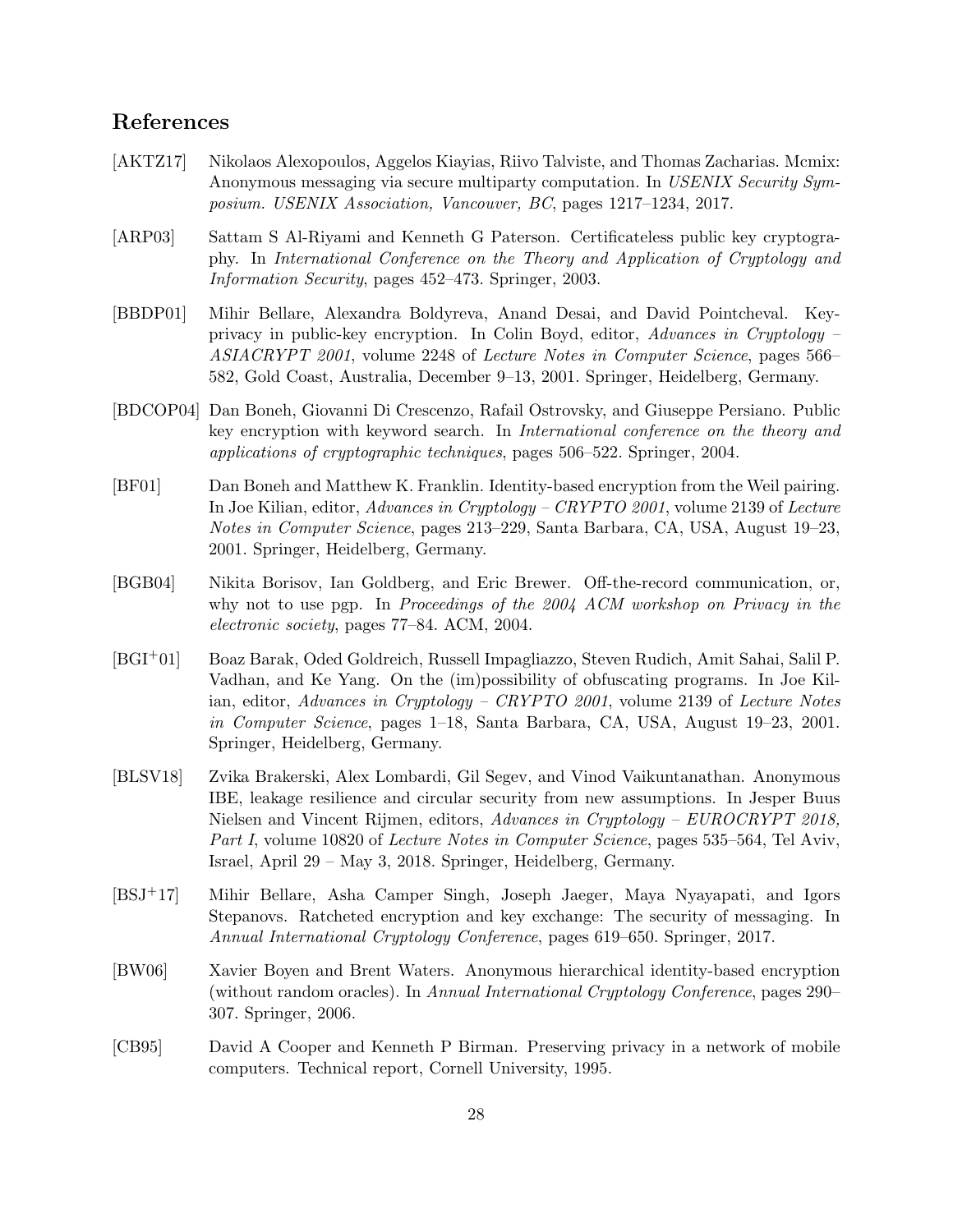- <span id="page-28-1"></span>[CCV04] Zhaohui Cheng, Richard Comley, and Luminita Vasiu. Remove key escrow from the identity-based encryption system. In Exploring New Frontiers of Theoretical Informatics, pages 37–50. Springer, 2004.
- <span id="page-28-5"></span>[CDG<sup>+</sup>17] Chongwon Cho, Nico Döttling, Sanjam Garg, Divya Gupta, Peihan Miao, and Antigoni Polychroniadou. Laconic oblivious transfer and its applications. In Jonathan Katz and Hovav Shacham, editors, Advances in Cryptology – CRYPTO 2017, Part II, volume 10402 of Lecture Notes in Computer Science, pages 33–65, Santa Barbara, CA, USA, August 20–24, 2017. Springer, Heidelberg, Germany.
- <span id="page-28-9"></span>[CGBM15] Henry Corrigan-Gibbs, Dan Boneh, and David Mazières. Riposte: An anonymous messaging system handling millions of users. arXiv preprint arXiv:1503.06115, 2015.
- <span id="page-28-10"></span>[CGCD+17] Katriel Cohn-Gordon, Cas Cremers, Benjamin Dowling, Luke Garratt, and Douglas Stebila. A formal security analysis of the signal messaging protocol. In Security and Privacy (EuroS&P), 2017 IEEE European Symposium on, pages 451–466. IEEE, 2017.
- <span id="page-28-8"></span>[CGF10] Henry Corrigan-Gibbs and Bryan Ford. Dissent: accountable anonymous group messaging. In Proceedings of the 17th ACM conference on Computer and communications security, pages 340–350. ACM, 2010.
- <span id="page-28-2"></span>[Cho09] Sherman SM Chow. Removing escrow from identity-based encryption. In International Workshop on Public Key Cryptography, pages 256–276. Springer, 2009.
- <span id="page-28-6"></span>[DG17] Nico Döttling and Sanjam Garg. Identity-based encryption from the Diffie-Hellman assumption. In Jonathan Katz and Hovav Shacham, editors, Advances in Cryptol $oqu - CRYPTO 2017$ , Part I, volume 10401 of Lecture Notes in Computer Science, pages 537–569, Santa Barbara, CA, USA, August 20–24, 2017. Springer, Heidelberg, Germany.
- <span id="page-28-7"></span>[DGHM18] Nico Döttling, Sanjam Garg, Mohammad Hajiabadi, and Daniel Masny. New constructions of identity-based and key-dependent message secure encryption schemes. In Michel Abdalla and Ricardo Dahab, editors, PKC 2018: 21st International Conference on Theory and Practice of Public Key Cryptography, Part I, volume 10769 of Lecture Notes in Computer Science, pages 3–31, Rio de Janeiro, Brazil, March 25–29, 2018. Springer, Heidelberg, Germany.
- <span id="page-28-4"></span>[GGH+13] Sanjam Garg, Craig Gentry, Shai Halevi, Mariana Raykova, Amit Sahai, and Brent Waters. Candidate indistinguishability obfuscation and functional encryption for all circuits. In 54th Annual Symposium on Foundations of Computer Science, pages 40– 49, Berkeley, CA, USA, October 26–29, 2013. IEEE Computer Society Press.
- <span id="page-28-3"></span>[GHMR18] Sanjam Garg, Mohammad Hajiabadi, Mohammad Mahmoody, and Ahmadreza Rahimi. Registration-based encryption: Removing private-key generator from IBE. Theory of Cryptography Conference (TCC), 2018. [https://eprint.iacr.org/2018/](https://eprint.iacr.org/2018/919) [919](https://eprint.iacr.org/2018/919).
- <span id="page-28-0"></span>[GLSW08] Vipul Goyal, Steve Lu, Amit Sahai, and Brent Waters. Black-box accountable authority identity-based encryption. In Proceedings of the 15th ACM conference on Computer and communications security, pages 427–436. ACM, 2008.